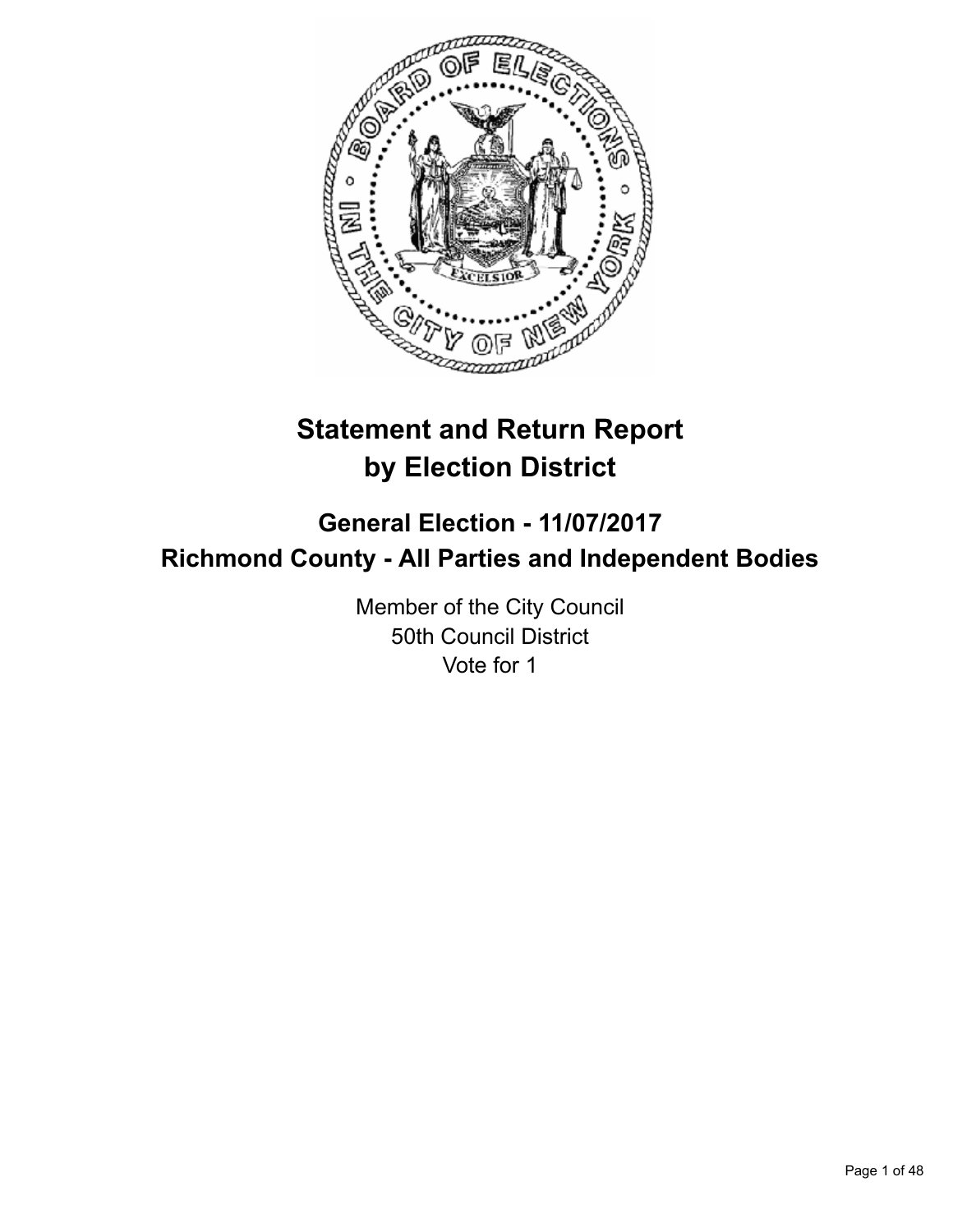

| <b>PUBLIC COUNTER</b>                                    | 373 |
|----------------------------------------------------------|-----|
| <b>MANUALLY COUNTED EMERGENCY</b>                        | 0   |
| ABSENTEE / MILITARY                                      | 21  |
| AFFIDAVIT                                                |     |
| <b>Total Ballots</b>                                     | 395 |
| Less - Inapplicable Federal/Special Presidential Ballots | 0   |
| <b>Total Applicable Ballots</b>                          | 395 |
| RICHARD A. FLORENTINO (DEMOCRATIC)                       | 65  |
| STEVEN MATTEO (REPUBLICAN)                               | 247 |
| STEVEN MATTEO (CONSERVATIVE)                             | 48  |
| STEVEN MATTEO (INDEPENDENCE)                             | 8   |
| STEVEN MATTEO (REFORM)                                   | 3   |
| MAX BAER, JR. (WRITE-IN)                                 | 1   |
| <b>Total Votes</b>                                       | 372 |
| Unrecorded                                               | 23  |

| <b>PUBLIC COUNTER</b>                                    | 365 |
|----------------------------------------------------------|-----|
| <b>MANUALLY COUNTED EMERGENCY</b>                        | 0   |
| <b>ABSENTEE / MILITARY</b>                               | 9   |
| AFFIDAVIT                                                | 2   |
| <b>Total Ballots</b>                                     | 376 |
| Less - Inapplicable Federal/Special Presidential Ballots | 0   |
| <b>Total Applicable Ballots</b>                          | 376 |
| RICHARD A. FLORENTINO (DEMOCRATIC)                       | 42  |
| STEVEN MATTEO (REPUBLICAN)                               | 266 |
| STEVEN MATTEO (CONSERVATIVE)                             | 44  |
| STEVEN MATTEO (INDEPENDENCE)                             | 4   |
| STEVEN MATTEO (REFORM)                                   |     |
| DEBORAH L. ROSE (WRITE-IN)                               | 1   |
| <b>Total Votes</b>                                       | 358 |
| Unrecorded                                               | 18  |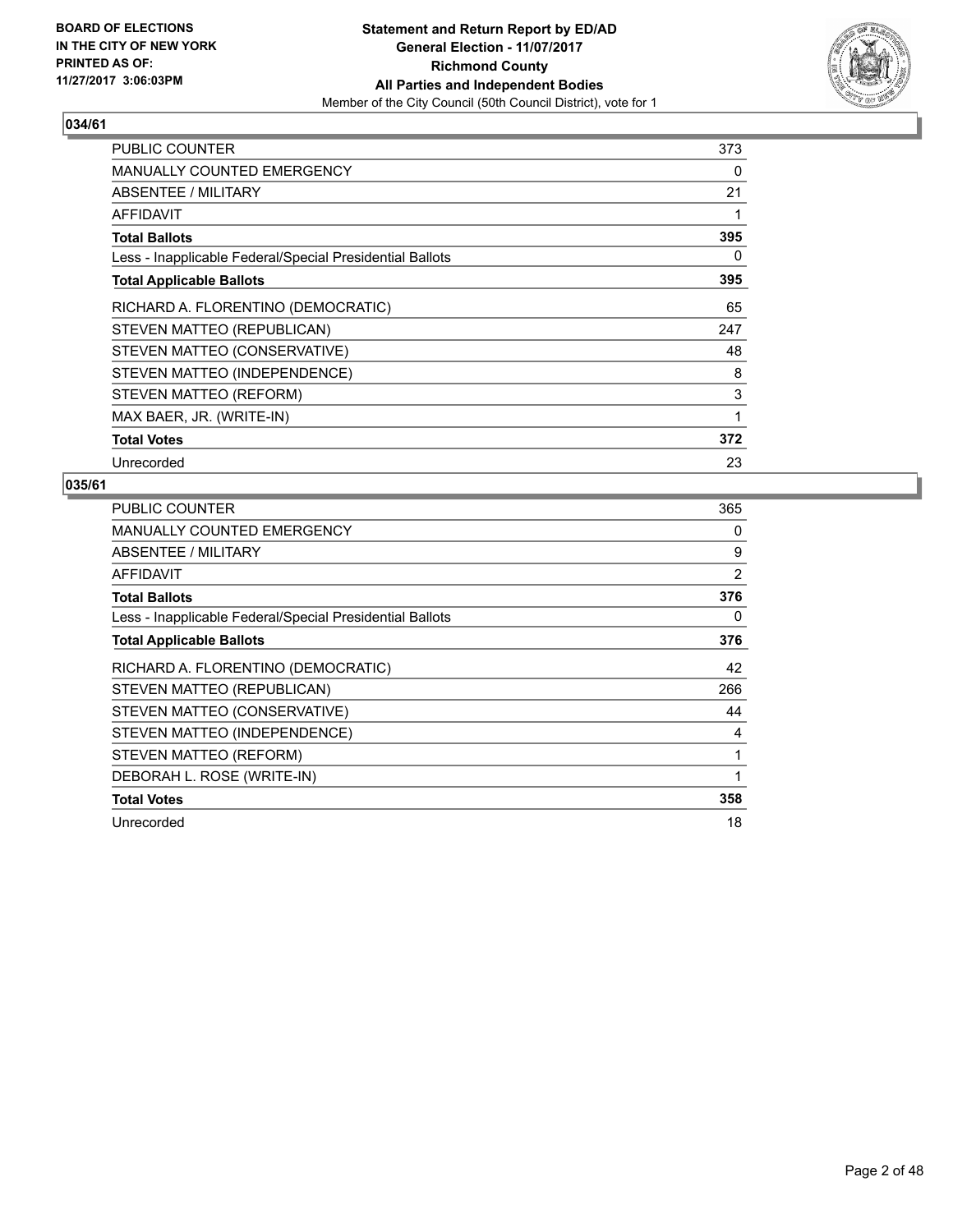

| <b>PUBLIC COUNTER</b>                                    | 228 |
|----------------------------------------------------------|-----|
| MANUALLY COUNTED EMERGENCY                               | 0   |
| ABSENTEE / MILITARY                                      | 10  |
| AFFIDAVIT                                                | 2   |
| <b>Total Ballots</b>                                     | 240 |
| Less - Inapplicable Federal/Special Presidential Ballots | 0   |
| <b>Total Applicable Ballots</b>                          | 240 |
| RICHARD A. FLORENTINO (DEMOCRATIC)                       | 42  |
| STEVEN MATTEO (REPUBLICAN)                               | 150 |
| STEVEN MATTEO (CONSERVATIVE)                             | 27  |
| STEVEN MATTEO (INDEPENDENCE)                             | 8   |
| STEVEN MATTEO (REFORM)                                   | 1   |
| <b>Total Votes</b>                                       | 228 |
| Unrecorded                                               | 12  |

#### **045/61**

| PUBLIC COUNTER                                           | 386 |
|----------------------------------------------------------|-----|
| <b>MANUALLY COUNTED EMERGENCY</b>                        | 0   |
| ABSENTEE / MILITARY                                      | 12  |
| AFFIDAVIT                                                | 5   |
| <b>Total Ballots</b>                                     | 403 |
| Less - Inapplicable Federal/Special Presidential Ballots | 0   |
| <b>Total Applicable Ballots</b>                          | 403 |
| RICHARD A. FLORENTINO (DEMOCRATIC)                       | 63  |
| STEVEN MATTEO (REPUBLICAN)                               | 253 |
| STEVEN MATTEO (CONSERVATIVE)                             | 56  |
| STEVEN MATTEO (INDEPENDENCE)                             | 12  |
| STEVEN MATTEO (REFORM)                                   | 2   |
| <b>Total Votes</b>                                       | 386 |
| Unrecorded                                               | 17  |

| PUBLIC COUNTER                                           | 394 |
|----------------------------------------------------------|-----|
| <b>MANUALLY COUNTED EMERGENCY</b>                        | 0   |
| ABSENTEE / MILITARY                                      | 14  |
| AFFIDAVIT                                                | 3   |
| <b>Total Ballots</b>                                     | 411 |
| Less - Inapplicable Federal/Special Presidential Ballots | 0   |
| <b>Total Applicable Ballots</b>                          | 411 |
| RICHARD A. FLORENTINO (DEMOCRATIC)                       | 103 |
| STEVEN MATTEO (REPUBLICAN)                               | 240 |
| STEVEN MATTEO (CONSERVATIVE)                             | 45  |
| STEVEN MATTEO (INDEPENDENCE)                             | 11  |
| STEVEN MATTEO (REFORM)                                   | 2   |
| DEBORAH L. ROSE (WRITE-IN)                               | 1   |
| <b>Total Votes</b>                                       | 402 |
| Unrecorded                                               | 9   |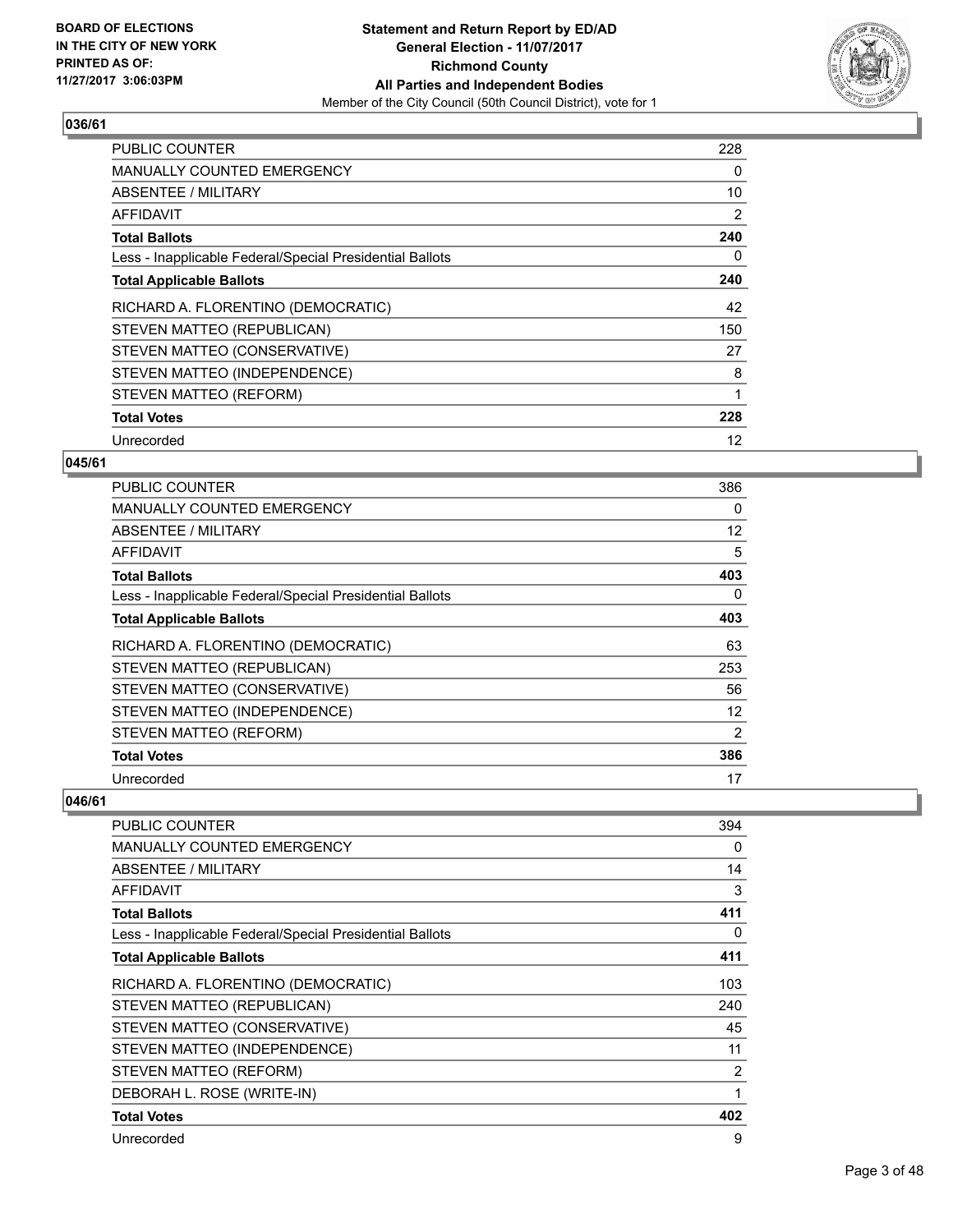

| <b>PUBLIC COUNTER</b>                                    | 430 |
|----------------------------------------------------------|-----|
| MANUALLY COUNTED EMERGENCY                               | 0   |
| ABSENTEE / MILITARY                                      | 16  |
| AFFIDAVIT                                                | 5   |
| <b>Total Ballots</b>                                     | 451 |
| Less - Inapplicable Federal/Special Presidential Ballots | 0   |
| <b>Total Applicable Ballots</b>                          | 451 |
| RICHARD A. FLORENTINO (DEMOCRATIC)                       | 75  |
| STEVEN MATTEO (REPUBLICAN)                               | 297 |
| STEVEN MATTEO (CONSERVATIVE)                             | 46  |
| STEVEN MATTEO (INDEPENDENCE)                             | 8   |
| STEVEN MATTEO (REFORM)                                   | 1   |
| JANE KELLY (WRITE-IN)                                    | 4   |
| <b>Total Votes</b>                                       | 431 |
| Unrecorded                                               | 20  |

#### **048/61**

| <b>PUBLIC COUNTER</b>                                    | 462 |
|----------------------------------------------------------|-----|
| <b>MANUALLY COUNTED EMERGENCY</b>                        | 0   |
| ABSENTEE / MILITARY                                      | 19  |
| AFFIDAVIT                                                | 0   |
| <b>Total Ballots</b>                                     | 481 |
| Less - Inapplicable Federal/Special Presidential Ballots | 0   |
| <b>Total Applicable Ballots</b>                          | 481 |
| RICHARD A. FLORENTINO (DEMOCRATIC)                       | 58  |
| STEVEN MATTEO (REPUBLICAN)                               | 337 |
| STEVEN MATTEO (CONSERVATIVE)                             | 47  |
| STEVEN MATTEO (INDEPENDENCE)                             | 7   |
| STEVEN MATTEO (REFORM)                                   | 4   |
| <b>Total Votes</b>                                       | 453 |
| Unrecorded                                               | 28  |

| PUBLIC COUNTER                                           | 102      |
|----------------------------------------------------------|----------|
| <b>MANUALLY COUNTED EMERGENCY</b>                        | 0        |
| ABSENTEE / MILITARY                                      | 5        |
| AFFIDAVIT                                                | 4        |
| <b>Total Ballots</b>                                     | 111      |
| Less - Inapplicable Federal/Special Presidential Ballots | 0        |
| <b>Total Applicable Ballots</b>                          | 111      |
| RICHARD A. FLORENTINO (DEMOCRATIC)                       | 36       |
| STEVEN MATTEO (REPUBLICAN)                               | 62       |
| STEVEN MATTEO (CONSERVATIVE)                             | 7        |
| STEVEN MATTEO (INDEPENDENCE)                             | 0        |
| STEVEN MATTEO (REFORM)                                   | $\Omega$ |
| <b>Total Votes</b>                                       | 105      |
| Unrecorded                                               | 6        |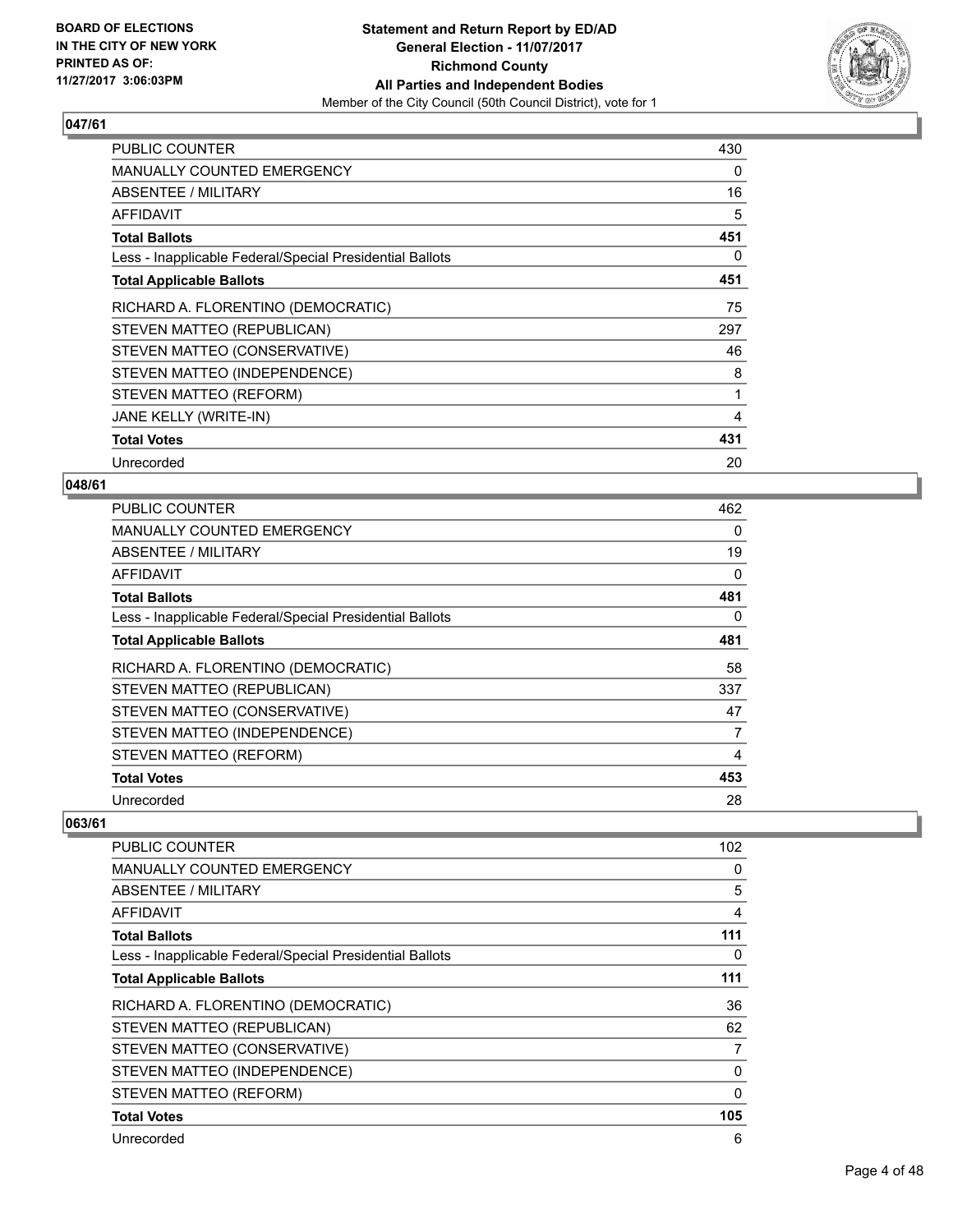

| <b>PUBLIC COUNTER</b>                                    | 274 |
|----------------------------------------------------------|-----|
| <b>MANUALLY COUNTED EMERGENCY</b>                        | 0   |
| ABSENTEE / MILITARY                                      | 7   |
| AFFIDAVIT                                                | 0   |
| <b>Total Ballots</b>                                     | 281 |
| Less - Inapplicable Federal/Special Presidential Ballots | 0   |
| <b>Total Applicable Ballots</b>                          | 281 |
| RICHARD A. FLORENTINO (DEMOCRATIC)                       | 58  |
| STEVEN MATTEO (REPUBLICAN)                               | 187 |
| STEVEN MATTEO (CONSERVATIVE)                             | 25  |
| STEVEN MATTEO (INDEPENDENCE)                             | 2   |
| STEVEN MATTEO (REFORM)                                   | 0   |
| <b>Total Votes</b>                                       | 272 |
| Unrecorded                                               | 9   |

#### **064/62**

| <b>PUBLIC COUNTER</b>                                    | 211 |
|----------------------------------------------------------|-----|
| <b>MANUALLY COUNTED EMERGENCY</b>                        | 0   |
| ABSENTEE / MILITARY                                      | 9   |
| AFFIDAVIT                                                |     |
| <b>Total Ballots</b>                                     | 221 |
| Less - Inapplicable Federal/Special Presidential Ballots | 0   |
| <b>Total Applicable Ballots</b>                          | 221 |
| RICHARD A. FLORENTINO (DEMOCRATIC)                       | 39  |
| STEVEN MATTEO (REPUBLICAN)                               | 144 |
| STEVEN MATTEO (CONSERVATIVE)                             | 24  |
| STEVEN MATTEO (INDEPENDENCE)                             | 4   |
| STEVEN MATTEO (REFORM)                                   | 0   |
| SAL F. ALBANESE (WRITE-IN)                               | 1   |
| <b>Total Votes</b>                                       | 212 |
| Unrecorded                                               | 9   |

| <b>PUBLIC COUNTER</b>                                    | 454            |
|----------------------------------------------------------|----------------|
| <b>MANUALLY COUNTED EMERGENCY</b>                        | 0              |
| ABSENTEE / MILITARY                                      | 17             |
| <b>AFFIDAVIT</b>                                         | 5              |
| <b>Total Ballots</b>                                     | 476            |
| Less - Inapplicable Federal/Special Presidential Ballots | 0              |
| <b>Total Applicable Ballots</b>                          | 476            |
| RICHARD A. FLORENTINO (DEMOCRATIC)                       | 71             |
| STEVEN MATTEO (REPUBLICAN)                               | 325            |
| STEVEN MATTEO (CONSERVATIVE)                             | 51             |
| STEVEN MATTEO (INDEPENDENCE)                             | 4              |
| STEVEN MATTEO (REFORM)                                   | $\overline{2}$ |
| <b>Total Votes</b>                                       | 453            |
| Unrecorded                                               | 23             |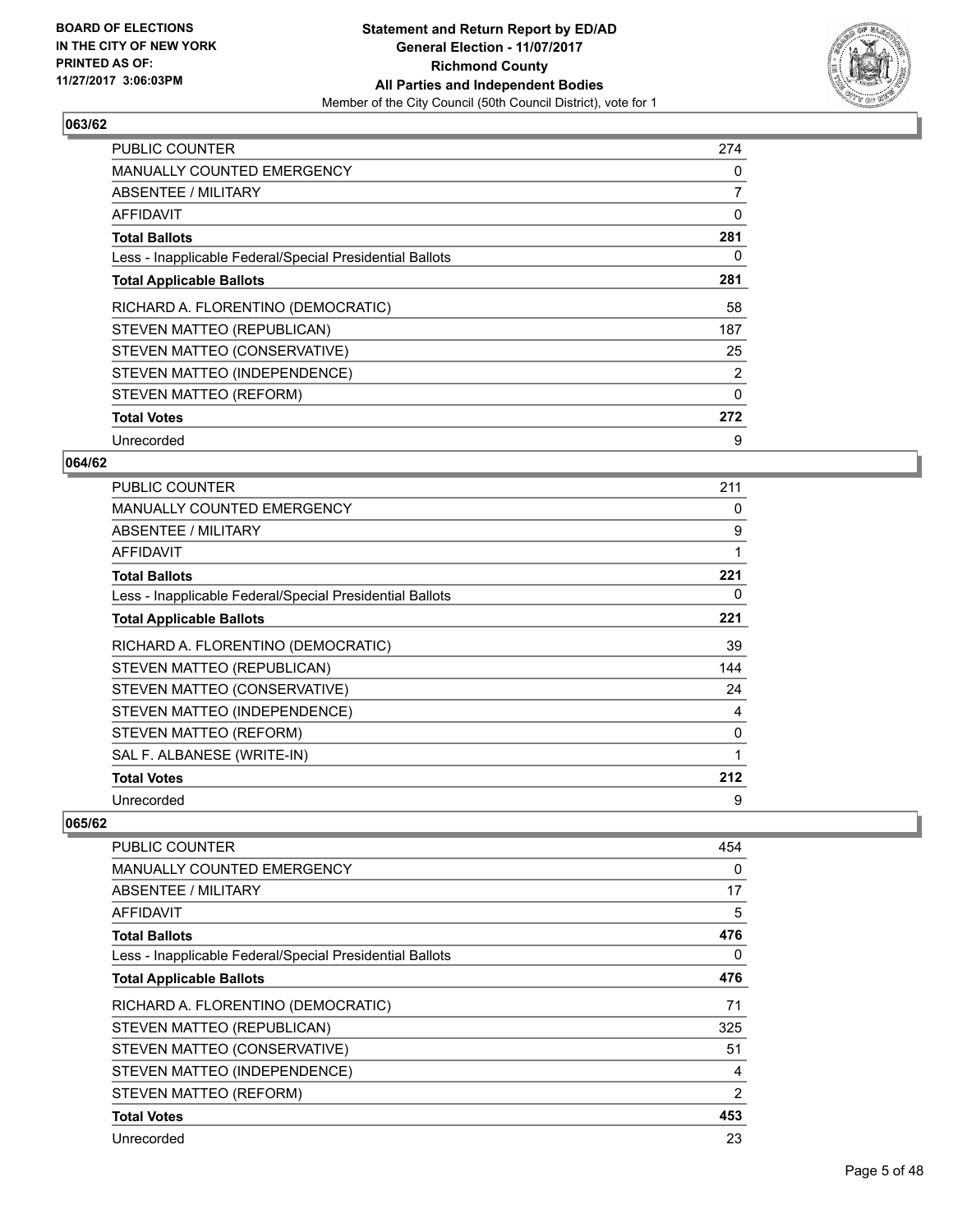

| <b>PUBLIC COUNTER</b>                                    | 399 |
|----------------------------------------------------------|-----|
| <b>MANUALLY COUNTED EMERGENCY</b>                        | 0   |
| ABSENTEE / MILITARY                                      | 12  |
| AFFIDAVIT                                                |     |
| <b>Total Ballots</b>                                     | 412 |
| Less - Inapplicable Federal/Special Presidential Ballots | 0   |
| <b>Total Applicable Ballots</b>                          | 412 |
| RICHARD A. FLORENTINO (DEMOCRATIC)                       | 40  |
| STEVEN MATTEO (REPUBLICAN)                               | 299 |
| STEVEN MATTEO (CONSERVATIVE)                             | 35  |
| STEVEN MATTEO (INDEPENDENCE)                             | 12  |
| STEVEN MATTEO (REFORM)                                   |     |
| UNATTRIBUTABLE WRITE-IN (WRITE-IN)                       | 1   |
| <b>Total Votes</b>                                       | 388 |
| Unrecorded                                               | 24  |

#### **067/62**

| PUBLIC COUNTER                                           | 433 |
|----------------------------------------------------------|-----|
| <b>MANUALLY COUNTED EMERGENCY</b>                        | 0   |
| ABSENTEE / MILITARY                                      | 16  |
| AFFIDAVIT                                                |     |
| <b>Total Ballots</b>                                     | 450 |
| Less - Inapplicable Federal/Special Presidential Ballots | 0   |
| <b>Total Applicable Ballots</b>                          | 450 |
| RICHARD A. FLORENTINO (DEMOCRATIC)                       | 68  |
| STEVEN MATTEO (REPUBLICAN)                               | 309 |
| STEVEN MATTEO (CONSERVATIVE)                             | 37  |
| STEVEN MATTEO (INDEPENDENCE)                             | 5   |
| STEVEN MATTEO (REFORM)                                   | 0   |
| <b>Total Votes</b>                                       | 419 |
| Unrecorded                                               | 31  |

| PUBLIC COUNTER                                           | 382 |
|----------------------------------------------------------|-----|
| <b>MANUALLY COUNTED EMERGENCY</b>                        | 0   |
| ABSENTEE / MILITARY                                      | 17  |
| AFFIDAVIT                                                | 1   |
| <b>Total Ballots</b>                                     | 400 |
| Less - Inapplicable Federal/Special Presidential Ballots | 0   |
| <b>Total Applicable Ballots</b>                          | 400 |
| RICHARD A. FLORENTINO (DEMOCRATIC)                       | 78  |
| STEVEN MATTEO (REPUBLICAN)                               | 253 |
| STEVEN MATTEO (CONSERVATIVE)                             | 47  |
| STEVEN MATTEO (INDEPENDENCE)                             | 6   |
| STEVEN MATTEO (REFORM)                                   | 2   |
| <b>Total Votes</b>                                       | 386 |
| Unrecorded                                               | 14  |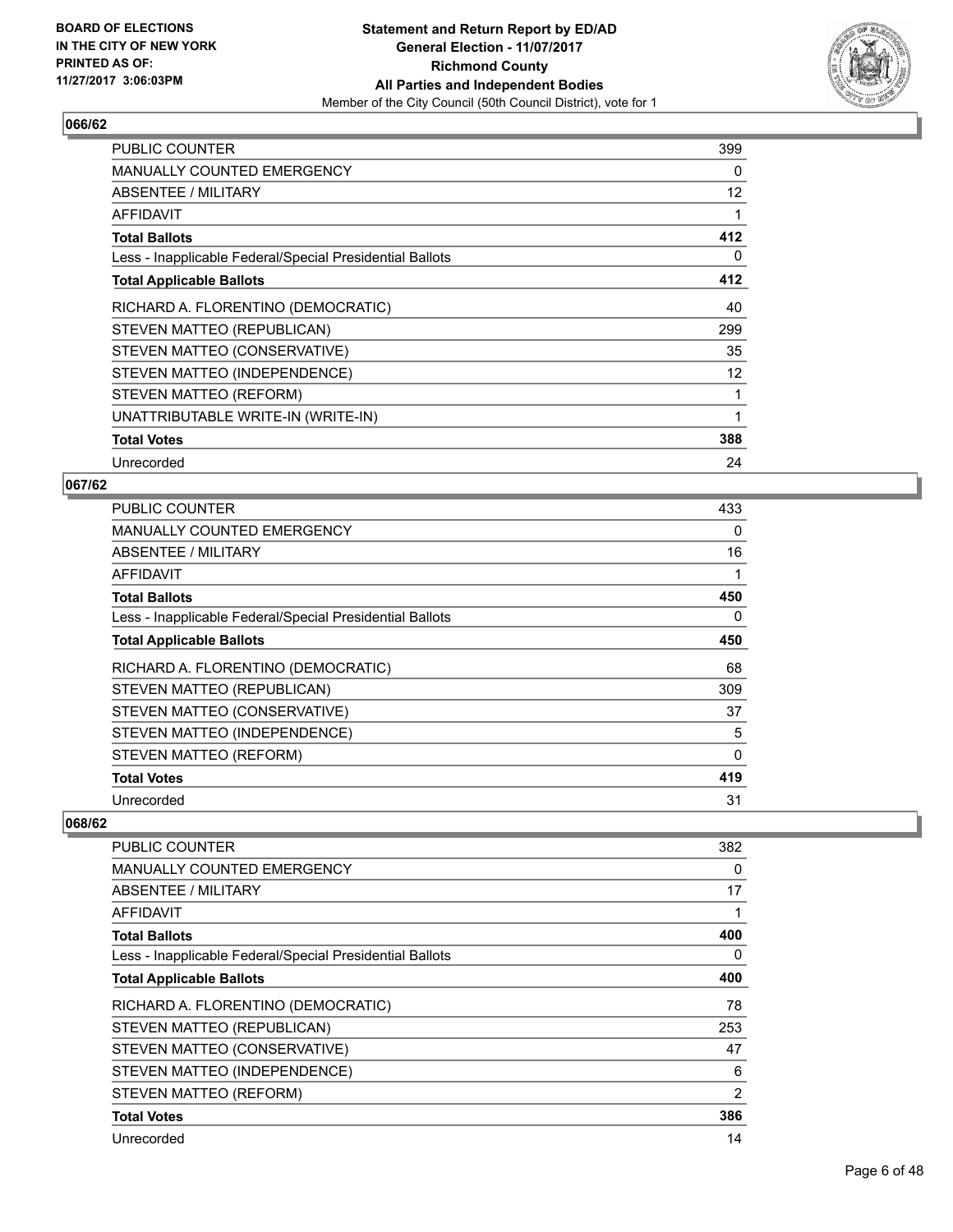

| <b>PUBLIC COUNTER</b>                                    | 323 |
|----------------------------------------------------------|-----|
| <b>MANUALLY COUNTED EMERGENCY</b>                        | 0   |
| ABSENTEE / MILITARY                                      | 19  |
| AFFIDAVIT                                                | 6   |
| <b>Total Ballots</b>                                     | 348 |
| Less - Inapplicable Federal/Special Presidential Ballots | 0   |
| <b>Total Applicable Ballots</b>                          | 348 |
| RICHARD A. FLORENTINO (DEMOCRATIC)                       | 51  |
| STEVEN MATTEO (REPUBLICAN)                               | 243 |
| STEVEN MATTEO (CONSERVATIVE)                             | 35  |
| STEVEN MATTEO (INDEPENDENCE)                             | 4   |
| STEVEN MATTEO (REFORM)                                   | 3   |
| <b>Total Votes</b>                                       | 336 |
|                                                          |     |

#### **070/62**

| <b>PUBLIC COUNTER</b>                                    | 212 |
|----------------------------------------------------------|-----|
| <b>MANUALLY COUNTED EMERGENCY</b>                        | 0   |
| ABSENTEE / MILITARY                                      | 7   |
| AFFIDAVIT                                                | 0   |
| <b>Total Ballots</b>                                     | 219 |
| Less - Inapplicable Federal/Special Presidential Ballots | 0   |
| <b>Total Applicable Ballots</b>                          | 219 |
| RICHARD A. FLORENTINO (DEMOCRATIC)                       | 28  |
| STEVEN MATTEO (REPUBLICAN)                               | 149 |
| STEVEN MATTEO (CONSERVATIVE)                             | 23  |
| STEVEN MATTEO (INDEPENDENCE)                             | 5   |
| STEVEN MATTEO (REFORM)                                   | 4   |
| <b>Total Votes</b>                                       | 209 |
| Unrecorded                                               | 10  |

| <b>PUBLIC COUNTER</b>                                    | 372 |
|----------------------------------------------------------|-----|
| <b>MANUALLY COUNTED EMERGENCY</b>                        | 0   |
| <b>ABSENTEE / MILITARY</b>                               | 18  |
| <b>AFFIDAVIT</b>                                         | 3   |
| <b>Total Ballots</b>                                     | 393 |
| Less - Inapplicable Federal/Special Presidential Ballots | 0   |
| <b>Total Applicable Ballots</b>                          | 393 |
| RICHARD A. FLORENTINO (DEMOCRATIC)                       | 57  |
| STEVEN MATTEO (REPUBLICAN)                               | 268 |
| STEVEN MATTEO (CONSERVATIVE)                             | 44  |
| STEVEN MATTEO (INDEPENDENCE)                             | 8   |
| STEVEN MATTEO (REFORM)                                   | 3   |
| <b>Total Votes</b>                                       | 380 |
| Unrecorded                                               | 13  |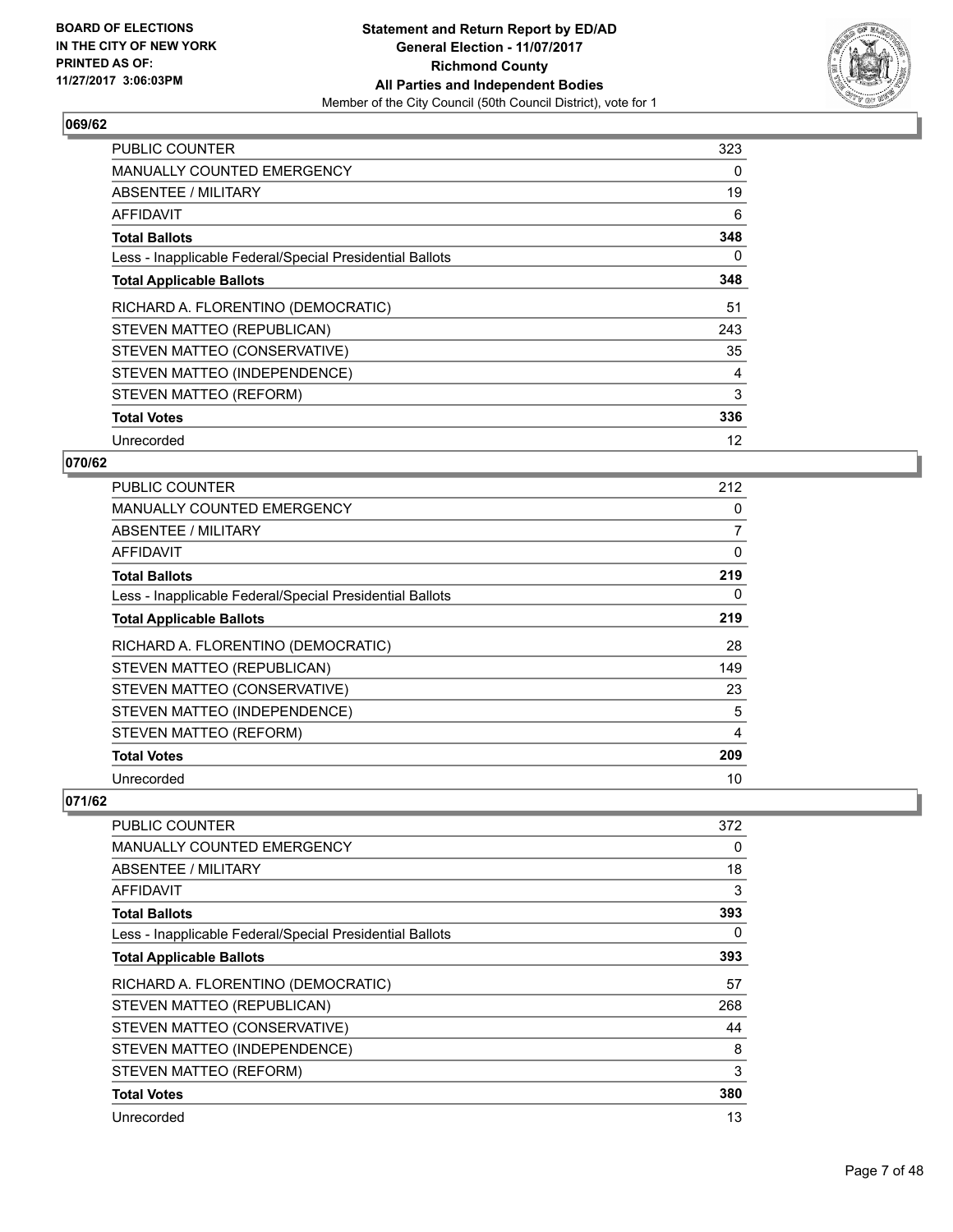

| <b>PUBLIC COUNTER</b>                                    | 288 |
|----------------------------------------------------------|-----|
| <b>MANUALLY COUNTED EMERGENCY</b>                        | 0   |
| ABSENTEE / MILITARY                                      | 5   |
| AFFIDAVIT                                                | 3   |
| <b>Total Ballots</b>                                     | 296 |
| Less - Inapplicable Federal/Special Presidential Ballots | 0   |
| <b>Total Applicable Ballots</b>                          | 296 |
| RICHARD A. FLORENTINO (DEMOCRATIC)                       | 36  |
| STEVEN MATTEO (REPUBLICAN)                               | 226 |
| STEVEN MATTEO (CONSERVATIVE)                             | 23  |
| STEVEN MATTEO (INDEPENDENCE)                             | 3   |
| STEVEN MATTEO (REFORM)                                   | 2   |
| <b>Total Votes</b>                                       | 290 |
| Unrecorded                                               | 6   |

| <b>PUBLIC COUNTER</b>                                    | 375 |
|----------------------------------------------------------|-----|
| <b>MANUALLY COUNTED EMERGENCY</b>                        | 0   |
| ABSENTEE / MILITARY                                      | 17  |
| <b>AFFIDAVIT</b>                                         |     |
| <b>Total Ballots</b>                                     | 393 |
| Less - Inapplicable Federal/Special Presidential Ballots | 0   |
| <b>Total Applicable Ballots</b>                          | 393 |
| RICHARD A. FLORENTINO (DEMOCRATIC)                       | 69  |
| STEVEN MATTEO (REPUBLICAN)                               | 256 |
| STEVEN MATTEO (CONSERVATIVE)                             | 39  |
| STEVEN MATTEO (INDEPENDENCE)                             | 9   |
| STEVEN MATTEO (REFORM)                                   | 1   |
| ANDREW GUIDO (WRITE-IN)                                  | 1   |
| VINCENT VOLASTRO (WRITE-IN)                              | 1   |
| <b>Total Votes</b>                                       | 376 |
| Unrecorded                                               | 17  |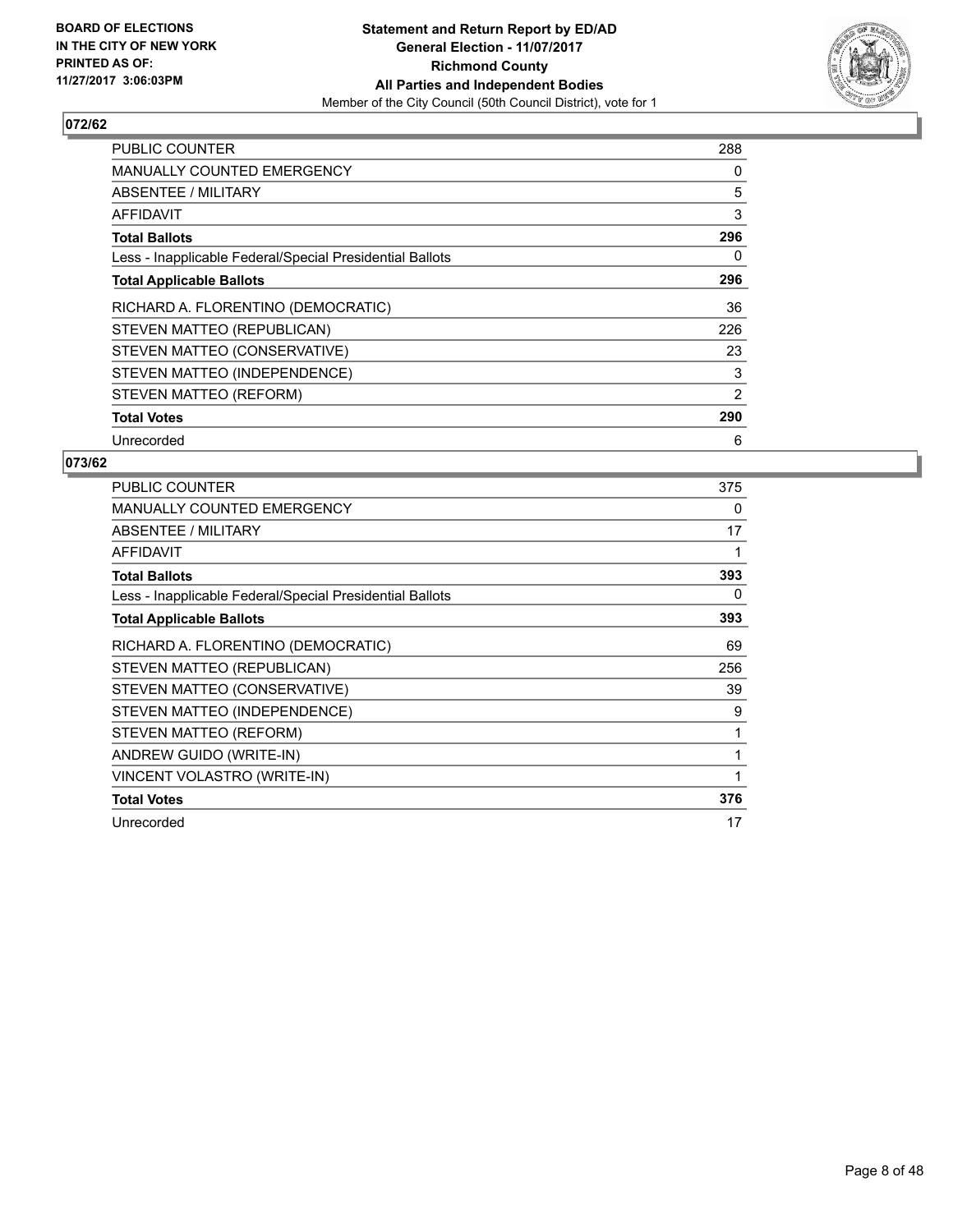

| <b>PUBLIC COUNTER</b>                                    | 332 |
|----------------------------------------------------------|-----|
| <b>MANUALLY COUNTED EMERGENCY</b>                        | 0   |
| ABSENTEE / MILITARY                                      | 15  |
| AFFIDAVIT                                                | 4   |
| <b>Total Ballots</b>                                     | 351 |
| Less - Inapplicable Federal/Special Presidential Ballots | 0   |
| <b>Total Applicable Ballots</b>                          | 351 |
| RICHARD A. FLORENTINO (DEMOCRATIC)                       | 71  |
| STEVEN MATTEO (REPUBLICAN)                               | 237 |
| STEVEN MATTEO (CONSERVATIVE)                             | 22  |
| STEVEN MATTEO (INDEPENDENCE)                             | 8   |
| STEVEN MATTEO (REFORM)                                   | 1   |
| <b>Total Votes</b>                                       | 339 |
| Unrecorded                                               | 12  |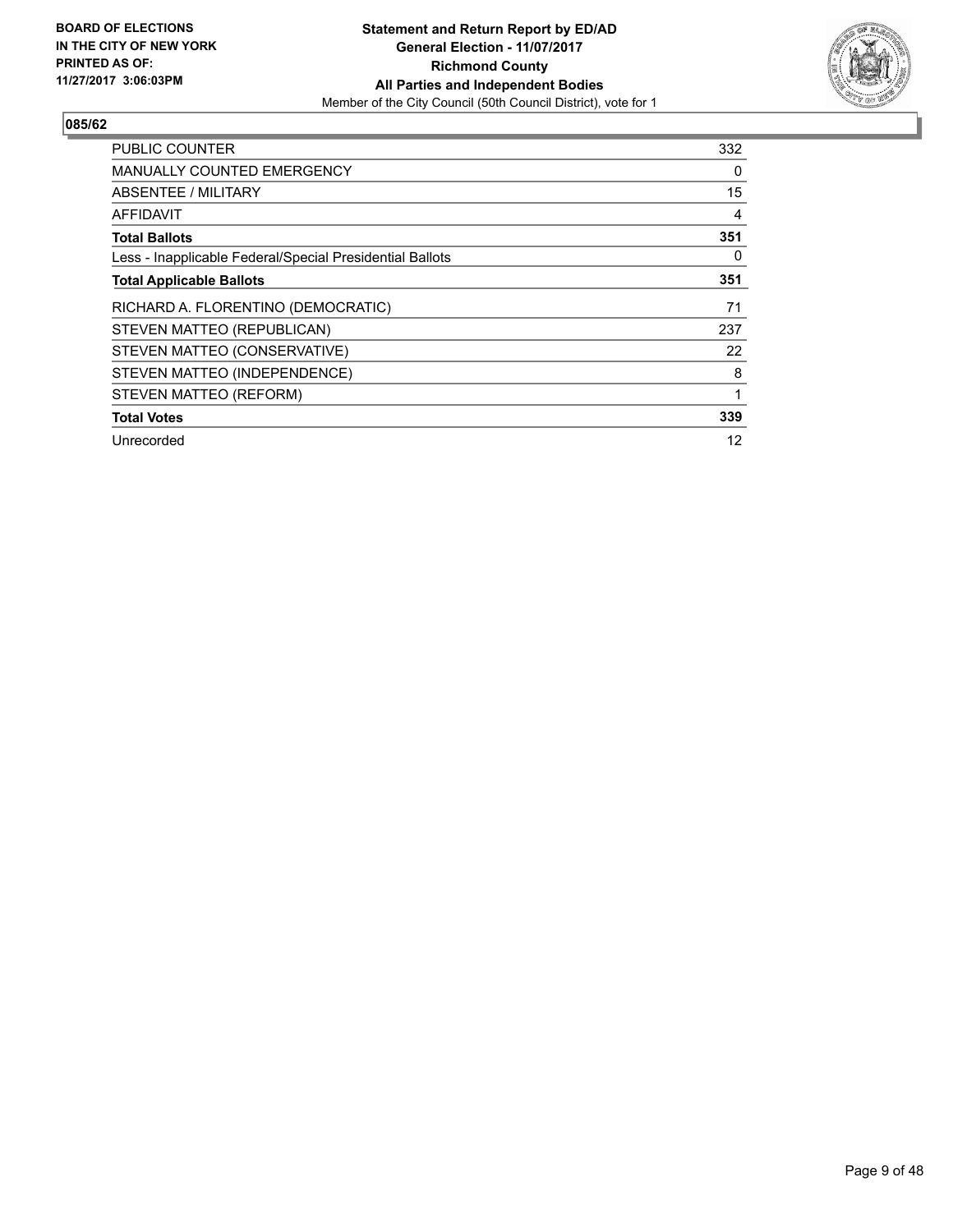

| <b>PUBLIC COUNTER</b>                                    | 366 |
|----------------------------------------------------------|-----|
| <b>MANUALLY COUNTED EMERGENCY</b>                        | 0   |
| ABSENTEE / MILITARY                                      | 13  |
| AFFIDAVIT                                                | 7   |
| <b>Total Ballots</b>                                     | 386 |
| Less - Inapplicable Federal/Special Presidential Ballots | 0   |
| <b>Total Applicable Ballots</b>                          | 386 |
| RICHARD A. FLORENTINO (DEMOCRATIC)                       | 65  |
| STEVEN MATTEO (REPUBLICAN)                               | 256 |
| STEVEN MATTEO (CONSERVATIVE)                             | 39  |
| STEVEN MATTEO (INDEPENDENCE)                             | 10  |
| STEVEN MATTEO (REFORM)                                   | 4   |
| <b>Total Votes</b>                                       | 374 |
| Unrecorded                                               | 12  |

#### **019/63**

| <b>PUBLIC COUNTER</b>                                    | 268 |
|----------------------------------------------------------|-----|
| <b>MANUALLY COUNTED EMERGENCY</b>                        | 0   |
| ABSENTEE / MILITARY                                      | 5   |
| AFFIDAVIT                                                |     |
| <b>Total Ballots</b>                                     | 274 |
| Less - Inapplicable Federal/Special Presidential Ballots | 0   |
| <b>Total Applicable Ballots</b>                          | 274 |
| RICHARD A. FLORENTINO (DEMOCRATIC)                       | 50  |
| STEVEN MATTEO (REPUBLICAN)                               | 169 |
| STEVEN MATTEO (CONSERVATIVE)                             | 38  |
| STEVEN MATTEO (INDEPENDENCE)                             | 7   |
| STEVEN MATTEO (REFORM)                                   | 2   |
| <b>Total Votes</b>                                       | 266 |
| Unrecorded                                               | 8   |

| PUBLIC COUNTER                                           | 191 |
|----------------------------------------------------------|-----|
| <b>MANUALLY COUNTED EMERGENCY</b>                        | 0   |
| <b>ABSENTEE / MILITARY</b>                               | 52  |
| AFFIDAVIT                                                |     |
| <b>Total Ballots</b>                                     | 244 |
| Less - Inapplicable Federal/Special Presidential Ballots | 0   |
| <b>Total Applicable Ballots</b>                          | 244 |
| RICHARD A. FLORENTINO (DEMOCRATIC)                       | 57  |
| STEVEN MATTEO (REPUBLICAN)                               | 132 |
| STEVEN MATTEO (CONSERVATIVE)                             | 28  |
| STEVEN MATTEO (INDEPENDENCE)                             | 6   |
| STEVEN MATTEO (REFORM)                                   | 0   |
| UNATTRIBUTABLE WRITE-IN (WRITE-IN)                       | 1   |
| <b>Total Votes</b>                                       | 224 |
| Unrecorded                                               | 20  |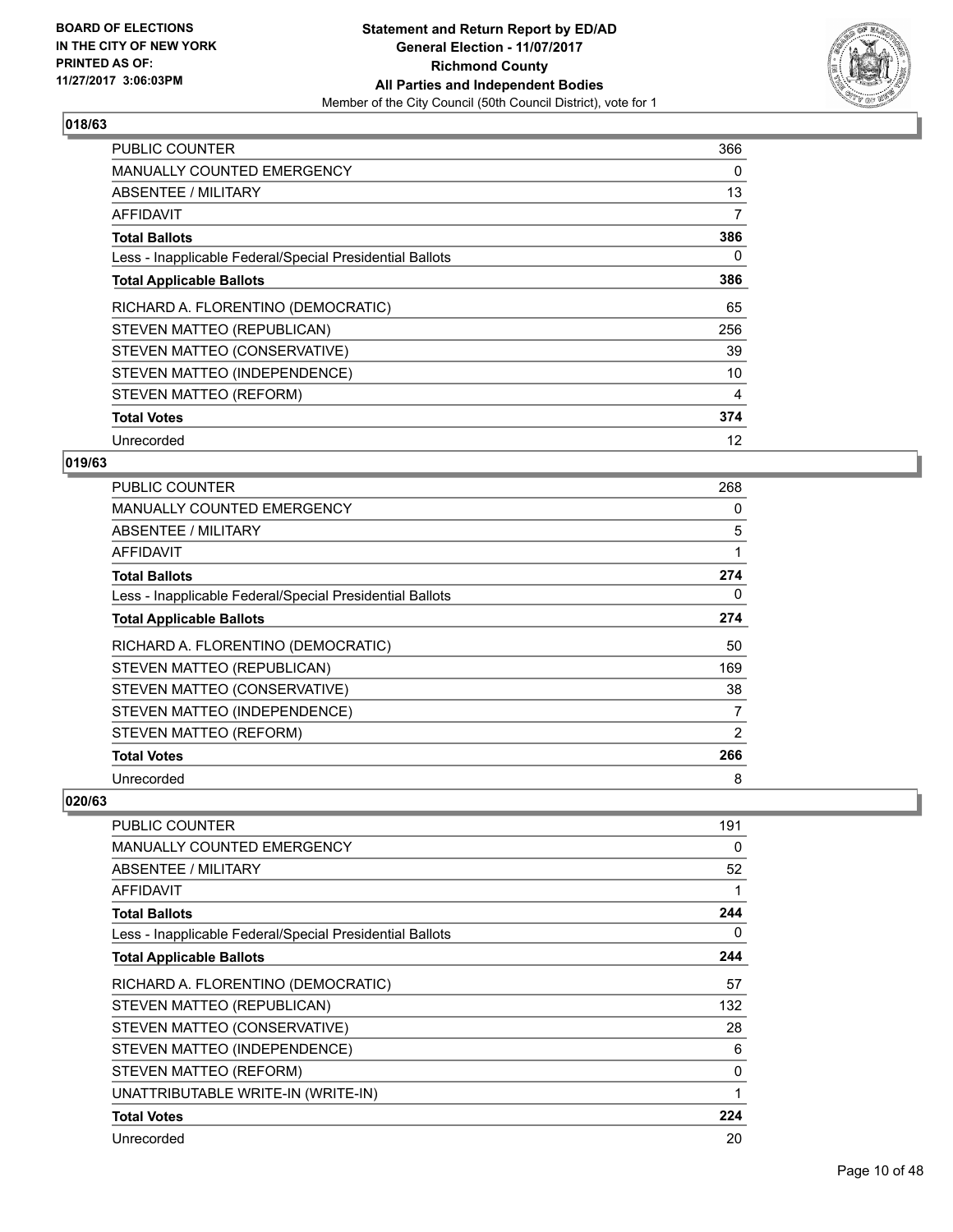

| <b>PUBLIC COUNTER</b>                                    | 247            |
|----------------------------------------------------------|----------------|
| <b>MANUALLY COUNTED EMERGENCY</b>                        | 0              |
| ABSENTEE / MILITARY                                      | 9              |
| <b>AFFIDAVIT</b>                                         | 3              |
| <b>Total Ballots</b>                                     | 259            |
| Less - Inapplicable Federal/Special Presidential Ballots | 0              |
| <b>Total Applicable Ballots</b>                          | 259            |
| RICHARD A. FLORENTINO (DEMOCRATIC)                       | 48             |
| STEVEN MATTEO (REPUBLICAN)                               | 173            |
| STEVEN MATTEO (CONSERVATIVE)                             | 20             |
| STEVEN MATTEO (INDEPENDENCE)                             | 3              |
| STEVEN MATTEO (REFORM)                                   | $\overline{2}$ |
| KYLE BLUTH (WRITE-IN)                                    | 1              |
| MICHAEL J. PENROSE (WRITE-IN)                            | 1              |
| <b>Total Votes</b>                                       | 248            |
| Unrecorded                                               | 11             |

| <b>PUBLIC COUNTER</b>                                    | 264 |
|----------------------------------------------------------|-----|
| MANUALLY COUNTED EMERGENCY                               | 0   |
| <b>ABSENTEE / MILITARY</b>                               | 10  |
| AFFIDAVIT                                                | 6   |
| <b>Total Ballots</b>                                     | 280 |
| Less - Inapplicable Federal/Special Presidential Ballots | 0   |
| <b>Total Applicable Ballots</b>                          | 280 |
| RICHARD A. FLORENTINO (DEMOCRATIC)                       | 70  |
| STEVEN MATTEO (REPUBLICAN)                               | 163 |
| STEVEN MATTEO (CONSERVATIVE)                             | 18  |
| STEVEN MATTEO (INDEPENDENCE)                             | 6   |
| STEVEN MATTEO (REFORM)                                   | 4   |
| <b>Total Votes</b>                                       | 261 |
| Unrecorded                                               | 19  |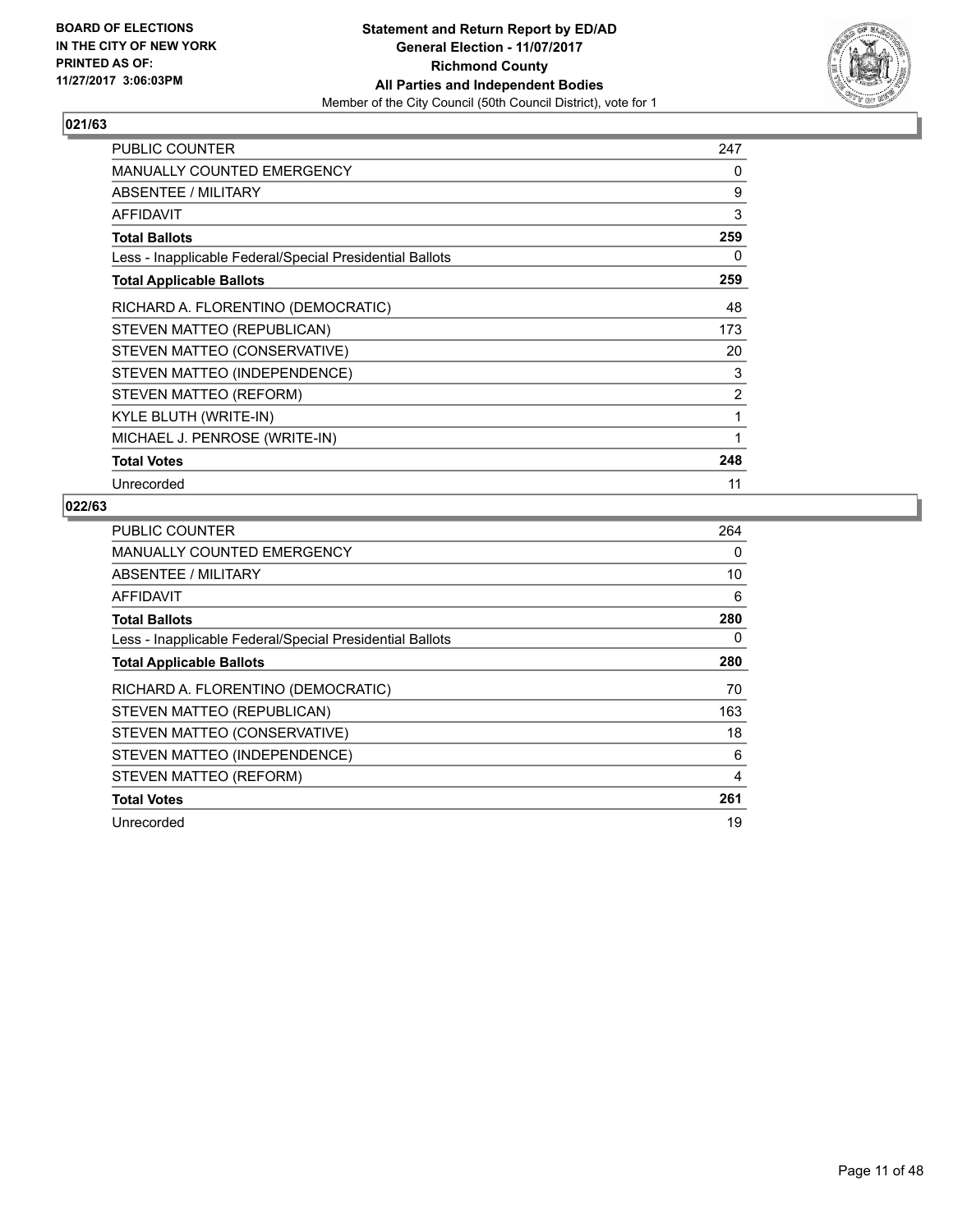

| <b>PUBLIC COUNTER</b>                                    | 272 |
|----------------------------------------------------------|-----|
| <b>MANUALLY COUNTED EMERGENCY</b>                        | 0   |
| <b>ABSENTEE / MILITARY</b>                               | 4   |
| AFFIDAVIT                                                | 2   |
| <b>Total Ballots</b>                                     | 278 |
| Less - Inapplicable Federal/Special Presidential Ballots | 0   |
| <b>Total Applicable Ballots</b>                          | 278 |
| RICHARD A. FLORENTINO (DEMOCRATIC)                       | 60  |
| STEVEN MATTEO (REPUBLICAN)                               | 162 |
| STEVEN MATTEO (CONSERVATIVE)                             | 28  |
| STEVEN MATTEO (INDEPENDENCE)                             | 11  |
| STEVEN MATTEO (REFORM)                                   | 0   |
| <b>Total Votes</b>                                       | 261 |
| Unrecorded                                               | 17  |

| <b>PUBLIC COUNTER</b>                                    | 290 |
|----------------------------------------------------------|-----|
| <b>MANUALLY COUNTED EMERGENCY</b>                        | 0   |
| <b>ABSENTEE / MILITARY</b>                               | 10  |
| <b>AFFIDAVIT</b>                                         | 1   |
| <b>Total Ballots</b>                                     | 301 |
| Less - Inapplicable Federal/Special Presidential Ballots | 0   |
| <b>Total Applicable Ballots</b>                          | 301 |
| RICHARD A. FLORENTINO (DEMOCRATIC)                       | 82  |
| STEVEN MATTEO (REPUBLICAN)                               | 173 |
| STEVEN MATTEO (CONSERVATIVE)                             | 23  |
| STEVEN MATTEO (INDEPENDENCE)                             | 8   |
| STEVEN MATTEO (REFORM)                                   | 1   |
| UNATTRIBUTABLE WRITE-IN (WRITE-IN)                       |     |
| <b>Total Votes</b>                                       | 288 |
| Unrecorded                                               | 13  |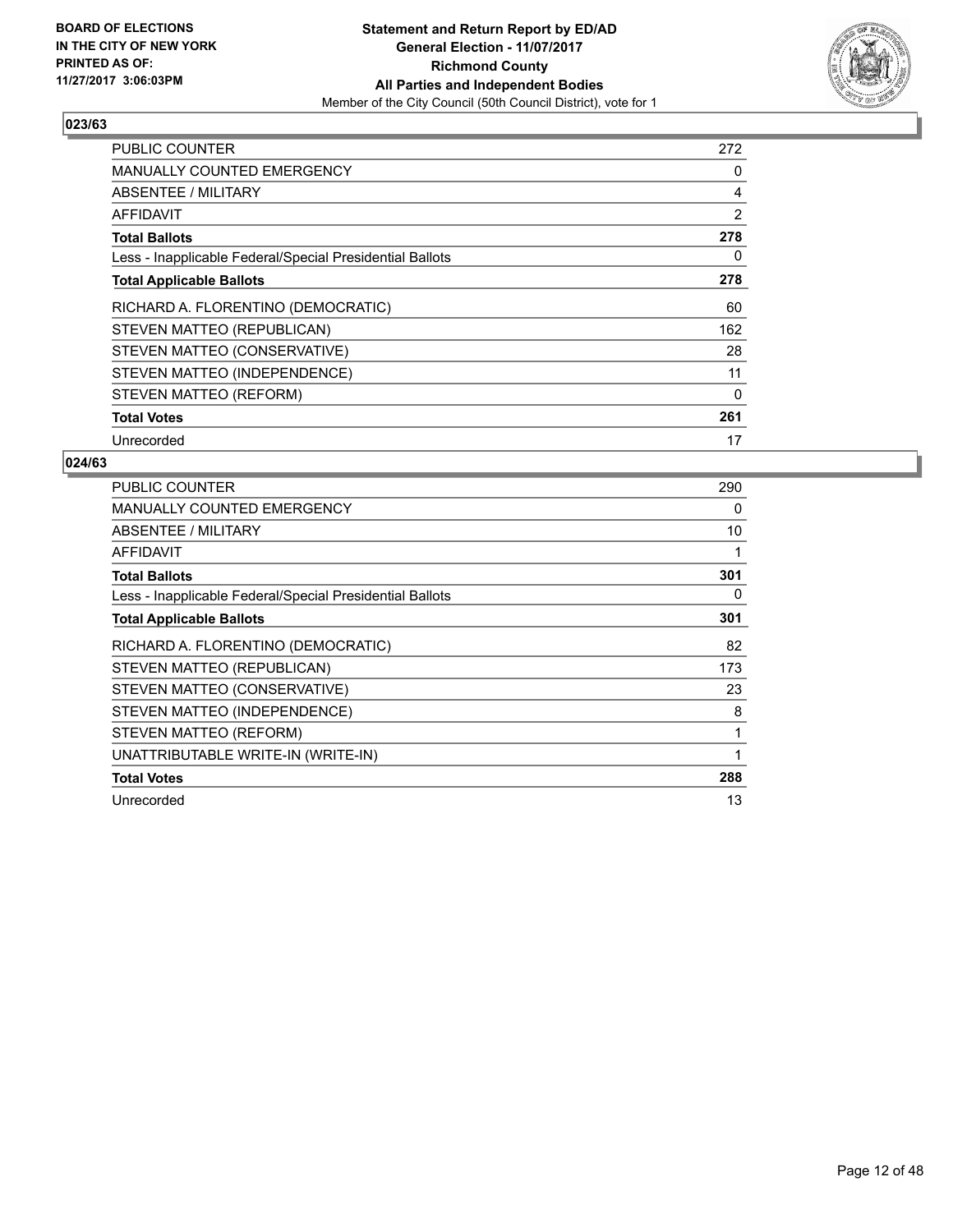

| <b>PUBLIC COUNTER</b>                                    | 216 |
|----------------------------------------------------------|-----|
| MANUALLY COUNTED EMERGENCY                               | 0   |
| ABSENTEE / MILITARY                                      | 4   |
| AFFIDAVIT                                                | 2   |
| <b>Total Ballots</b>                                     | 222 |
| Less - Inapplicable Federal/Special Presidential Ballots | 0   |
| <b>Total Applicable Ballots</b>                          | 222 |
| RICHARD A. FLORENTINO (DEMOCRATIC)                       | 35  |
| STEVEN MATTEO (REPUBLICAN)                               | 151 |
| STEVEN MATTEO (CONSERVATIVE)                             | 20  |
| STEVEN MATTEO (INDEPENDENCE)                             | 0   |
| STEVEN MATTEO (REFORM)                                   | 0   |
| SIMON JALAS (WRITE-IN)                                   | 2   |
| <b>Total Votes</b>                                       | 208 |
| Unrecorded                                               | 14  |

| <b>PUBLIC COUNTER</b>                                    | 317 |
|----------------------------------------------------------|-----|
| <b>MANUALLY COUNTED EMERGENCY</b>                        | 0   |
| ABSENTEE / MILITARY                                      | 11  |
| AFFIDAVIT                                                |     |
| <b>Total Ballots</b>                                     | 329 |
| Less - Inapplicable Federal/Special Presidential Ballots | 0   |
| <b>Total Applicable Ballots</b>                          | 329 |
| RICHARD A. FLORENTINO (DEMOCRATIC)                       | 62  |
| STEVEN MATTEO (REPUBLICAN)                               | 207 |
| STEVEN MATTEO (CONSERVATIVE)                             | 36  |
| STEVEN MATTEO (INDEPENDENCE)                             | 6   |
| STEVEN MATTEO (REFORM)                                   | 0   |
| MARA HELLMAN (WRITE-IN)                                  | 1   |
| <b>Total Votes</b>                                       | 312 |
| Unrecorded                                               | 17  |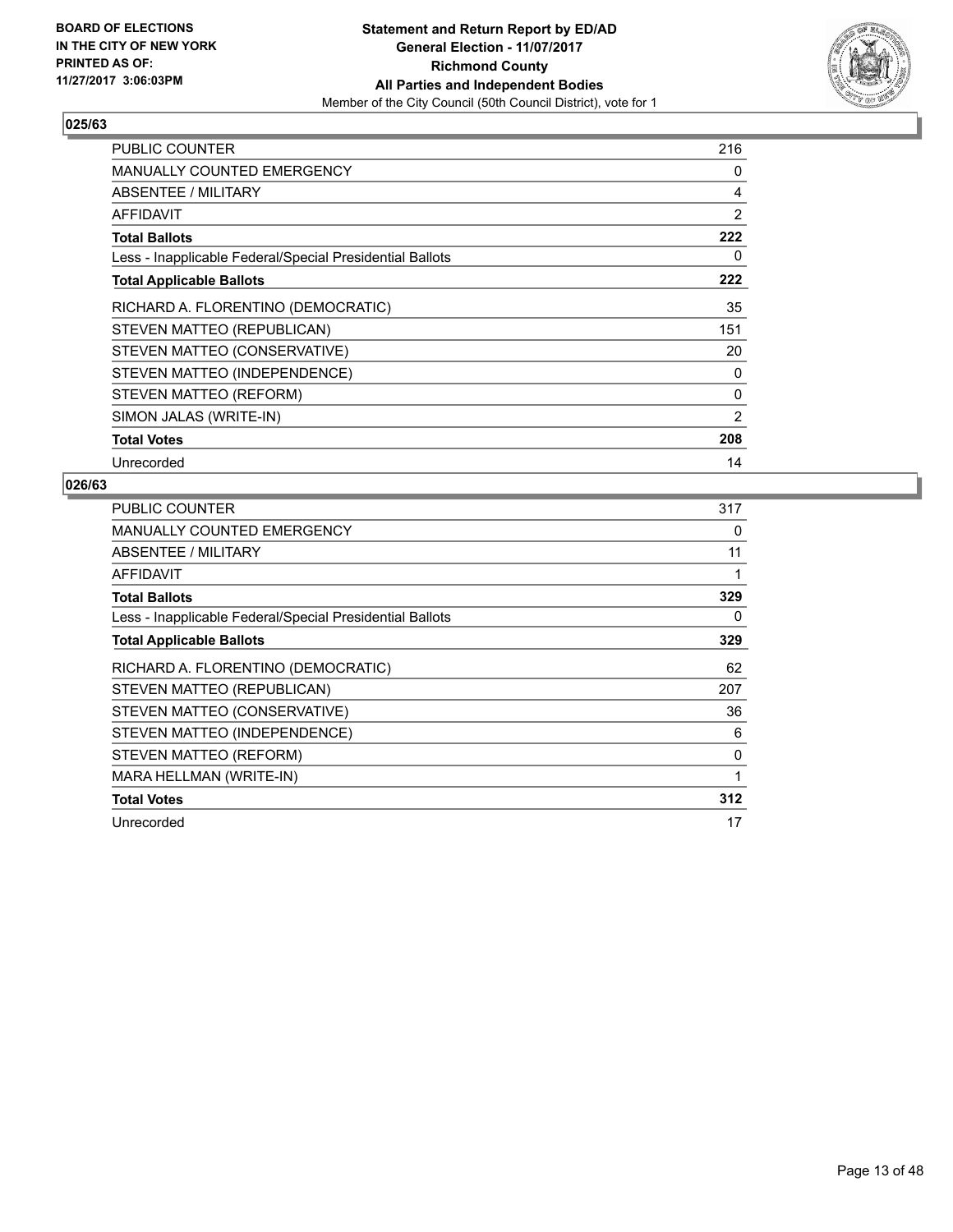

| <b>PUBLIC COUNTER</b>                                    | 266 |
|----------------------------------------------------------|-----|
| MANUALLY COUNTED EMERGENCY                               | 0   |
| ABSENTEE / MILITARY                                      | 23  |
| AFFIDAVIT                                                | 2   |
| <b>Total Ballots</b>                                     | 291 |
| Less - Inapplicable Federal/Special Presidential Ballots | 0   |
| <b>Total Applicable Ballots</b>                          | 291 |
| RICHARD A. FLORENTINO (DEMOCRATIC)                       | 80  |
| STEVEN MATTEO (REPUBLICAN)                               | 168 |
| STEVEN MATTEO (CONSERVATIVE)                             | 28  |
| STEVEN MATTEO (INDEPENDENCE)                             | 5   |
| STEVEN MATTEO (REFORM)                                   | 1   |
| <b>Total Votes</b>                                       | 282 |
| Unrecorded                                               | 9   |

#### **028/63**

| <b>PUBLIC COUNTER</b>                                    | 272 |
|----------------------------------------------------------|-----|
| <b>MANUALLY COUNTED EMERGENCY</b>                        | 0   |
| ABSENTEE / MILITARY                                      | 22  |
| AFFIDAVIT                                                | 0   |
| <b>Total Ballots</b>                                     | 294 |
| Less - Inapplicable Federal/Special Presidential Ballots | 0   |
| <b>Total Applicable Ballots</b>                          | 294 |
| RICHARD A. FLORENTINO (DEMOCRATIC)                       | 54  |
| STEVEN MATTEO (REPUBLICAN)                               | 180 |
| STEVEN MATTEO (CONSERVATIVE)                             | 32  |
| STEVEN MATTEO (INDEPENDENCE)                             | 3   |
| STEVEN MATTEO (REFORM)                                   | 4   |
| <b>Total Votes</b>                                       | 273 |
| Unrecorded                                               | 21  |

| PUBLIC COUNTER                                           | 323 |
|----------------------------------------------------------|-----|
| <b>MANUALLY COUNTED EMERGENCY</b>                        | 0   |
| <b>ABSENTEE / MILITARY</b>                               | 10  |
| <b>AFFIDAVIT</b>                                         | 4   |
| <b>Total Ballots</b>                                     | 337 |
| Less - Inapplicable Federal/Special Presidential Ballots | 0   |
| <b>Total Applicable Ballots</b>                          | 337 |
| RICHARD A. FLORENTINO (DEMOCRATIC)                       | 70  |
| STEVEN MATTEO (REPUBLICAN)                               | 204 |
| STEVEN MATTEO (CONSERVATIVE)                             | 28  |
| STEVEN MATTEO (INDEPENDENCE)                             | 14  |
| STEVEN MATTEO (REFORM)                                   | 3   |
| <b>MARIANN DEMOLA (WRITE-IN)</b>                         | 1   |
| <b>Total Votes</b>                                       | 320 |
| Unrecorded                                               | 17  |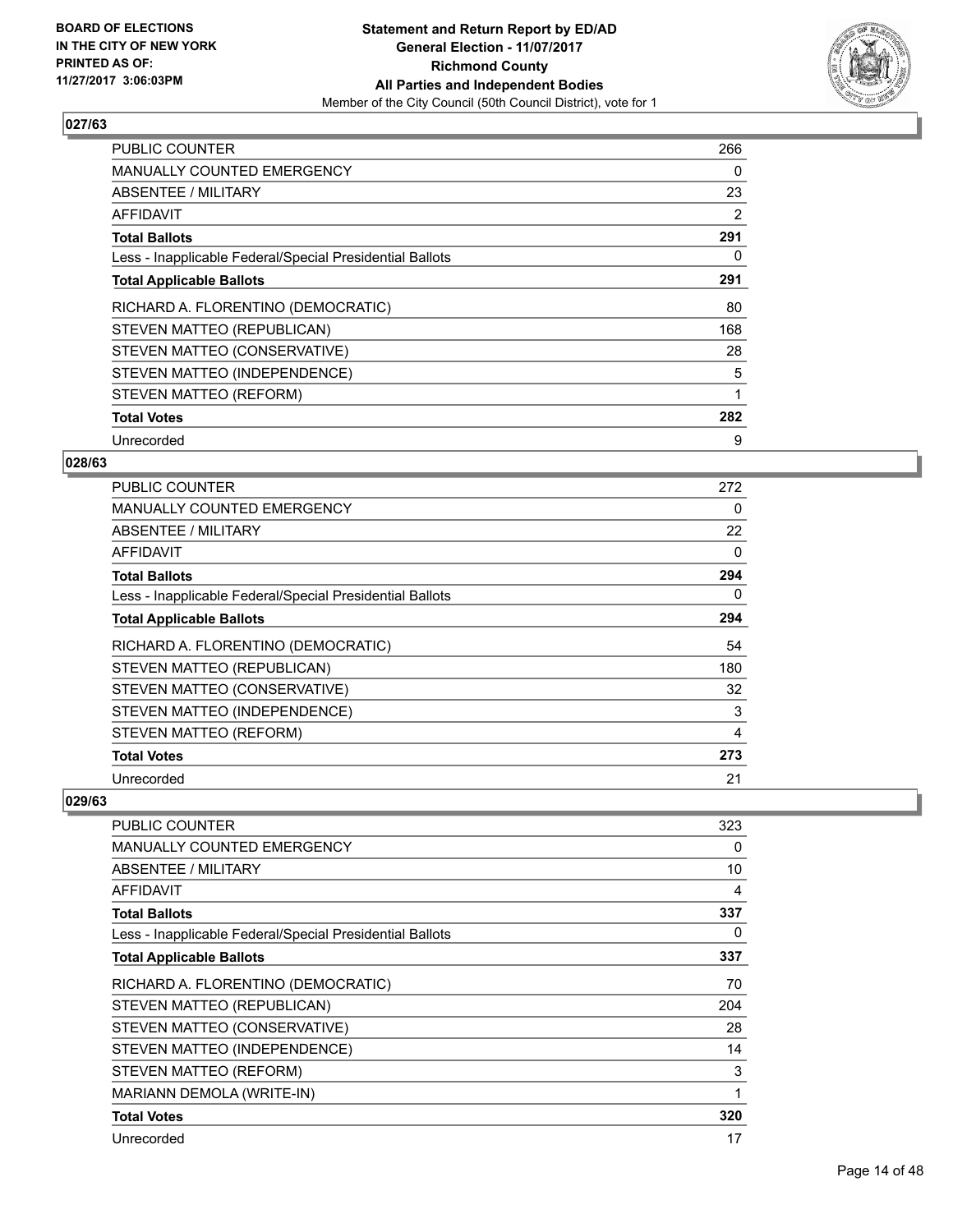

| <b>PUBLIC COUNTER</b>                                    | 256 |
|----------------------------------------------------------|-----|
| <b>MANUALLY COUNTED EMERGENCY</b>                        | 0   |
| ABSENTEE / MILITARY                                      | 10  |
| AFFIDAVIT                                                | 2   |
| <b>Total Ballots</b>                                     | 268 |
| Less - Inapplicable Federal/Special Presidential Ballots | 0   |
| <b>Total Applicable Ballots</b>                          | 268 |
| RICHARD A. FLORENTINO (DEMOCRATIC)                       | 62  |
| STEVEN MATTEO (REPUBLICAN)                               | 150 |
| STEVEN MATTEO (CONSERVATIVE)                             | 32  |
| STEVEN MATTEO (INDEPENDENCE)                             | 9   |
| STEVEN MATTEO (REFORM)                                   | 2   |
| <b>Total Votes</b>                                       | 255 |
| Unrecorded                                               | 13  |

#### **031/63**

| <b>PUBLIC COUNTER</b>                                    | 284 |
|----------------------------------------------------------|-----|
| <b>MANUALLY COUNTED EMERGENCY</b>                        | 0   |
| <b>ABSENTEE / MILITARY</b>                               | 26  |
| AFFIDAVIT                                                | 6   |
| <b>Total Ballots</b>                                     | 316 |
| Less - Inapplicable Federal/Special Presidential Ballots | 0   |
| <b>Total Applicable Ballots</b>                          | 316 |
| RICHARD A. FLORENTINO (DEMOCRATIC)                       | 84  |
| STEVEN MATTEO (REPUBLICAN)                               | 189 |
| STEVEN MATTEO (CONSERVATIVE)                             | 21  |
| STEVEN MATTEO (INDEPENDENCE)                             | 6   |
| STEVEN MATTEO (REFORM)                                   | 2   |
| MELISSA SULLIVAN (WRITE-IN)                              | 1   |
| <b>Total Votes</b>                                       | 303 |
| Unrecorded                                               | 13  |

| <b>PUBLIC COUNTER</b>                                    | 358            |
|----------------------------------------------------------|----------------|
| MANUALLY COUNTED EMERGENCY                               | 0              |
| ABSENTEE / MILITARY                                      | 5              |
| <b>AFFIDAVIT</b>                                         | $\overline{2}$ |
| <b>Total Ballots</b>                                     | 365            |
| Less - Inapplicable Federal/Special Presidential Ballots | 0              |
| <b>Total Applicable Ballots</b>                          | 365            |
| RICHARD A. FLORENTINO (DEMOCRATIC)                       | 82             |
| STEVEN MATTEO (REPUBLICAN)                               | 219            |
| STEVEN MATTEO (CONSERVATIVE)                             | 29             |
| STEVEN MATTEO (INDEPENDENCE)                             | 10             |
| STEVEN MATTEO (REFORM)                                   | 3              |
| <b>Total Votes</b>                                       | 343            |
| Unrecorded                                               | 22             |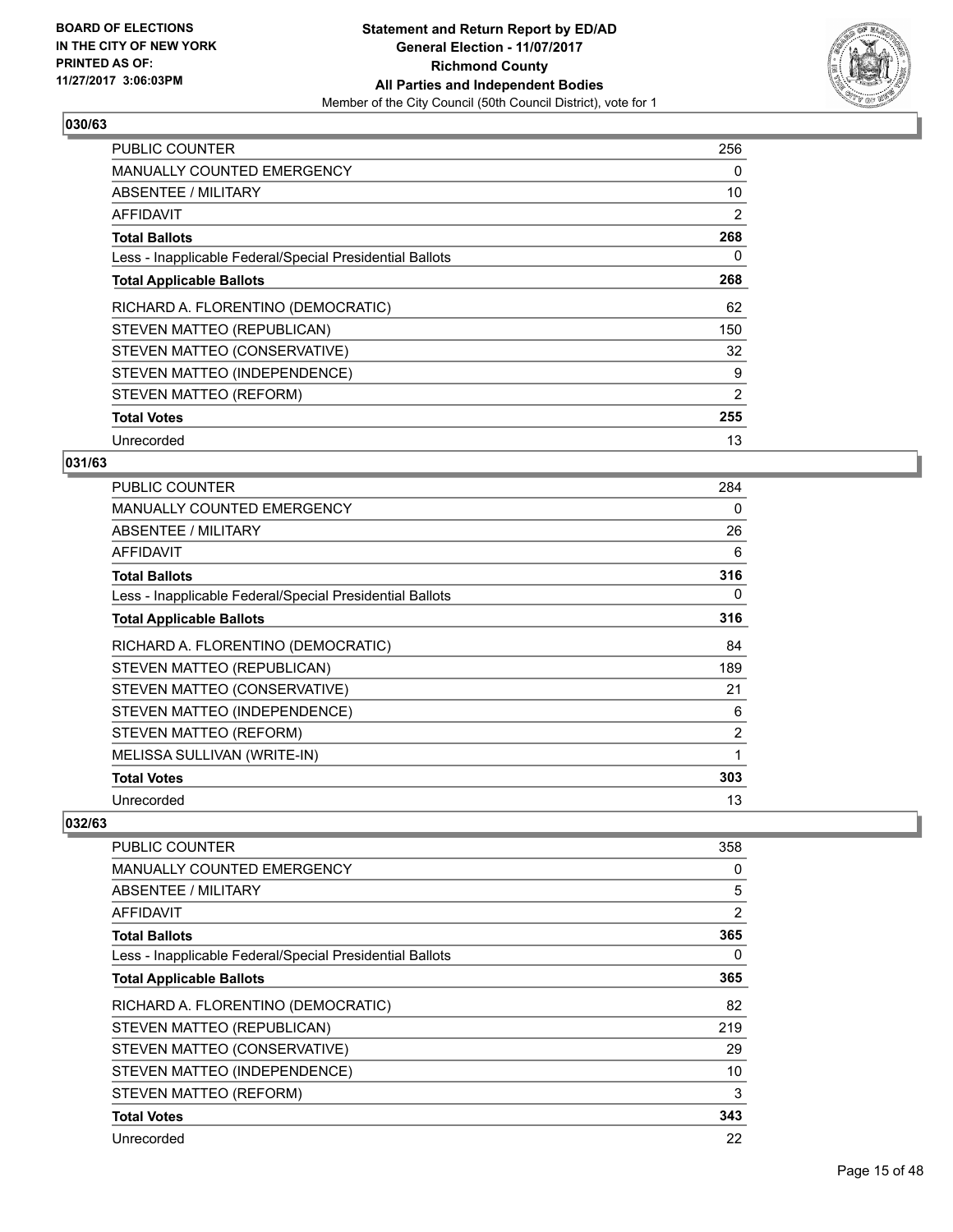

| <b>PUBLIC COUNTER</b>                                    | 417 |
|----------------------------------------------------------|-----|
| MANUALLY COUNTED EMERGENCY                               | 0   |
| ABSENTEE / MILITARY                                      | 14  |
| AFFIDAVIT                                                | 9   |
| <b>Total Ballots</b>                                     | 440 |
| Less - Inapplicable Federal/Special Presidential Ballots | 0   |
| <b>Total Applicable Ballots</b>                          | 440 |
| RICHARD A. FLORENTINO (DEMOCRATIC)                       | 103 |
| STEVEN MATTEO (REPUBLICAN)                               | 278 |
| STEVEN MATTEO (CONSERVATIVE)                             | 38  |
| STEVEN MATTEO (INDEPENDENCE)                             | 4   |
| STEVEN MATTEO (REFORM)                                   | 2   |
| UNATTRIBUTABLE WRITE-IN (WRITE-IN)                       | 1   |
| <b>Total Votes</b>                                       | 426 |
| Unrecorded                                               | 14  |

| <b>PUBLIC COUNTER</b>                                    | 387 |
|----------------------------------------------------------|-----|
| <b>MANUALLY COUNTED EMERGENCY</b>                        | 0   |
| ABSENTEE / MILITARY                                      | 16  |
| AFFIDAVIT                                                | 2   |
| <b>Total Ballots</b>                                     | 405 |
| Less - Inapplicable Federal/Special Presidential Ballots | 0   |
| <b>Total Applicable Ballots</b>                          | 405 |
| RICHARD A. FLORENTINO (DEMOCRATIC)                       | 54  |
| STEVEN MATTEO (REPUBLICAN)                               | 265 |
| STEVEN MATTEO (CONSERVATIVE)                             | 48  |
| STEVEN MATTEO (INDEPENDENCE)                             | 14  |
| STEVEN MATTEO (REFORM)                                   | 1   |
| CARMINE J. GUIGA (WRITE-IN)                              | 1   |
| <b>Total Votes</b>                                       | 383 |
| Unrecorded                                               | 22  |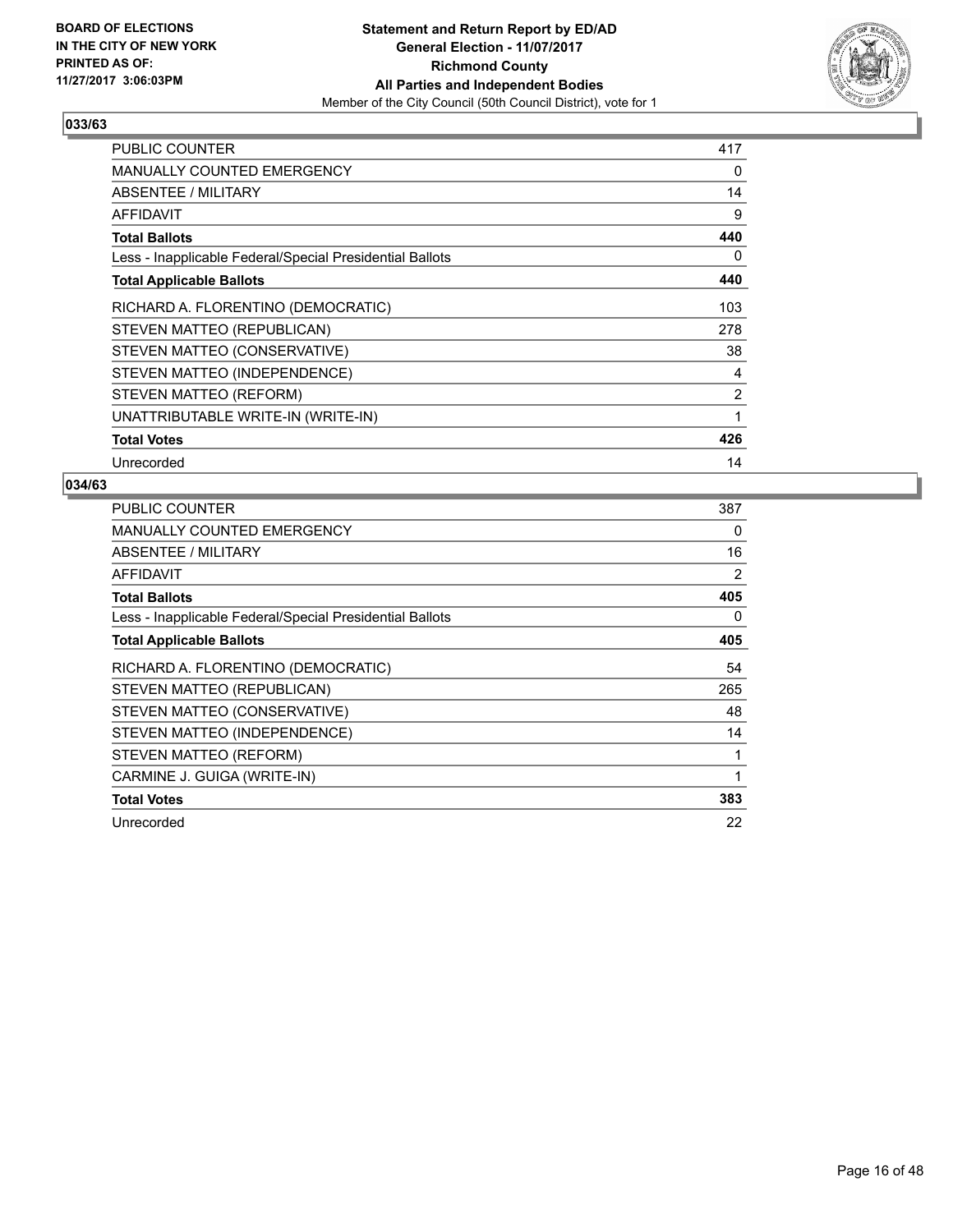

| <b>PUBLIC COUNTER</b>                                    | 443 |
|----------------------------------------------------------|-----|
| <b>MANUALLY COUNTED EMERGENCY</b>                        | 0   |
| ABSENTEE / MILITARY                                      | 22  |
| AFFIDAVIT                                                | 5   |
| <b>Total Ballots</b>                                     | 470 |
| Less - Inapplicable Federal/Special Presidential Ballots | 0   |
| <b>Total Applicable Ballots</b>                          | 470 |
| RICHARD A. FLORENTINO (DEMOCRATIC)                       | 46  |
| STEVEN MATTEO (REPUBLICAN)                               | 300 |
| STEVEN MATTEO (CONSERVATIVE)                             | 77  |
| STEVEN MATTEO (INDEPENDENCE)                             | 22  |
| STEVEN MATTEO (REFORM)                                   | 4   |
| VINCENT F. DENNIE (WRITE-IN)                             | 1   |
| <b>Total Votes</b>                                       | 450 |
| Unrecorded                                               | 20  |

| <b>PUBLIC COUNTER</b>                                    | 353 |
|----------------------------------------------------------|-----|
| <b>MANUALLY COUNTED EMERGENCY</b>                        | 0   |
| ABSENTEE / MILITARY                                      | 13  |
| AFFIDAVIT                                                | 2   |
| Total Ballots                                            | 368 |
| Less - Inapplicable Federal/Special Presidential Ballots | 0   |
| <b>Total Applicable Ballots</b>                          | 368 |
| RICHARD A. FLORENTINO (DEMOCRATIC)                       | 72  |
| STEVEN MATTEO (REPUBLICAN)                               | 229 |
| STEVEN MATTEO (CONSERVATIVE)                             | 44  |
| STEVEN MATTEO (INDEPENDENCE)                             | 8   |
| STEVEN MATTEO (REFORM)                                   | 1   |
| DEBORAH L. ROSE (WRITE-IN)                               | 1   |
| <b>Total Votes</b>                                       | 355 |
| Unrecorded                                               | 13  |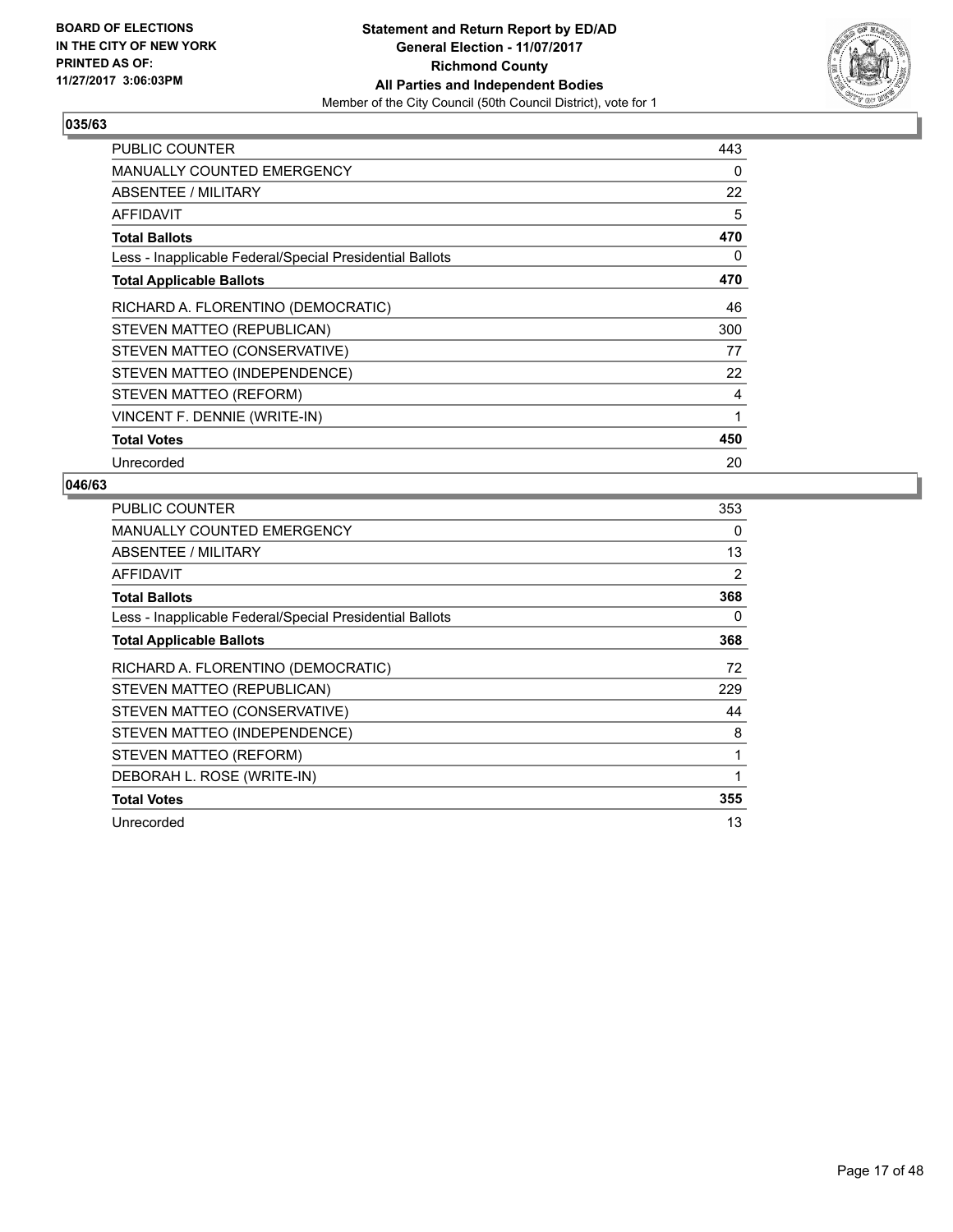

| <b>PUBLIC COUNTER</b>                                    | 321 |
|----------------------------------------------------------|-----|
| <b>MANUALLY COUNTED EMERGENCY</b>                        | 0   |
| ABSENTEE / MILITARY                                      | 18  |
| AFFIDAVIT                                                | 5   |
| <b>Total Ballots</b>                                     | 344 |
| Less - Inapplicable Federal/Special Presidential Ballots | 0   |
| <b>Total Applicable Ballots</b>                          | 344 |
| RICHARD A. FLORENTINO (DEMOCRATIC)                       | 69  |
| STEVEN MATTEO (REPUBLICAN)                               | 206 |
| STEVEN MATTEO (CONSERVATIVE)                             | 42  |
| STEVEN MATTEO (INDEPENDENCE)                             | 7   |
| STEVEN MATTEO (REFORM)                                   | 1   |
| JOHN MANCUSO (WRITE-IN)                                  | 1   |
| <b>Total Votes</b>                                       | 326 |
| Unrecorded                                               | 18  |

#### **048/63**

| <b>PUBLIC COUNTER</b>                                    | 311 |
|----------------------------------------------------------|-----|
| <b>MANUALLY COUNTED EMERGENCY</b>                        | 0   |
| ABSENTEE / MILITARY                                      | 9   |
| AFFIDAVIT                                                |     |
| <b>Total Ballots</b>                                     | 321 |
| Less - Inapplicable Federal/Special Presidential Ballots | 0   |
| <b>Total Applicable Ballots</b>                          | 321 |
| RICHARD A. FLORENTINO (DEMOCRATIC)                       | 43  |
| STEVEN MATTEO (REPUBLICAN)                               | 229 |
| STEVEN MATTEO (CONSERVATIVE)                             | 33  |
| STEVEN MATTEO (INDEPENDENCE)                             | 4   |
| STEVEN MATTEO (REFORM)                                   | 3   |
| <b>Total Votes</b>                                       | 312 |
| Unrecorded                                               | 9   |

| <b>PUBLIC COUNTER</b>                                    | 359 |
|----------------------------------------------------------|-----|
| <b>MANUALLY COUNTED EMERGENCY</b>                        | 0   |
| ABSENTEE / MILITARY                                      | 27  |
| AFFIDAVIT                                                | 5   |
| <b>Total Ballots</b>                                     | 391 |
| Less - Inapplicable Federal/Special Presidential Ballots | 0   |
| <b>Total Applicable Ballots</b>                          | 391 |
| RICHARD A. FLORENTINO (DEMOCRATIC)                       | 61  |
| STEVEN MATTEO (REPUBLICAN)                               | 262 |
| STEVEN MATTEO (CONSERVATIVE)                             | 43  |
| STEVEN MATTEO (INDEPENDENCE)                             | 9   |
| STEVEN MATTEO (REFORM)                                   | 4   |
| <b>Total Votes</b>                                       | 379 |
| Unrecorded                                               | 12  |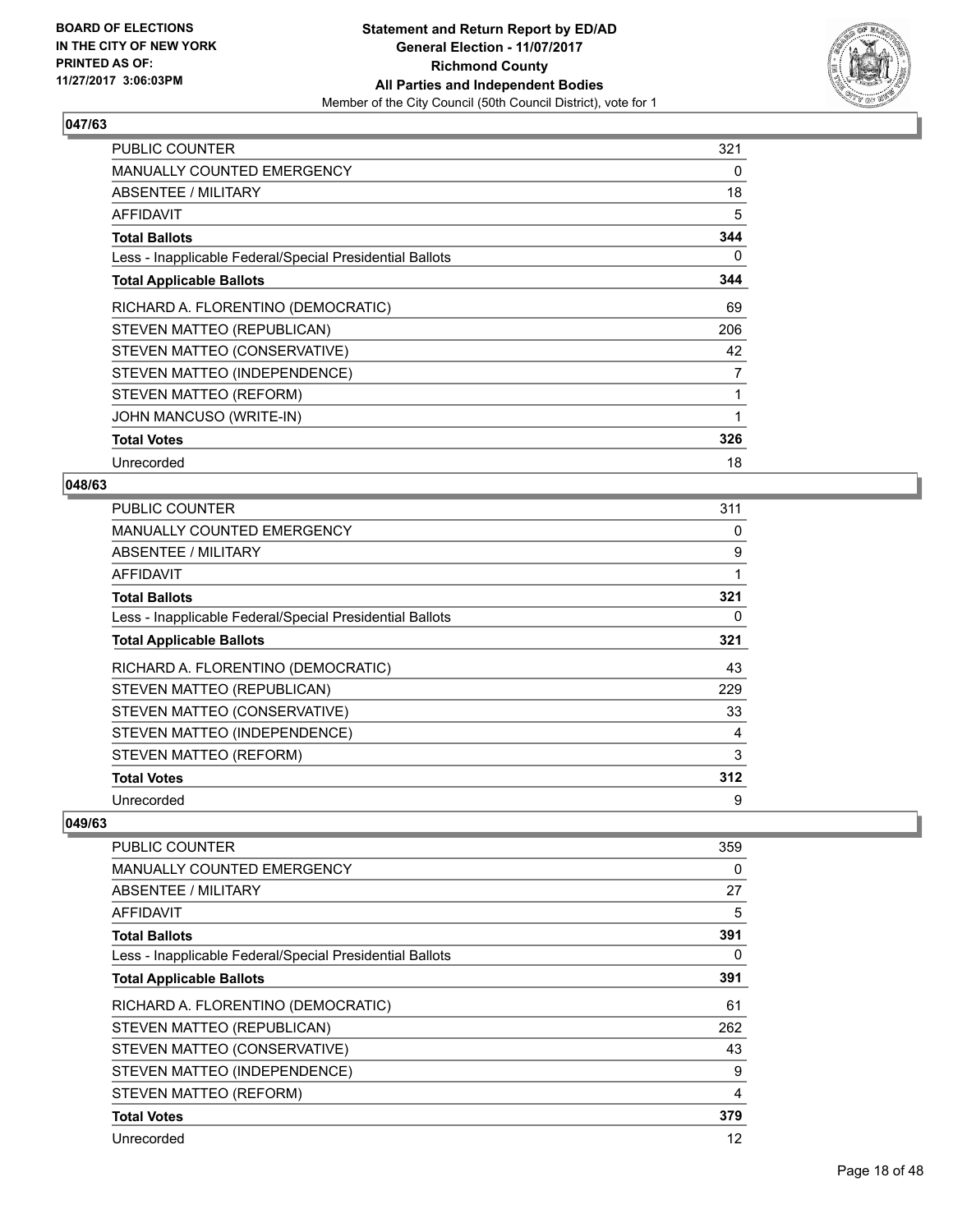

| <b>PUBLIC COUNTER</b>                                    | 330 |
|----------------------------------------------------------|-----|
| MANUALLY COUNTED EMERGENCY                               | 0   |
| ABSENTEE / MILITARY                                      | 10  |
| <b>AFFIDAVIT</b>                                         | 3   |
| <b>Total Ballots</b>                                     | 343 |
| Less - Inapplicable Federal/Special Presidential Ballots | 0   |
| <b>Total Applicable Ballots</b>                          | 343 |
| RICHARD A. FLORENTINO (DEMOCRATIC)                       | 95  |
| STEVEN MATTEO (REPUBLICAN)                               | 190 |
| STEVEN MATTEO (CONSERVATIVE)                             | 27  |
| STEVEN MATTEO (INDEPENDENCE)                             | 7   |
| STEVEN MATTEO (REFORM)                                   | 3   |
| ALEXSEY DRUKATOV (WRITE-IN)                              | 1   |
| <b>Total Votes</b>                                       | 323 |
| Unrecorded                                               | 20  |

## **051/63**

| <b>PUBLIC COUNTER</b>                                    | 305 |
|----------------------------------------------------------|-----|
| <b>MANUALLY COUNTED EMERGENCY</b>                        | 0   |
| ABSENTEE / MILITARY                                      | 26  |
| AFFIDAVIT                                                | 0   |
| <b>Total Ballots</b>                                     | 331 |
| Less - Inapplicable Federal/Special Presidential Ballots | 0   |
| <b>Total Applicable Ballots</b>                          | 331 |
| RICHARD A. FLORENTINO (DEMOCRATIC)                       | 68  |
| STEVEN MATTEO (REPUBLICAN)                               | 216 |
| STEVEN MATTEO (CONSERVATIVE)                             | 25  |
| STEVEN MATTEO (INDEPENDENCE)                             | 4   |
| STEVEN MATTEO (REFORM)                                   | 5   |
| <b>Total Votes</b>                                       | 318 |
| Unrecorded                                               | 13  |

| PUBLIC COUNTER                                           | 242          |
|----------------------------------------------------------|--------------|
| <b>MANUALLY COUNTED EMERGENCY</b>                        | 0            |
| ABSENTEE / MILITARY                                      | 11           |
| AFFIDAVIT                                                | $\mathbf{0}$ |
| <b>Total Ballots</b>                                     | 253          |
| Less - Inapplicable Federal/Special Presidential Ballots | 0            |
| <b>Total Applicable Ballots</b>                          | 253          |
| RICHARD A. FLORENTINO (DEMOCRATIC)                       | 43           |
| STEVEN MATTEO (REPUBLICAN)                               | 160          |
| STEVEN MATTEO (CONSERVATIVE)                             | 25           |
| STEVEN MATTEO (INDEPENDENCE)                             | 7            |
| STEVEN MATTEO (REFORM)                                   | 0            |
| <b>Total Votes</b>                                       | 235          |
| Unrecorded                                               | 18           |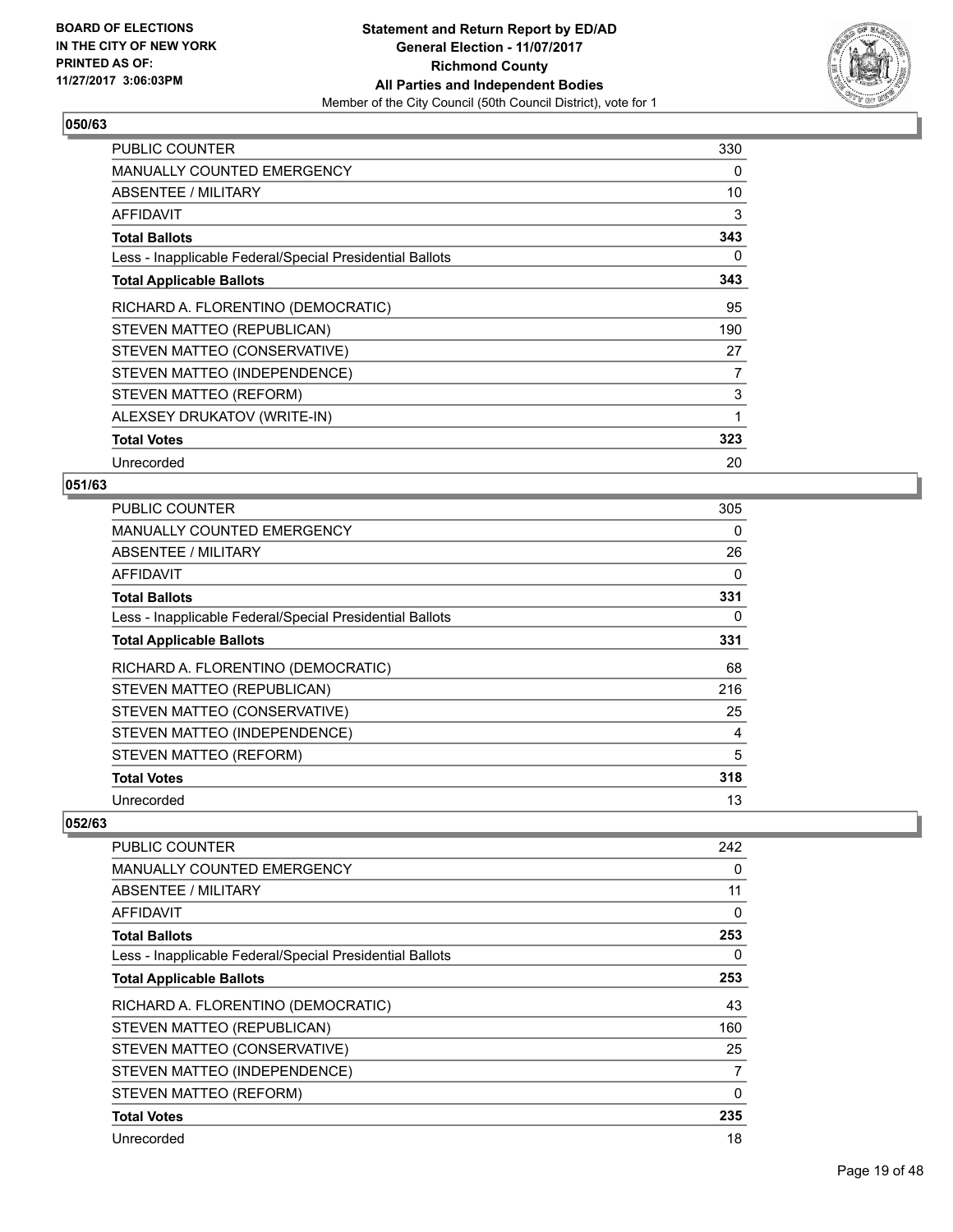

| <b>PUBLIC COUNTER</b>                                    | 307 |
|----------------------------------------------------------|-----|
| MANUALLY COUNTED EMERGENCY                               | 0   |
| ABSENTEE / MILITARY                                      | 11  |
| AFFIDAVIT                                                | 5   |
| <b>Total Ballots</b>                                     | 323 |
| Less - Inapplicable Federal/Special Presidential Ballots | 0   |
| <b>Total Applicable Ballots</b>                          | 323 |
| RICHARD A. FLORENTINO (DEMOCRATIC)                       | 77  |
| STEVEN MATTEO (REPUBLICAN)                               | 189 |
| STEVEN MATTEO (CONSERVATIVE)                             | 30  |
| STEVEN MATTEO (INDEPENDENCE)                             | 10  |
| STEVEN MATTEO (REFORM)                                   | 1   |
| UNATTRIBUTABLE WRITE-IN (WRITE-IN)                       | 1   |
| <b>Total Votes</b>                                       | 308 |
| Unrecorded                                               | 15  |

| <b>PUBLIC COUNTER</b>                                    | 321 |
|----------------------------------------------------------|-----|
| <b>MANUALLY COUNTED EMERGENCY</b>                        | 0   |
| ABSENTEE / MILITARY                                      | 43  |
| AFFIDAVIT                                                | 0   |
| <b>Total Ballots</b>                                     | 364 |
| Less - Inapplicable Federal/Special Presidential Ballots | 0   |
| <b>Total Applicable Ballots</b>                          | 364 |
| RICHARD A. FLORENTINO (DEMOCRATIC)                       | 102 |
| STEVEN MATTEO (REPUBLICAN)                               | 209 |
| STEVEN MATTEO (CONSERVATIVE)                             | 34  |
| STEVEN MATTEO (INDEPENDENCE)                             | 5   |
| STEVEN MATTEO (REFORM)                                   | 4   |
| UNATTRIBUTABLE WRITE-IN (WRITE-IN)                       | 1   |
| <b>Total Votes</b>                                       | 355 |
| Unrecorded                                               | 9   |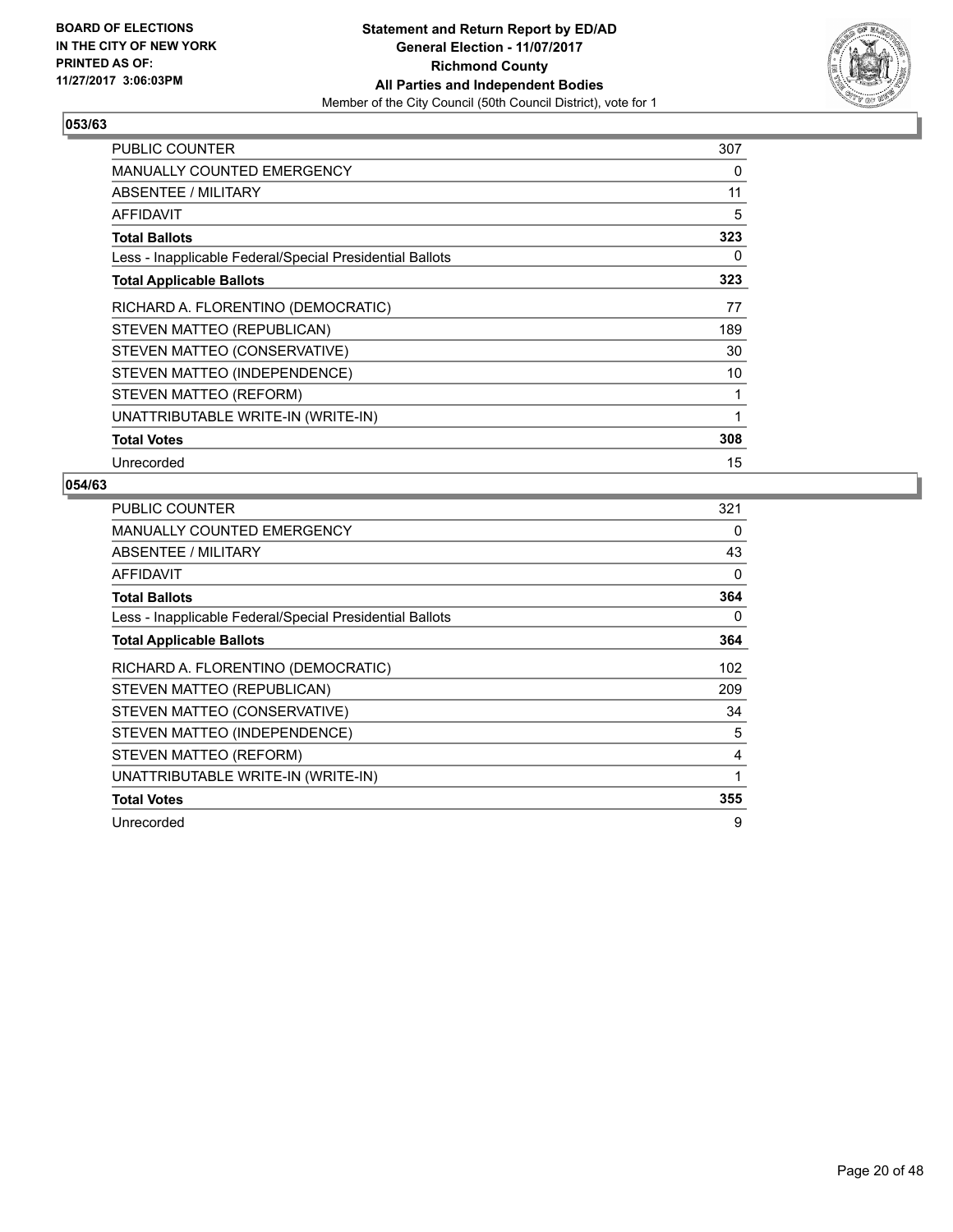

| <b>PUBLIC COUNTER</b>                                    | 269 |
|----------------------------------------------------------|-----|
| <b>MANUALLY COUNTED EMERGENCY</b>                        | 0   |
| ABSENTEE / MILITARY                                      | 11  |
| AFFIDAVIT                                                | 5   |
| <b>Total Ballots</b>                                     | 285 |
| Less - Inapplicable Federal/Special Presidential Ballots | 0   |
| <b>Total Applicable Ballots</b>                          | 285 |
| RICHARD A. FLORENTINO (DEMOCRATIC)                       | 67  |
| STEVEN MATTEO (REPUBLICAN)                               | 163 |
| STEVEN MATTEO (CONSERVATIVE)                             | 29  |
| STEVEN MATTEO (INDEPENDENCE)                             | 5   |
| STEVEN MATTEO (REFORM)                                   | 1   |
|                                                          |     |
| <b>Total Votes</b>                                       | 265 |

#### **057/63**

| <b>PUBLIC COUNTER</b>                                    | 356 |
|----------------------------------------------------------|-----|
| <b>MANUALLY COUNTED EMERGENCY</b>                        | 0   |
| ABSENTEE / MILITARY                                      | 8   |
| AFFIDAVIT                                                | 1   |
| <b>Total Ballots</b>                                     | 365 |
| Less - Inapplicable Federal/Special Presidential Ballots | 0   |
| <b>Total Applicable Ballots</b>                          | 365 |
| RICHARD A. FLORENTINO (DEMOCRATIC)                       | 81  |
| STEVEN MATTEO (REPUBLICAN)                               | 229 |
| STEVEN MATTEO (CONSERVATIVE)                             | 24  |
| STEVEN MATTEO (INDEPENDENCE)                             | 8   |
| STEVEN MATTEO (REFORM)                                   | 2   |
| <b>Total Votes</b>                                       | 344 |
| Unrecorded                                               | 21  |

| PUBLIC COUNTER                                           | 314 |
|----------------------------------------------------------|-----|
| MANUALLY COUNTED EMERGENCY                               | 0   |
| <b>ABSENTEE / MILITARY</b>                               | 15  |
| AFFIDAVIT                                                | 3   |
| <b>Total Ballots</b>                                     | 332 |
| Less - Inapplicable Federal/Special Presidential Ballots | 0   |
| <b>Total Applicable Ballots</b>                          | 332 |
| RICHARD A. FLORENTINO (DEMOCRATIC)                       | 84  |
| STEVEN MATTEO (REPUBLICAN)                               | 192 |
| STEVEN MATTEO (CONSERVATIVE)                             | 37  |
| STEVEN MATTEO (INDEPENDENCE)                             | 5   |
| STEVEN MATTEO (REFORM)                                   | 0   |
| KIM LUXORO (WRITE-IN)                                    | 1   |
| <b>Total Votes</b>                                       | 319 |
| Unrecorded                                               | 13  |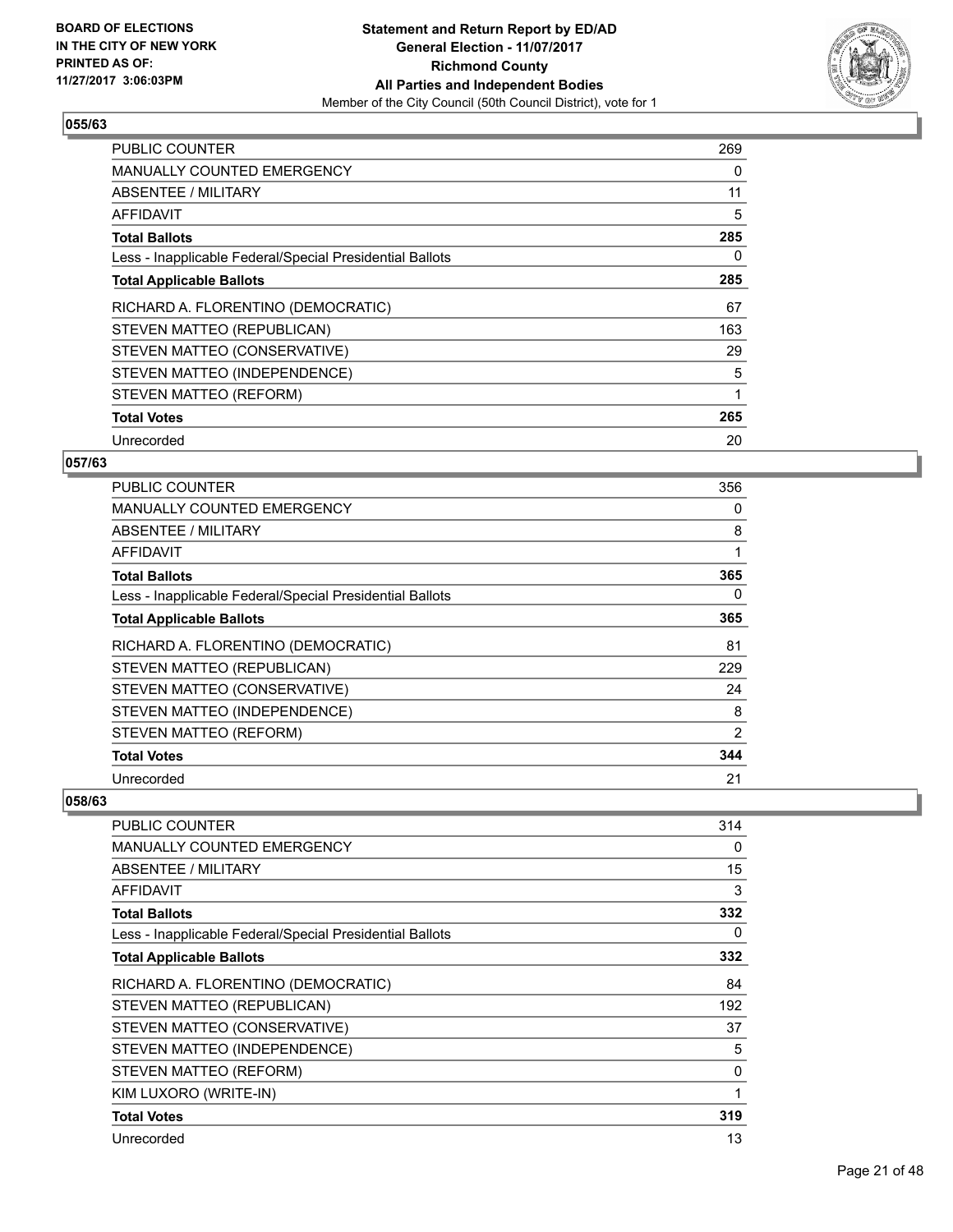

| <b>PUBLIC COUNTER</b>                                    | 347 |
|----------------------------------------------------------|-----|
| <b>MANUALLY COUNTED EMERGENCY</b>                        | 0   |
| ABSENTEE / MILITARY                                      | 12  |
| AFFIDAVIT                                                | 5   |
| <b>Total Ballots</b>                                     | 364 |
| Less - Inapplicable Federal/Special Presidential Ballots | 0   |
| <b>Total Applicable Ballots</b>                          | 364 |
| RICHARD A. FLORENTINO (DEMOCRATIC)                       | 75  |
| STEVEN MATTEO (REPUBLICAN)                               | 227 |
| STEVEN MATTEO (CONSERVATIVE)                             | 39  |
| STEVEN MATTEO (INDEPENDENCE)                             | 3   |
| STEVEN MATTEO (REFORM)                                   | 0   |
|                                                          |     |
| <b>Total Votes</b>                                       | 344 |

| <b>PUBLIC COUNTER</b>                                    | 226 |
|----------------------------------------------------------|-----|
| <b>MANUALLY COUNTED EMERGENCY</b>                        | 0   |
| <b>ABSENTEE / MILITARY</b>                               | 9   |
| <b>AFFIDAVIT</b>                                         | 1   |
| <b>Total Ballots</b>                                     | 236 |
| Less - Inapplicable Federal/Special Presidential Ballots | 0   |
| <b>Total Applicable Ballots</b>                          | 236 |
| RICHARD A. FLORENTINO (DEMOCRATIC)                       | 48  |
| STEVEN MATTEO (REPUBLICAN)                               | 151 |
| STEVEN MATTEO (CONSERVATIVE)                             | 15  |
| STEVEN MATTEO (INDEPENDENCE)                             | 4   |
| STEVEN MATTEO (REFORM)                                   | 2   |
| DYLAN MICHAEL SCHWARTZ (WRITE-IN)                        | 2   |
| <b>Total Votes</b>                                       | 222 |
| Unrecorded                                               | 14  |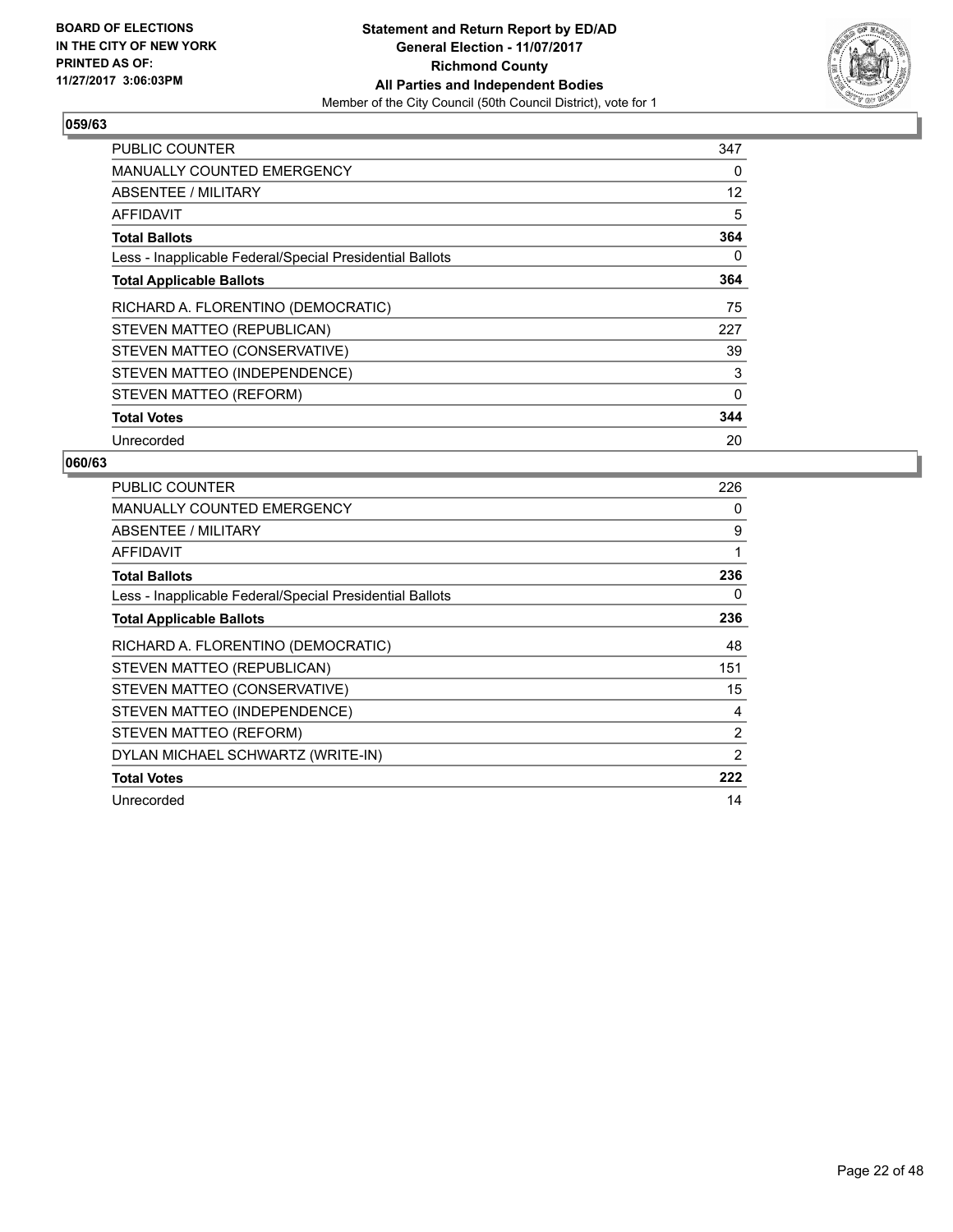

| <b>PUBLIC COUNTER</b>                                    | 284 |
|----------------------------------------------------------|-----|
| MANUALLY COUNTED EMERGENCY                               | 0   |
| ABSENTEE / MILITARY                                      | 10  |
| AFFIDAVIT                                                | 3   |
| <b>Total Ballots</b>                                     | 297 |
| Less - Inapplicable Federal/Special Presidential Ballots | 0   |
| <b>Total Applicable Ballots</b>                          | 297 |
| RICHARD A. FLORENTINO (DEMOCRATIC)                       | 58  |
| STEVEN MATTEO (REPUBLICAN)                               | 182 |
| STEVEN MATTEO (CONSERVATIVE)                             | 30  |
| STEVEN MATTEO (INDEPENDENCE)                             | 10  |
| STEVEN MATTEO (REFORM)                                   | 2   |
| MICHAEL J. PENROSE (WRITE-IN)                            | 2   |
| <b>Total Votes</b>                                       | 284 |
| Unrecorded                                               | 13  |

| <b>PUBLIC COUNTER</b>                                    | 493 |
|----------------------------------------------------------|-----|
| <b>MANUALLY COUNTED EMERGENCY</b>                        | 0   |
| <b>ABSENTEE / MILITARY</b>                               | 16  |
| AFFIDAVIT                                                | 5   |
| <b>Total Ballots</b>                                     | 514 |
| Less - Inapplicable Federal/Special Presidential Ballots | 0   |
| <b>Total Applicable Ballots</b>                          | 514 |
| RICHARD A. FLORENTINO (DEMOCRATIC)                       |     |
|                                                          | 91  |
| STEVEN MATTEO (REPUBLICAN)                               | 320 |
| STEVEN MATTEO (CONSERVATIVE)                             | 51  |
| STEVEN MATTEO (INDEPENDENCE)                             | 18  |
| STEVEN MATTEO (REFORM)                                   | 3   |
| <b>Total Votes</b>                                       | 483 |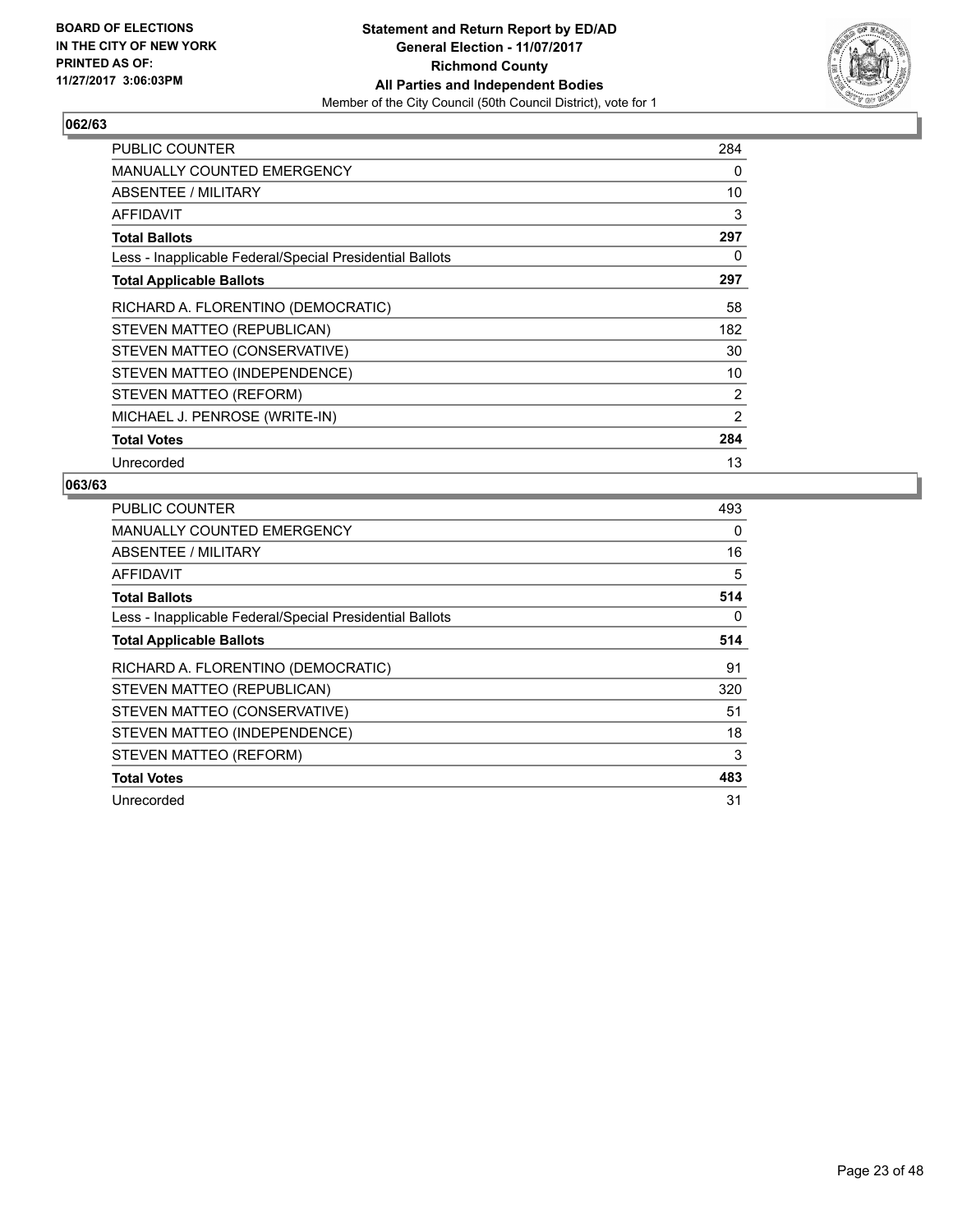

| <b>PUBLIC COUNTER</b>                                    | 452 |
|----------------------------------------------------------|-----|
| <b>MANUALLY COUNTED EMERGENCY</b>                        | 0   |
| ABSENTEE / MILITARY                                      | 12  |
| <b>AFFIDAVIT</b>                                         | 2   |
| <b>Total Ballots</b>                                     | 466 |
| Less - Inapplicable Federal/Special Presidential Ballots | 0   |
| <b>Total Applicable Ballots</b>                          | 466 |
| RICHARD A. FLORENTINO (DEMOCRATIC)                       | 80  |
| STEVEN MATTEO (REPUBLICAN)                               | 304 |
| STEVEN MATTEO (CONSERVATIVE)                             | 55  |
| STEVEN MATTEO (INDEPENDENCE)                             | 8   |
| STEVEN MATTEO (REFORM)                                   | 4   |
| TONI PESCE (WRITE-IN)                                    | 1   |
| UNATTRIBUTABLE WRITE-IN (WRITE-IN)                       | 2   |
| <b>Total Votes</b>                                       | 454 |
| Unrecorded                                               | 12  |

| <b>PUBLIC COUNTER</b>                                    | 417 |
|----------------------------------------------------------|-----|
| <b>MANUALLY COUNTED EMERGENCY</b>                        | 0   |
| ABSENTEE / MILITARY                                      | 9   |
| AFFIDAVIT                                                | 3   |
| <b>Total Ballots</b>                                     | 429 |
| Less - Inapplicable Federal/Special Presidential Ballots | 0   |
| <b>Total Applicable Ballots</b>                          | 429 |
| RICHARD A. FLORENTINO (DEMOCRATIC)                       | 95  |
| STEVEN MATTEO (REPUBLICAN)                               | 260 |
| STEVEN MATTEO (CONSERVATIVE)                             | 44  |
| STEVEN MATTEO (INDEPENDENCE)                             | 11  |
| STEVEN MATTEO (REFORM)                                   | 2   |
| <b>Total Votes</b>                                       | 412 |
| Unrecorded                                               | 17  |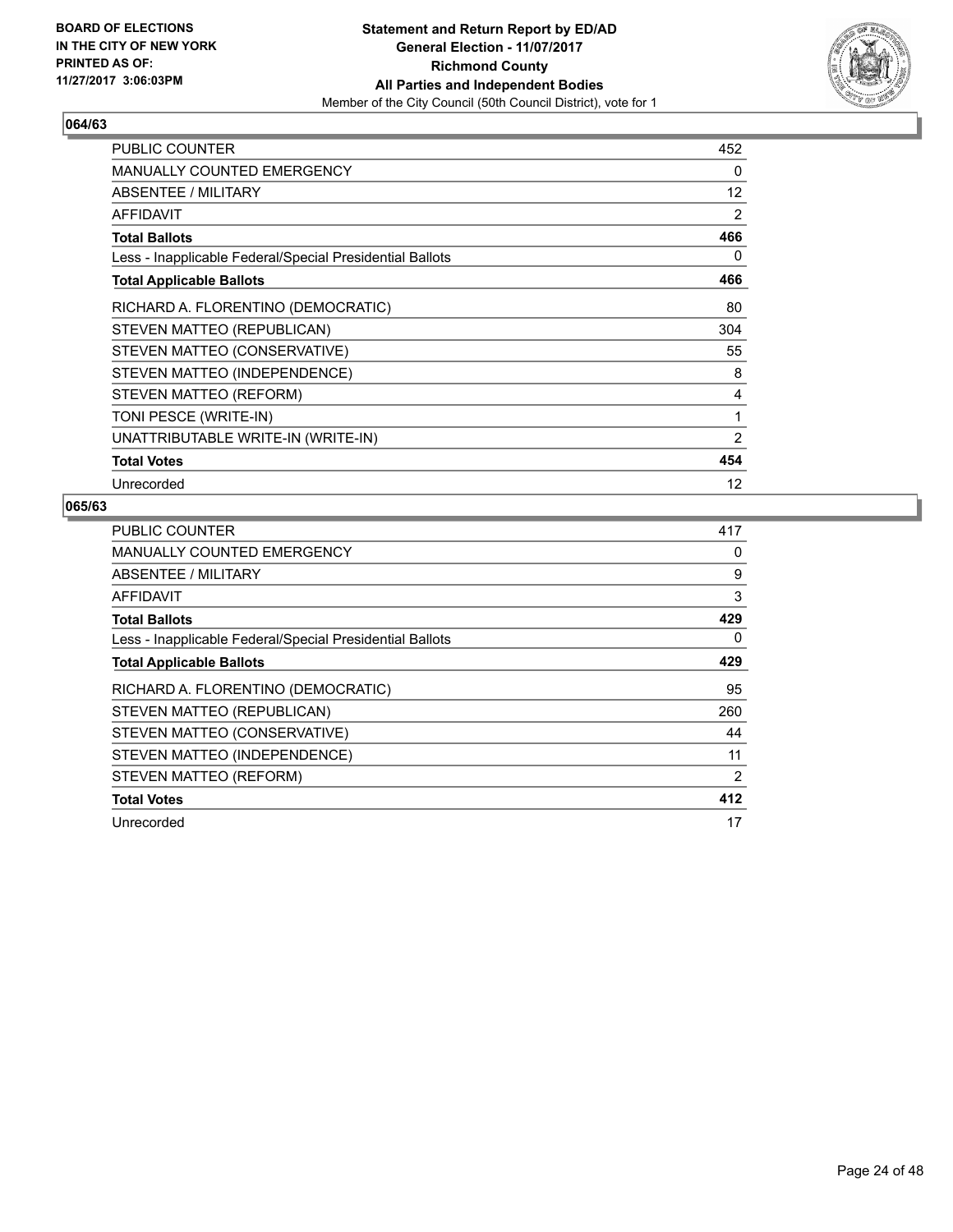

| <b>PUBLIC COUNTER</b>                                    | 449 |
|----------------------------------------------------------|-----|
| <b>MANUALLY COUNTED EMERGENCY</b>                        | 0   |
| ABSENTEE / MILITARY                                      | 9   |
| AFFIDAVIT                                                | 4   |
| <b>Total Ballots</b>                                     | 462 |
| Less - Inapplicable Federal/Special Presidential Ballots | 0   |
| <b>Total Applicable Ballots</b>                          | 462 |
| RICHARD A. FLORENTINO (DEMOCRATIC)                       | 81  |
| STEVEN MATTEO (REPUBLICAN)                               | 288 |
| STEVEN MATTEO (CONSERVATIVE)                             | 60  |
| STEVEN MATTEO (INDEPENDENCE)                             | 18  |
| STEVEN MATTEO (REFORM)                                   | 4   |
| <b>Total Votes</b>                                       | 451 |
| Unrecorded                                               | 11  |

| <b>PUBLIC COUNTER</b>                                    | 447 |
|----------------------------------------------------------|-----|
| <b>MANUALLY COUNTED EMERGENCY</b>                        | 0   |
| ABSENTEE / MILITARY                                      | 4   |
| <b>AFFIDAVIT</b>                                         | 9   |
| <b>Total Ballots</b>                                     | 460 |
| Less - Inapplicable Federal/Special Presidential Ballots | 0   |
| <b>Total Applicable Ballots</b>                          | 460 |
| RICHARD A. FLORENTINO (DEMOCRATIC)                       | 78  |
| STEVEN MATTEO (REPUBLICAN)                               | 279 |
| STEVEN MATTEO (CONSERVATIVE)                             | 64  |
| STEVEN MATTEO (INDEPENDENCE)                             | 11  |
| STEVEN MATTEO (REFORM)                                   | 3   |
| JOSE RAMIREZ GAROFALO (WRITE-IN)                         | 1   |
| UNATTRIBUTABLE WRITE-IN (WRITE-IN)                       | 2   |
| <b>Total Votes</b>                                       | 438 |
| Unrecorded                                               | 22  |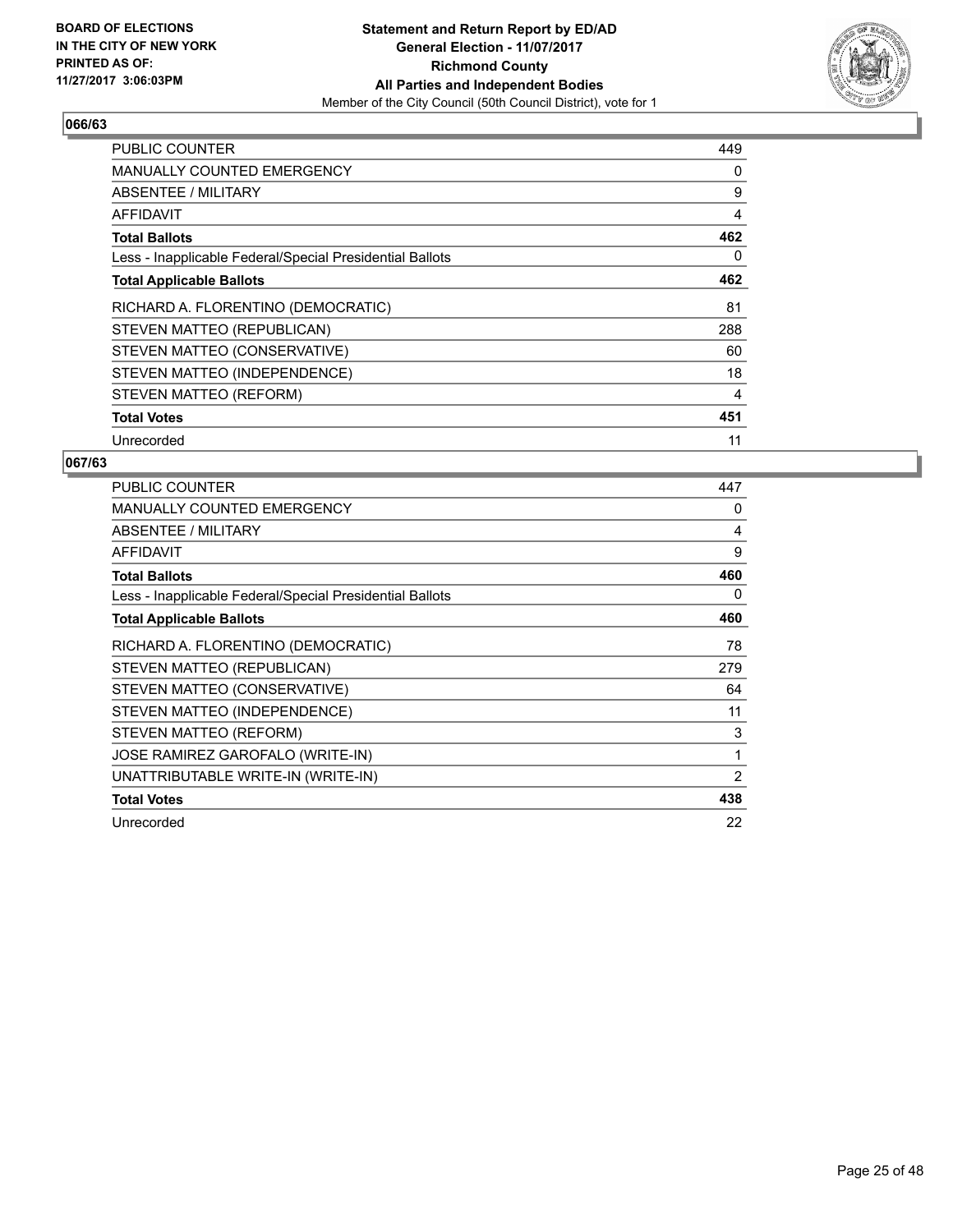

| <b>PUBLIC COUNTER</b>                                    | 177 |
|----------------------------------------------------------|-----|
| <b>MANUALLY COUNTED EMERGENCY</b>                        | 0   |
| <b>ABSENTEE / MILITARY</b>                               | 4   |
| AFFIDAVIT                                                |     |
| <b>Total Ballots</b>                                     | 182 |
| Less - Inapplicable Federal/Special Presidential Ballots | 0   |
| <b>Total Applicable Ballots</b>                          | 182 |
| RICHARD A. FLORENTINO (DEMOCRATIC)                       | 36  |
| STEVEN MATTEO (REPUBLICAN)                               | 111 |
| STEVEN MATTEO (CONSERVATIVE)                             | 19  |
| STEVEN MATTEO (INDEPENDENCE)                             | 5   |
| STEVEN MATTEO (REFORM)                                   | 1   |
| <b>Total Votes</b>                                       | 172 |
| Unrecorded                                               | 10  |

#### **075/63**

| <b>PUBLIC COUNTER</b>                                    | 159 |
|----------------------------------------------------------|-----|
| <b>MANUALLY COUNTED EMERGENCY</b>                        | 0   |
| <b>ABSENTEE / MILITARY</b>                               | 12  |
| AFFIDAVIT                                                |     |
| <b>Total Ballots</b>                                     | 172 |
| Less - Inapplicable Federal/Special Presidential Ballots | 0   |
| <b>Total Applicable Ballots</b>                          | 172 |
| RICHARD A. FLORENTINO (DEMOCRATIC)                       | 81  |
| STEVEN MATTEO (REPUBLICAN)                               | 49  |
| STEVEN MATTEO (CONSERVATIVE)                             | 14  |
| STEVEN MATTEO (INDEPENDENCE)                             | 4   |
| STEVEN MATTEO (REFORM)                                   | 0   |
| DEBORAH L. ROSE (WRITE-IN)                               |     |
| <b>Total Votes</b>                                       | 149 |
| Unrecorded                                               | 23  |

| PUBLIC COUNTER                                           | 323 |
|----------------------------------------------------------|-----|
| <b>MANUALLY COUNTED EMERGENCY</b>                        | 0   |
| ABSENTEE / MILITARY                                      | 7   |
| AFFIDAVIT                                                | 4   |
| <b>Total Ballots</b>                                     | 334 |
| Less - Inapplicable Federal/Special Presidential Ballots | 0   |
| <b>Total Applicable Ballots</b>                          | 334 |
| RICHARD A. FLORENTINO (DEMOCRATIC)                       | 61  |
| STEVEN MATTEO (REPUBLICAN)                               | 216 |
| STEVEN MATTEO (CONSERVATIVE)                             | 28  |
| STEVEN MATTEO (INDEPENDENCE)                             | 9   |
| STEVEN MATTEO (REFORM)                                   | 3   |
| <b>Total Votes</b>                                       | 317 |
| Unrecorded                                               | 17  |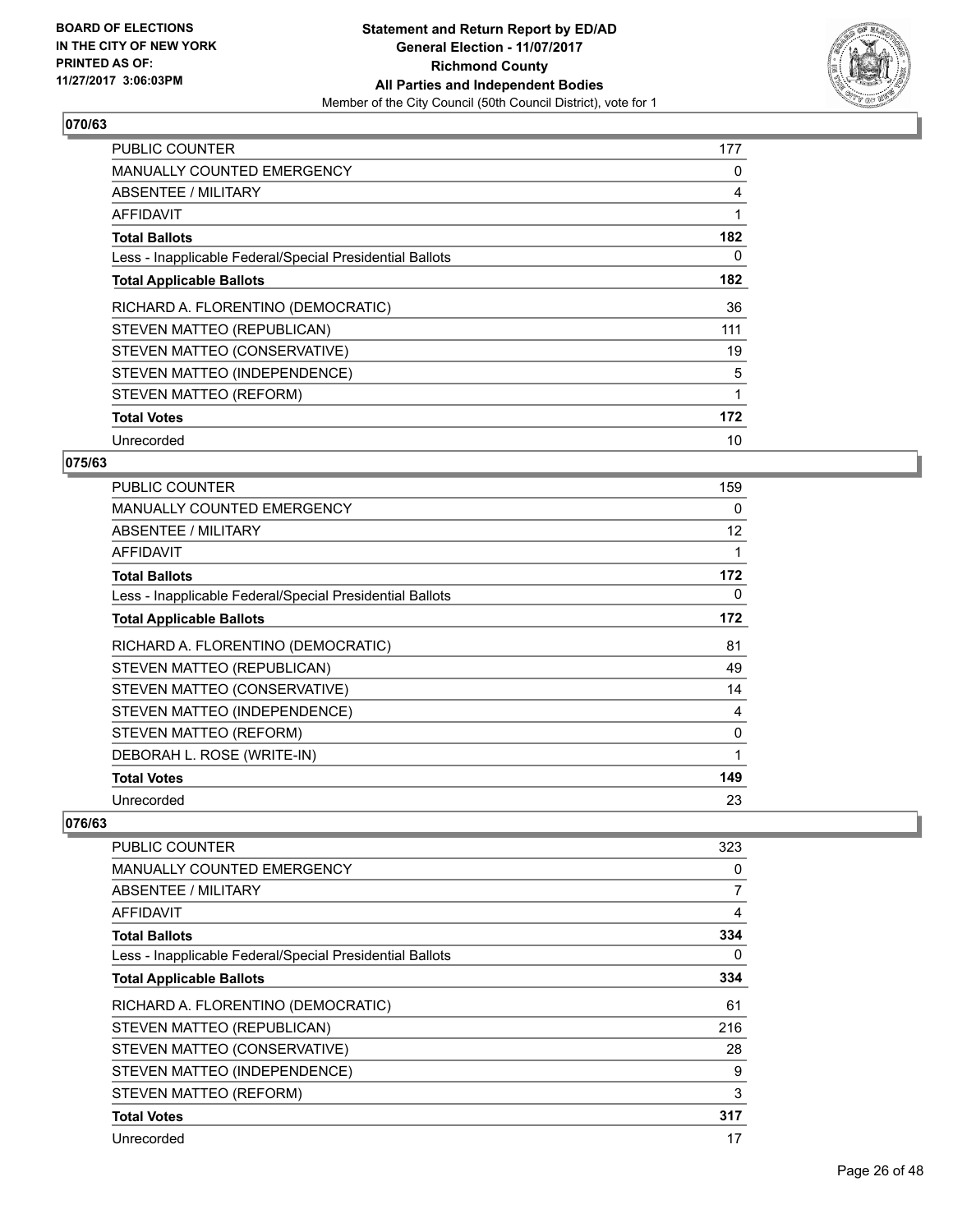

| <b>PUBLIC COUNTER</b>                                    | 163 |
|----------------------------------------------------------|-----|
| <b>MANUALLY COUNTED EMERGENCY</b>                        | 0   |
| ABSENTEE / MILITARY                                      | 17  |
| AFFIDAVIT                                                | 0   |
| <b>Total Ballots</b>                                     | 180 |
| Less - Inapplicable Federal/Special Presidential Ballots | 0   |
| <b>Total Applicable Ballots</b>                          | 180 |
| RICHARD A. FLORENTINO (DEMOCRATIC)                       | 35  |
| STEVEN MATTEO (REPUBLICAN)                               | 113 |
| STEVEN MATTEO (CONSERVATIVE)                             | 18  |
| STEVEN MATTEO (INDEPENDENCE)                             | 3   |
| STEVEN MATTEO (REFORM)                                   | 1   |
| <b>Total Votes</b>                                       | 170 |
|                                                          |     |

#### **079/63**

| <b>PUBLIC COUNTER</b>                                    | 278 |
|----------------------------------------------------------|-----|
| <b>MANUALLY COUNTED EMERGENCY</b>                        | 0   |
| ABSENTEE / MILITARY                                      | 11  |
| AFFIDAVIT                                                | 2   |
| <b>Total Ballots</b>                                     | 291 |
| Less - Inapplicable Federal/Special Presidential Ballots | 0   |
| <b>Total Applicable Ballots</b>                          | 291 |
| RICHARD A. FLORENTINO (DEMOCRATIC)                       | 49  |
| STEVEN MATTEO (REPUBLICAN)                               | 199 |
| STEVEN MATTEO (CONSERVATIVE)                             | 22  |
| STEVEN MATTEO (INDEPENDENCE)                             | 11  |
| STEVEN MATTEO (REFORM)                                   | 4   |
| <b>Total Votes</b>                                       | 285 |
| Unrecorded                                               | 6   |

| PUBLIC COUNTER                                           | 218      |
|----------------------------------------------------------|----------|
| <b>MANUALLY COUNTED EMERGENCY</b>                        | 0        |
| <b>ABSENTEE / MILITARY</b>                               | 10       |
| AFFIDAVIT                                                | 1        |
| <b>Total Ballots</b>                                     | 229      |
| Less - Inapplicable Federal/Special Presidential Ballots | 0        |
| <b>Total Applicable Ballots</b>                          | 229      |
| RICHARD A. FLORENTINO (DEMOCRATIC)                       | 49       |
| STEVEN MATTEO (REPUBLICAN)                               | 151      |
| STEVEN MATTEO (CONSERVATIVE)                             | 19       |
| STEVEN MATTEO (INDEPENDENCE)                             | 3        |
| STEVEN MATTEO (REFORM)                                   | $\Omega$ |
| <b>Total Votes</b>                                       | 222      |
| Unrecorded                                               | 7        |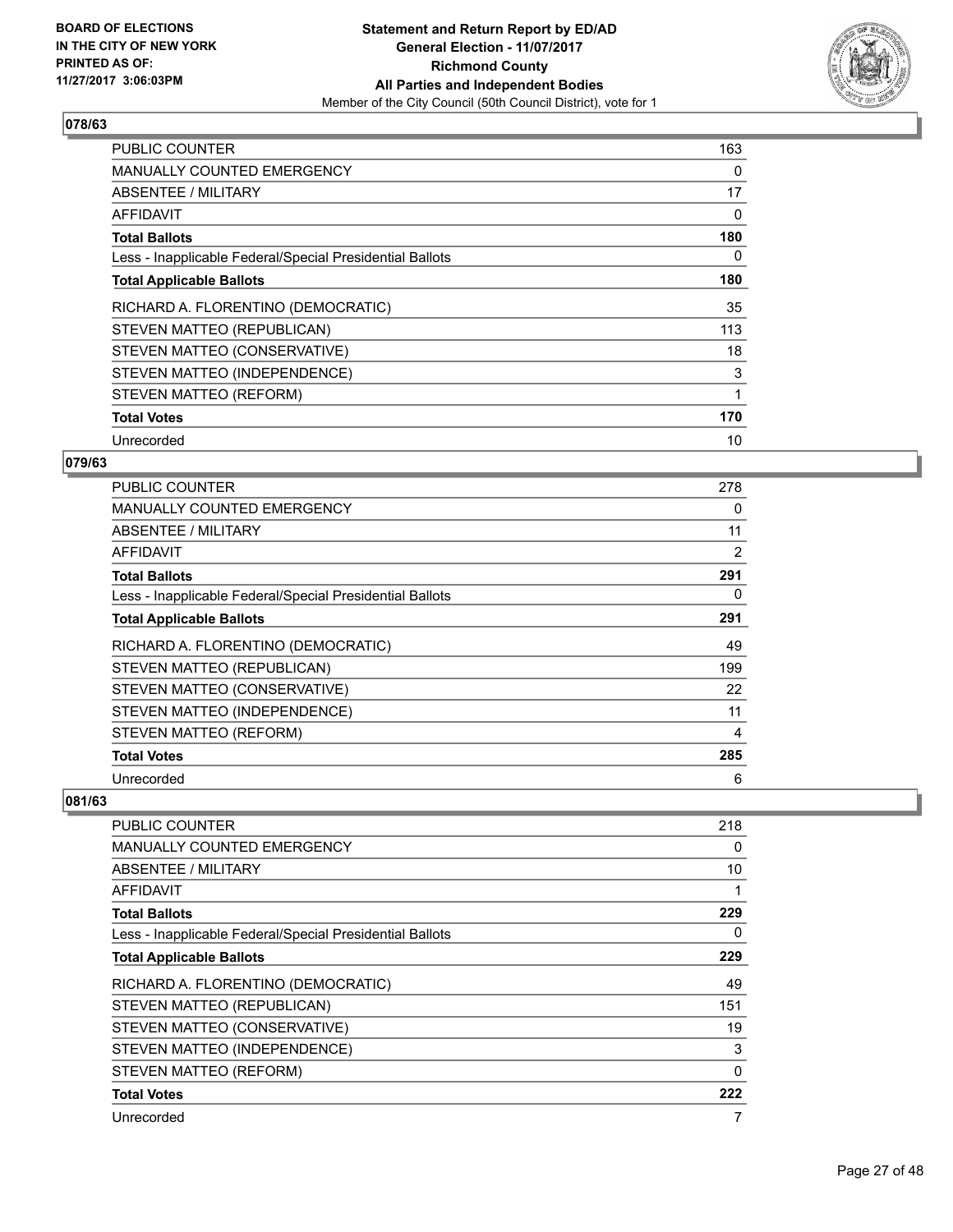

| <b>PUBLIC COUNTER</b>                                    | 196 |
|----------------------------------------------------------|-----|
| <b>MANUALLY COUNTED EMERGENCY</b>                        | 0   |
| ABSENTEE / MILITARY                                      | 15  |
| AFFIDAVIT                                                | 0   |
| <b>Total Ballots</b>                                     | 211 |
| Less - Inapplicable Federal/Special Presidential Ballots | 0   |
| <b>Total Applicable Ballots</b>                          | 211 |
| RICHARD A. FLORENTINO (DEMOCRATIC)                       | 52  |
| STEVEN MATTEO (REPUBLICAN)                               | 113 |
| STEVEN MATTEO (CONSERVATIVE)                             | 29  |
| STEVEN MATTEO (INDEPENDENCE)                             | 3   |
| STEVEN MATTEO (REFORM)                                   | 0   |
| <b>Total Votes</b>                                       | 197 |
| Unrecorded                                               | 14  |

#### **088/63**

| <b>PUBLIC COUNTER</b>                                    | 0        |
|----------------------------------------------------------|----------|
| <b>MANUALLY COUNTED EMERGENCY</b>                        | 0        |
| ABSENTEE / MILITARY                                      | 0        |
| AFFIDAVIT                                                | 0        |
| <b>Total Ballots</b>                                     | 0        |
| Less - Inapplicable Federal/Special Presidential Ballots | 0        |
| <b>Total Applicable Ballots</b>                          | 0        |
| RICHARD A. FLORENTINO (DEMOCRATIC)                       | 0        |
| STEVEN MATTEO (REPUBLICAN)                               | 0        |
| STEVEN MATTEO (CONSERVATIVE)                             | 0        |
| STEVEN MATTEO (INDEPENDENCE)                             | 0        |
| STEVEN MATTEO (REFORM)                                   | $\Omega$ |
| <b>Total Votes</b>                                       | 0        |

| PUBLIC COUNTER                                           | 0 |
|----------------------------------------------------------|---|
| <b>MANUALLY COUNTED EMERGENCY</b>                        | 0 |
| ABSENTEE / MILITARY                                      | 0 |
| <b>AFFIDAVIT</b>                                         | 0 |
| <b>Total Ballots</b>                                     | 0 |
| Less - Inapplicable Federal/Special Presidential Ballots | 0 |
| <b>Total Applicable Ballots</b>                          | 0 |
| RICHARD A. FLORENTINO (DEMOCRATIC)                       | 0 |
| STEVEN MATTEO (REPUBLICAN)                               | 0 |
| STEVEN MATTEO (CONSERVATIVE)                             | 0 |
| STEVEN MATTEO (INDEPENDENCE)                             | 0 |
| STEVEN MATTEO (REFORM)                                   | 0 |
| <b>Total Votes</b>                                       | 0 |
|                                                          |   |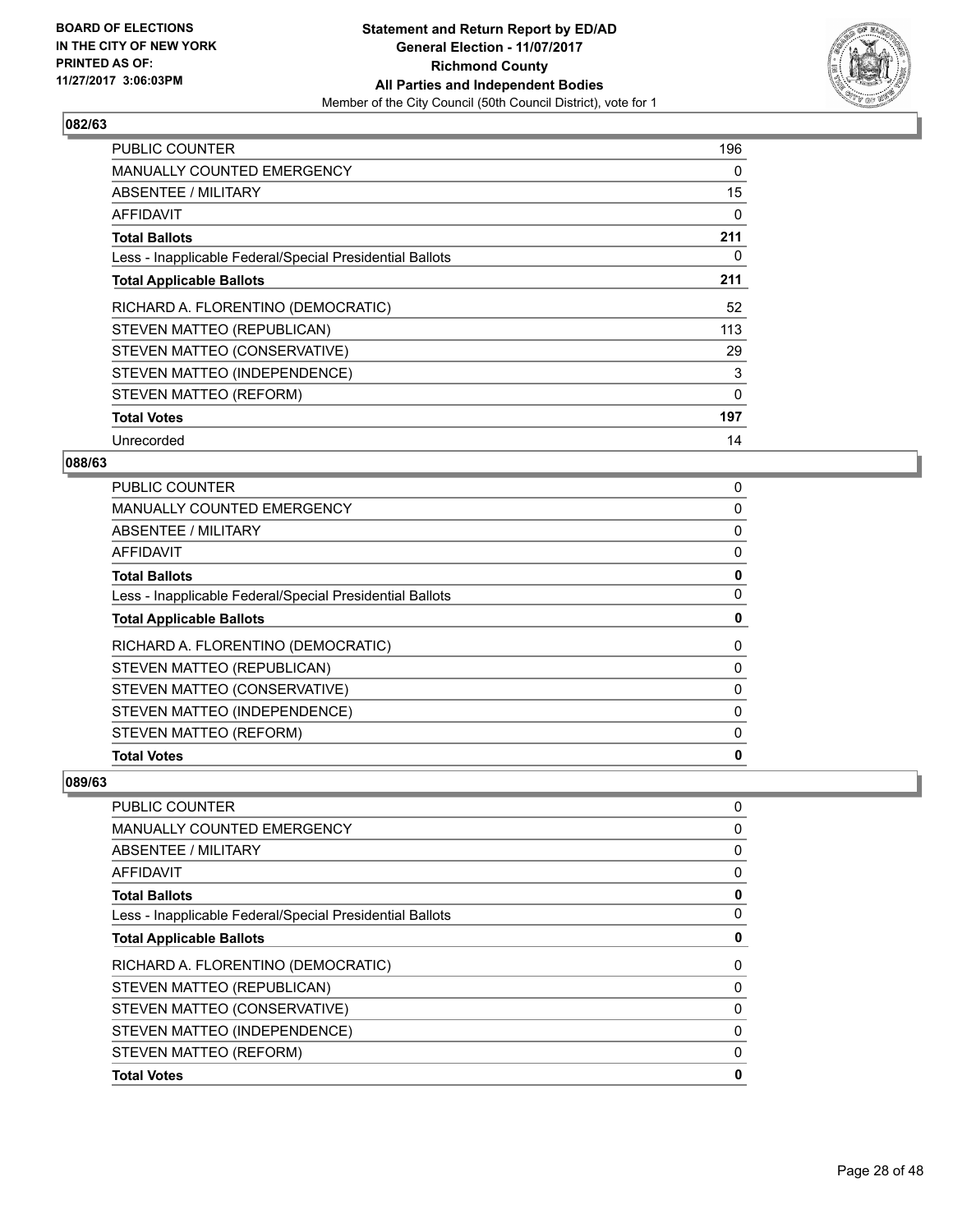

| <b>PUBLIC COUNTER</b>                                    | 293 |
|----------------------------------------------------------|-----|
| <b>MANUALLY COUNTED EMERGENCY</b>                        | 0   |
| ABSENTEE / MILITARY                                      | 13  |
| AFFIDAVIT                                                | 3   |
| <b>Total Ballots</b>                                     | 309 |
| Less - Inapplicable Federal/Special Presidential Ballots | 0   |
| <b>Total Applicable Ballots</b>                          | 309 |
| RICHARD A. FLORENTINO (DEMOCRATIC)                       | 48  |
| STEVEN MATTEO (REPUBLICAN)                               | 220 |
| STEVEN MATTEO (CONSERVATIVE)                             | 22  |
| STEVEN MATTEO (INDEPENDENCE)                             | 5   |
| STEVEN MATTEO (REFORM)                                   | 0   |
| <b>Total Votes</b>                                       | 295 |
|                                                          |     |

| <b>PUBLIC COUNTER</b>                                    | 148 |
|----------------------------------------------------------|-----|
| <b>MANUALLY COUNTED EMERGENCY</b>                        | 0   |
| ABSENTEE / MILITARY                                      | 4   |
| <b>AFFIDAVIT</b>                                         | 1   |
| <b>Total Ballots</b>                                     | 153 |
| Less - Inapplicable Federal/Special Presidential Ballots | 0   |
| <b>Total Applicable Ballots</b>                          | 153 |
| RICHARD A. FLORENTINO (DEMOCRATIC)                       | 32  |
| STEVEN MATTEO (REPUBLICAN)                               | 93  |
| STEVEN MATTEO (CONSERVATIVE)                             | 18  |
| STEVEN MATTEO (INDEPENDENCE)                             |     |
| STEVEN MATTEO (REFORM)                                   | 0   |
| MICHAEL J. PENROSE (WRITE-IN)                            | 1   |
| <b>Total Votes</b>                                       | 145 |
| Unrecorded                                               | 8   |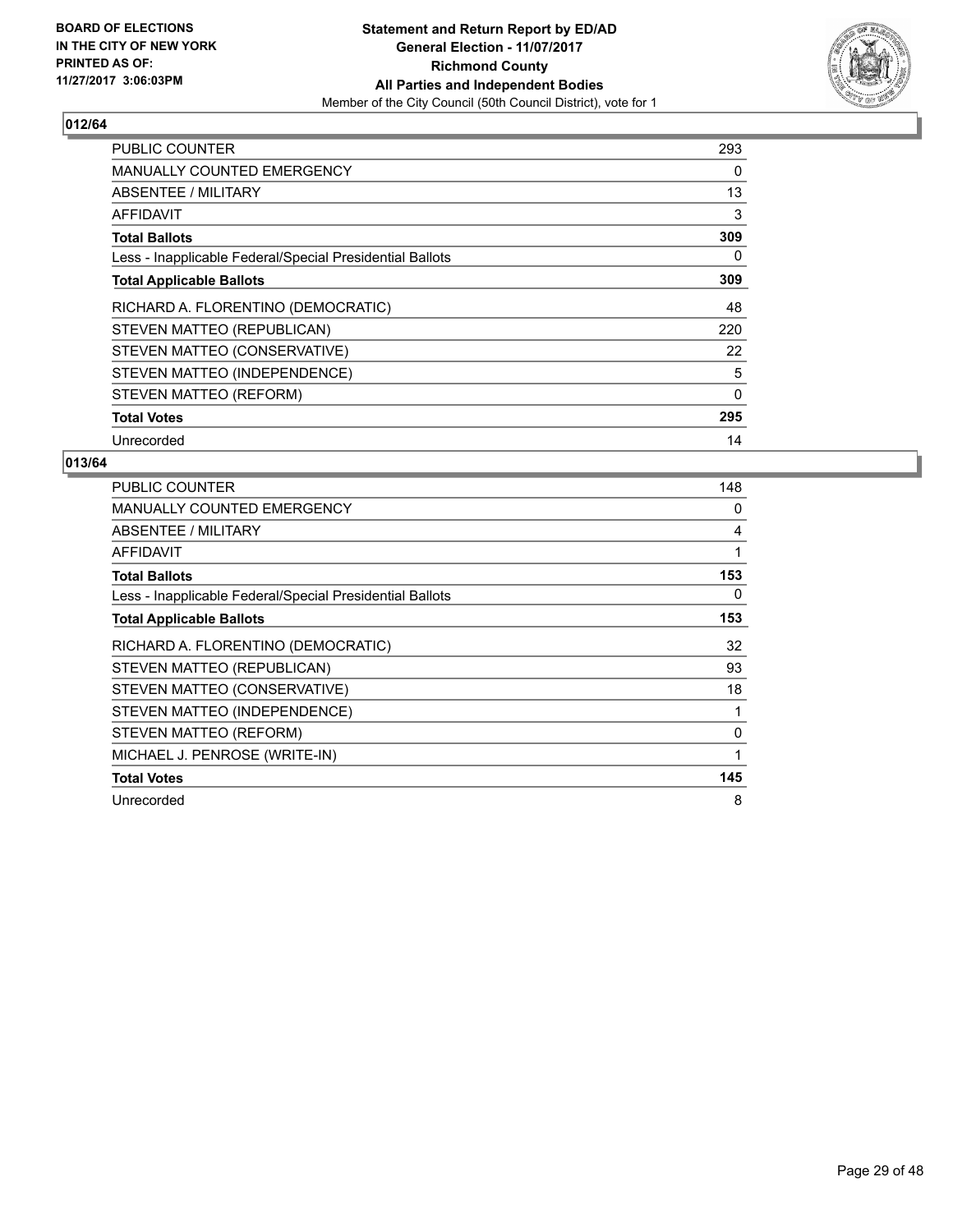

| <b>PUBLIC COUNTER</b>                                    | 379 |
|----------------------------------------------------------|-----|
| <b>MANUALLY COUNTED EMERGENCY</b>                        | 0   |
| ABSENTEE / MILITARY                                      | 12  |
| <b>AFFIDAVIT</b>                                         | 2   |
| <b>Total Ballots</b>                                     | 393 |
| Less - Inapplicable Federal/Special Presidential Ballots | 0   |
| <b>Total Applicable Ballots</b>                          | 393 |
| RICHARD A. FLORENTINO (DEMOCRATIC)                       | 45  |
| STEVEN MATTEO (REPUBLICAN)                               | 294 |
| STEVEN MATTEO (CONSERVATIVE)                             | 24  |
| STEVEN MATTEO (INDEPENDENCE)                             | 9   |
| STEVEN MATTEO (REFORM)                                   | 1   |
| JOSEPH C. BORELLI (WRITE-IN)                             | 1   |
| <b>Total Votes</b>                                       | 374 |
| Unrecorded                                               | 19  |

#### **015/64**

| <b>PUBLIC COUNTER</b>                                    | 439          |
|----------------------------------------------------------|--------------|
| <b>MANUALLY COUNTED EMERGENCY</b>                        | 0            |
| ABSENTEE / MILITARY                                      | 12           |
| AFFIDAVIT                                                | 2            |
| <b>Total Ballots</b>                                     | 453          |
| Less - Inapplicable Federal/Special Presidential Ballots | 0            |
| <b>Total Applicable Ballots</b>                          | 453          |
| RICHARD A. FLORENTINO (DEMOCRATIC)                       | 58           |
| STEVEN MATTEO (REPUBLICAN)                               | 320          |
| STEVEN MATTEO (CONSERVATIVE)                             | 38           |
| STEVEN MATTEO (INDEPENDENCE)                             | 8            |
| STEVEN MATTEO (REFORM)                                   | $\mathbf{0}$ |
| <b>Total Votes</b>                                       | 424          |
| Unrecorded                                               | 29           |

| <b>PUBLIC COUNTER</b>                                    | 356 |
|----------------------------------------------------------|-----|
| MANUALLY COUNTED EMERGENCY                               | 0   |
| ABSENTEE / MILITARY                                      | 13  |
| AFFIDAVIT                                                | 4   |
| <b>Total Ballots</b>                                     | 373 |
| Less - Inapplicable Federal/Special Presidential Ballots | 0   |
| <b>Total Applicable Ballots</b>                          | 373 |
| RICHARD A. FLORENTINO (DEMOCRATIC)                       | 47  |
| STEVEN MATTEO (REPUBLICAN)                               | 247 |
| STEVEN MATTEO (CONSERVATIVE)                             | 46  |
| STEVEN MATTEO (INDEPENDENCE)                             | 11  |
| STEVEN MATTEO (REFORM)                                   | 0   |
| <b>Total Votes</b>                                       | 351 |
| Unrecorded                                               | 22  |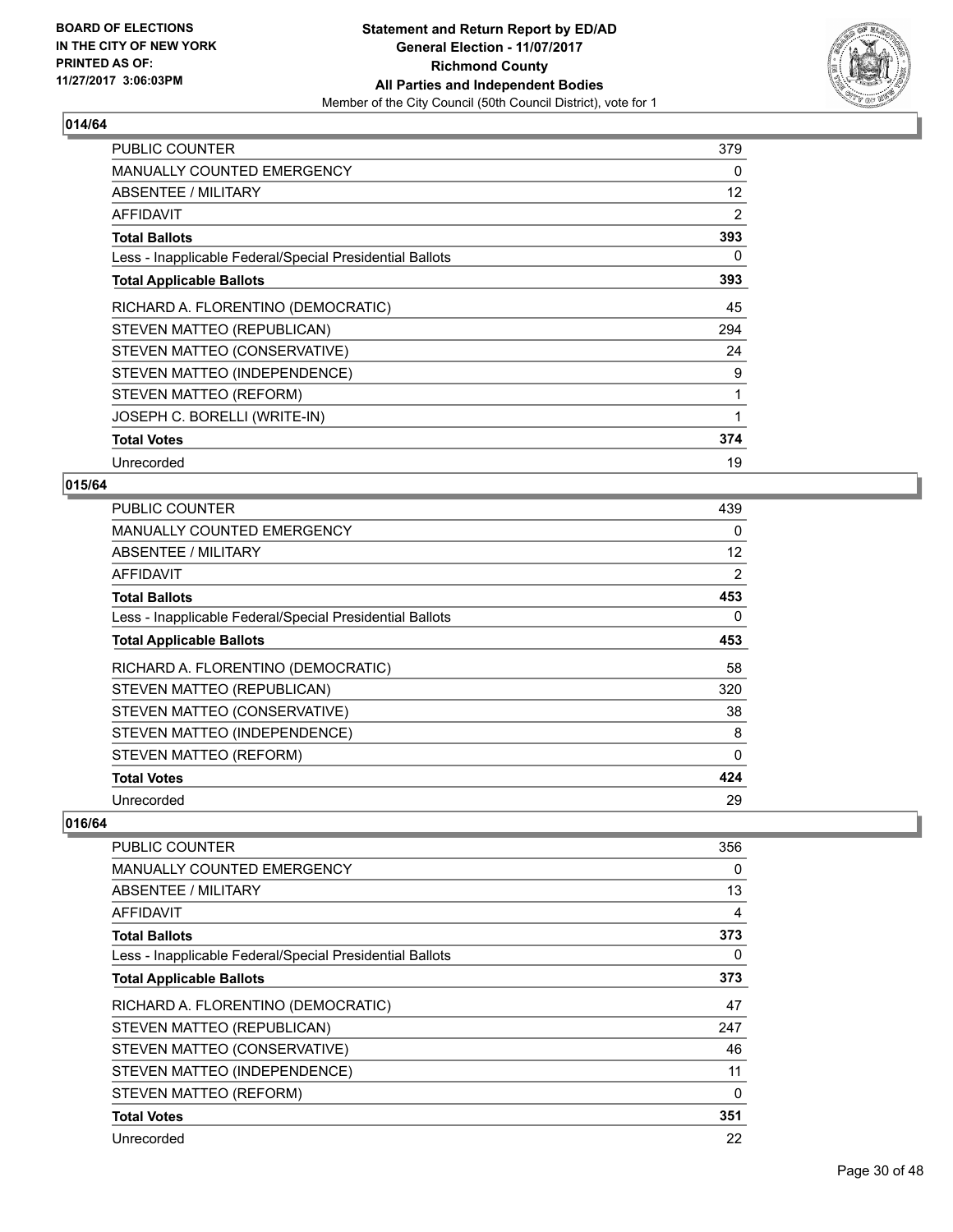

| <b>PUBLIC COUNTER</b>                                    | 368 |
|----------------------------------------------------------|-----|
| <b>MANUALLY COUNTED EMERGENCY</b>                        | 0   |
| ABSENTEE / MILITARY                                      | 31  |
| AFFIDAVIT                                                | 2   |
| <b>Total Ballots</b>                                     | 401 |
| Less - Inapplicable Federal/Special Presidential Ballots | 0   |
| <b>Total Applicable Ballots</b>                          | 401 |
| RICHARD A. FLORENTINO (DEMOCRATIC)                       | 69  |
| STEVEN MATTEO (REPUBLICAN)                               | 247 |
| STEVEN MATTEO (CONSERVATIVE)                             | 46  |
| STEVEN MATTEO (INDEPENDENCE)                             | 12  |
| STEVEN MATTEO (REFORM)                                   | 3   |
| <b>Total Votes</b>                                       | 377 |
| Unrecorded                                               | 24  |

| <b>PUBLIC COUNTER</b>                                    | 270 |
|----------------------------------------------------------|-----|
| <b>MANUALLY COUNTED EMERGENCY</b>                        | 0   |
| ABSENTEE / MILITARY                                      | 14  |
| <b>AFFIDAVIT</b>                                         | 0   |
| <b>Total Ballots</b>                                     | 284 |
| Less - Inapplicable Federal/Special Presidential Ballots | 0   |
| <b>Total Applicable Ballots</b>                          | 284 |
| RICHARD A. FLORENTINO (DEMOCRATIC)                       | 56  |
| STEVEN MATTEO (REPUBLICAN)                               | 171 |
| STEVEN MATTEO (CONSERVATIVE)                             | 26  |
| STEVEN MATTEO (INDEPENDENCE)                             | 10  |
| STEVEN MATTEO (REFORM)                                   | 4   |
| INNA PORELMOTER (WRITE-IN)                               | 1   |
| <b>Total Votes</b>                                       | 268 |
| Unrecorded                                               | 16  |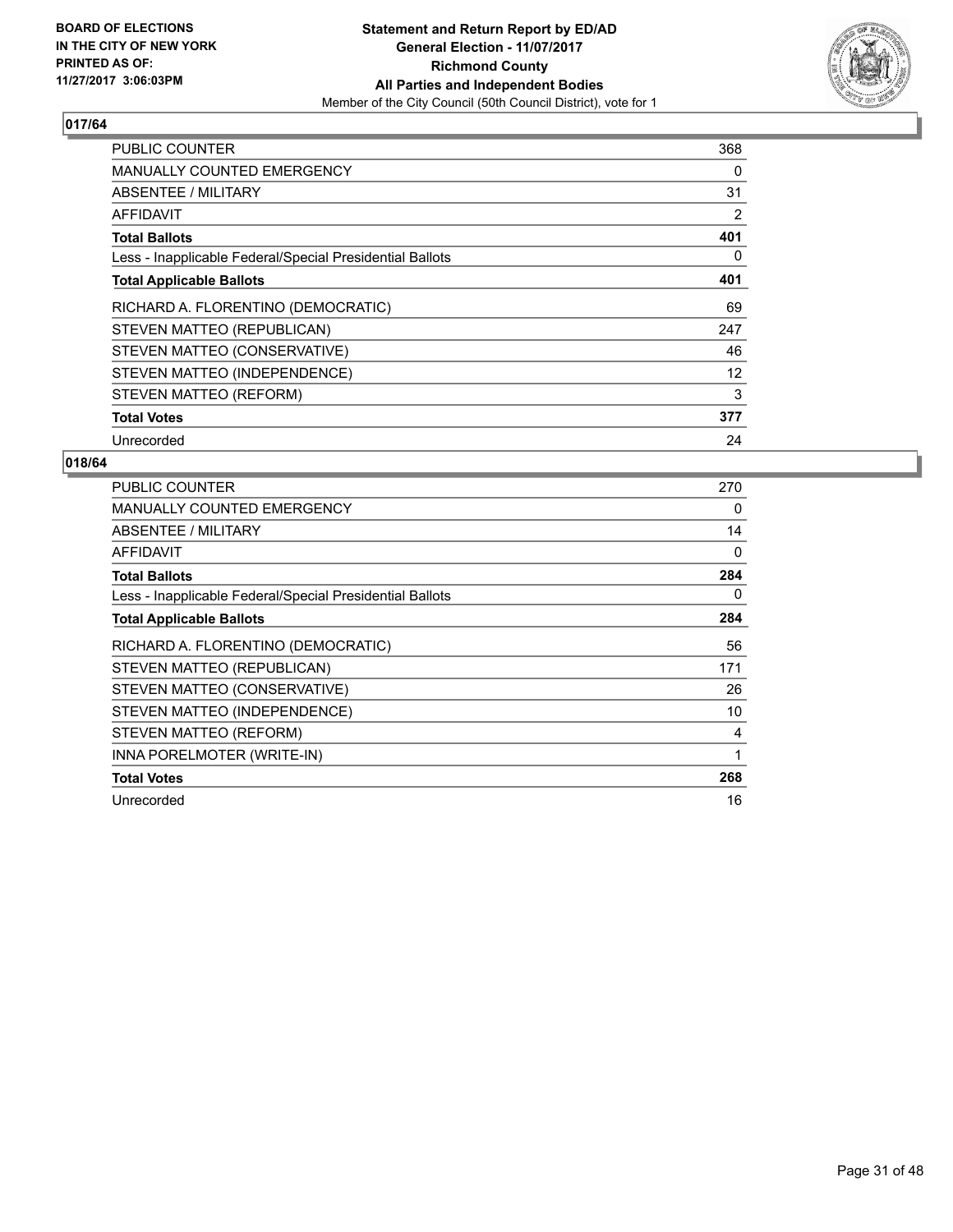

| <b>PUBLIC COUNTER</b>                                    | 200 |
|----------------------------------------------------------|-----|
| <b>MANUALLY COUNTED EMERGENCY</b>                        | 0   |
| ABSENTEE / MILITARY                                      | 35  |
| <b>AFFIDAVIT</b>                                         | 2   |
| <b>Total Ballots</b>                                     | 237 |
| Less - Inapplicable Federal/Special Presidential Ballots | 0   |
| <b>Total Applicable Ballots</b>                          | 237 |
| RICHARD A. FLORENTINO (DEMOCRATIC)                       | 99  |
| STEVEN MATTEO (REPUBLICAN)                               | 109 |
| STEVEN MATTEO (CONSERVATIVE)                             | 9   |
| STEVEN MATTEO (INDEPENDENCE)                             | 6   |
| STEVEN MATTEO (REFORM)                                   | 1   |
| DEBORAH L. ROSE (WRITE-IN)                               | 1   |
| UNATTRIBUTABLE WRITE-IN (WRITE-IN)                       | 1   |
| <b>Total Votes</b>                                       | 226 |
| Unrecorded                                               | 11  |

| <b>PUBLIC COUNTER</b>                                    | 303 |
|----------------------------------------------------------|-----|
| MANUALLY COUNTED EMERGENCY                               | 0   |
| ABSENTEE / MILITARY                                      | 11  |
| AFFIDAVIT                                                | 2   |
| <b>Total Ballots</b>                                     | 316 |
| Less - Inapplicable Federal/Special Presidential Ballots | 0   |
| <b>Total Applicable Ballots</b>                          | 316 |
| RICHARD A. FLORENTINO (DEMOCRATIC)                       | 73  |
| STEVEN MATTEO (REPUBLICAN)                               | 191 |
| STEVEN MATTEO (CONSERVATIVE)                             | 24  |
| STEVEN MATTEO (INDEPENDENCE)                             | 7   |
| STEVEN MATTEO (REFORM)                                   |     |
| DEBORAH L. ROSE (WRITE-IN)                               | 1   |
| UNATTRIBUTABLE WRITE-IN (WRITE-IN)                       | 1   |
| <b>Total Votes</b>                                       | 298 |
| Unrecorded                                               | 18  |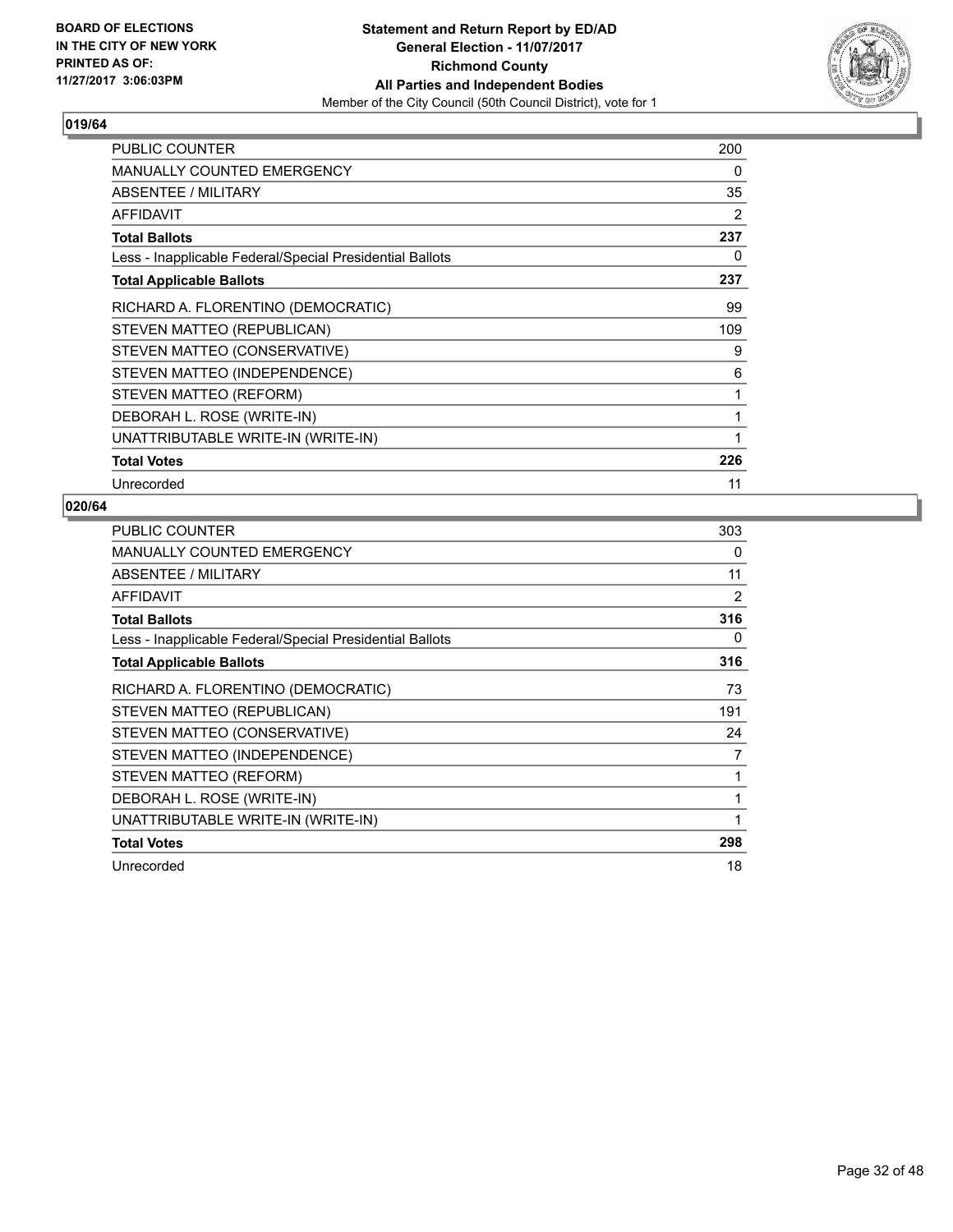

| <b>PUBLIC COUNTER</b>                                    | 327 |
|----------------------------------------------------------|-----|
| <b>MANUALLY COUNTED EMERGENCY</b>                        | 0   |
| ABSENTEE / MILITARY                                      | 8   |
| AFFIDAVIT                                                | 2   |
| <b>Total Ballots</b>                                     | 337 |
| Less - Inapplicable Federal/Special Presidential Ballots | 0   |
| <b>Total Applicable Ballots</b>                          | 337 |
| RICHARD A. FLORENTINO (DEMOCRATIC)                       | 61  |
| STEVEN MATTEO (REPUBLICAN)                               | 213 |
| STEVEN MATTEO (CONSERVATIVE)                             | 33  |
| STEVEN MATTEO (INDEPENDENCE)                             | 9   |
| STEVEN MATTEO (REFORM)                                   | 6   |
| <b>Total Votes</b>                                       | 322 |
| Unrecorded                                               | 15  |

#### **022/64**

| <b>PUBLIC COUNTER</b>                                    | 362 |
|----------------------------------------------------------|-----|
| MANUALLY COUNTED EMERGENCY                               | 0   |
| ABSENTEE / MILITARY                                      | 22  |
| AFFIDAVIT                                                | 4   |
| <b>Total Ballots</b>                                     | 388 |
| Less - Inapplicable Federal/Special Presidential Ballots | 0   |
| <b>Total Applicable Ballots</b>                          | 388 |
| RICHARD A. FLORENTINO (DEMOCRATIC)                       | 66  |
| STEVEN MATTEO (REPUBLICAN)                               | 246 |
| STEVEN MATTEO (CONSERVATIVE)                             | 45  |
| STEVEN MATTEO (INDEPENDENCE)                             | 10  |
| STEVEN MATTEO (REFORM)                                   | 2   |
| <b>Total Votes</b>                                       | 369 |
| Unrecorded                                               | 19  |

| <b>PUBLIC COUNTER</b>                                    | 317 |
|----------------------------------------------------------|-----|
| <b>MANUALLY COUNTED EMERGENCY</b>                        | 0   |
| <b>ABSENTEE / MILITARY</b>                               | 15  |
| <b>AFFIDAVIT</b>                                         | 7   |
| <b>Total Ballots</b>                                     | 339 |
| Less - Inapplicable Federal/Special Presidential Ballots | 0   |
| <b>Total Applicable Ballots</b>                          | 339 |
| RICHARD A. FLORENTINO (DEMOCRATIC)                       | 48  |
| STEVEN MATTEO (REPUBLICAN)                               | 234 |
| STEVEN MATTEO (CONSERVATIVE)                             | 35  |
| STEVEN MATTEO (INDEPENDENCE)                             | 7   |
| STEVEN MATTEO (REFORM)                                   | 2   |
| <b>Total Votes</b>                                       | 326 |
| Unrecorded                                               | 13  |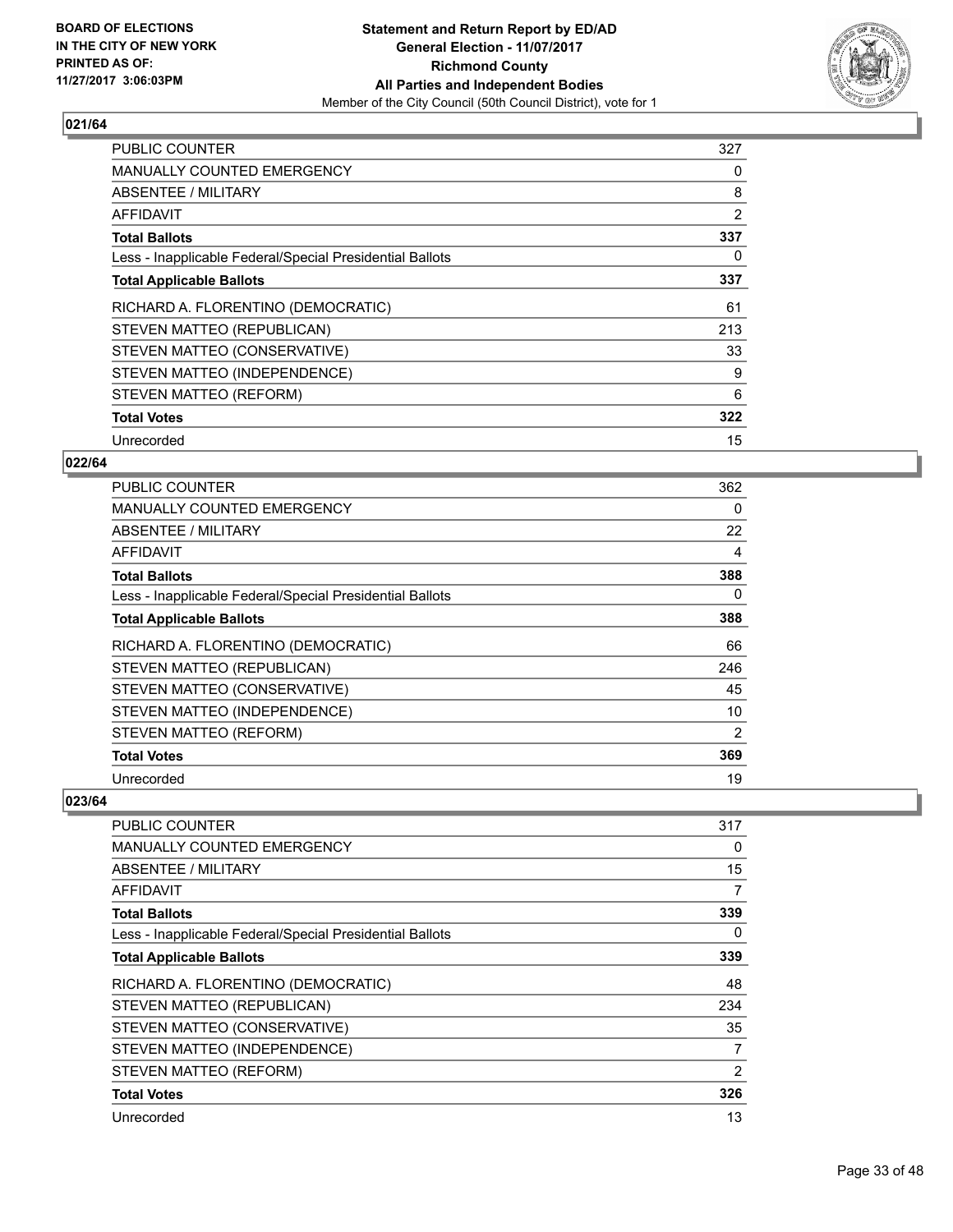

| PUBLIC COUNTER                                           | 315 |
|----------------------------------------------------------|-----|
| <b>MANUALLY COUNTED EMERGENCY</b>                        | 0   |
| ABSENTEE / MILITARY                                      | 4   |
| AFFIDAVIT                                                | 1   |
| <b>Total Ballots</b>                                     | 320 |
| Less - Inapplicable Federal/Special Presidential Ballots | 0   |
| <b>Total Applicable Ballots</b>                          | 320 |
| RICHARD A. FLORENTINO (DEMOCRATIC)                       | 61  |
| STEVEN MATTEO (REPUBLICAN)                               | 194 |
| STEVEN MATTEO (CONSERVATIVE)                             | 41  |
| STEVEN MATTEO (INDEPENDENCE)                             | 11  |
| STEVEN MATTEO (REFORM)                                   |     |
| UNATTRIBUTABLE WRITE-IN (WRITE-IN)                       | 1   |
| <b>Total Votes</b>                                       | 309 |
| Unrecorded                                               | 11  |

| PUBLIC COUNTER                                           | 303 |
|----------------------------------------------------------|-----|
| <b>MANUALLY COUNTED EMERGENCY</b>                        | 0   |
| ABSENTEE / MILITARY                                      | 18  |
| <b>AFFIDAVIT</b>                                         | 5   |
| <b>Total Ballots</b>                                     | 326 |
| Less - Inapplicable Federal/Special Presidential Ballots | 0   |
| <b>Total Applicable Ballots</b>                          | 326 |
| RICHARD A. FLORENTINO (DEMOCRATIC)                       | 55  |
| STEVEN MATTEO (REPUBLICAN)                               | 199 |
| STEVEN MATTEO (CONSERVATIVE)                             | 37  |
| STEVEN MATTEO (INDEPENDENCE)                             | 12  |
| STEVEN MATTEO (REFORM)                                   | 0   |
| ADAIR MARTINEZ (WRITE-IN)                                | 1   |
| LYN GOVERNALE (WRITE-IN)                                 | 1   |
| UNATTRIBUTABLE WRITE-IN (WRITE-IN)                       | 1   |
| <b>Total Votes</b>                                       | 306 |
| Unrecorded                                               | 20  |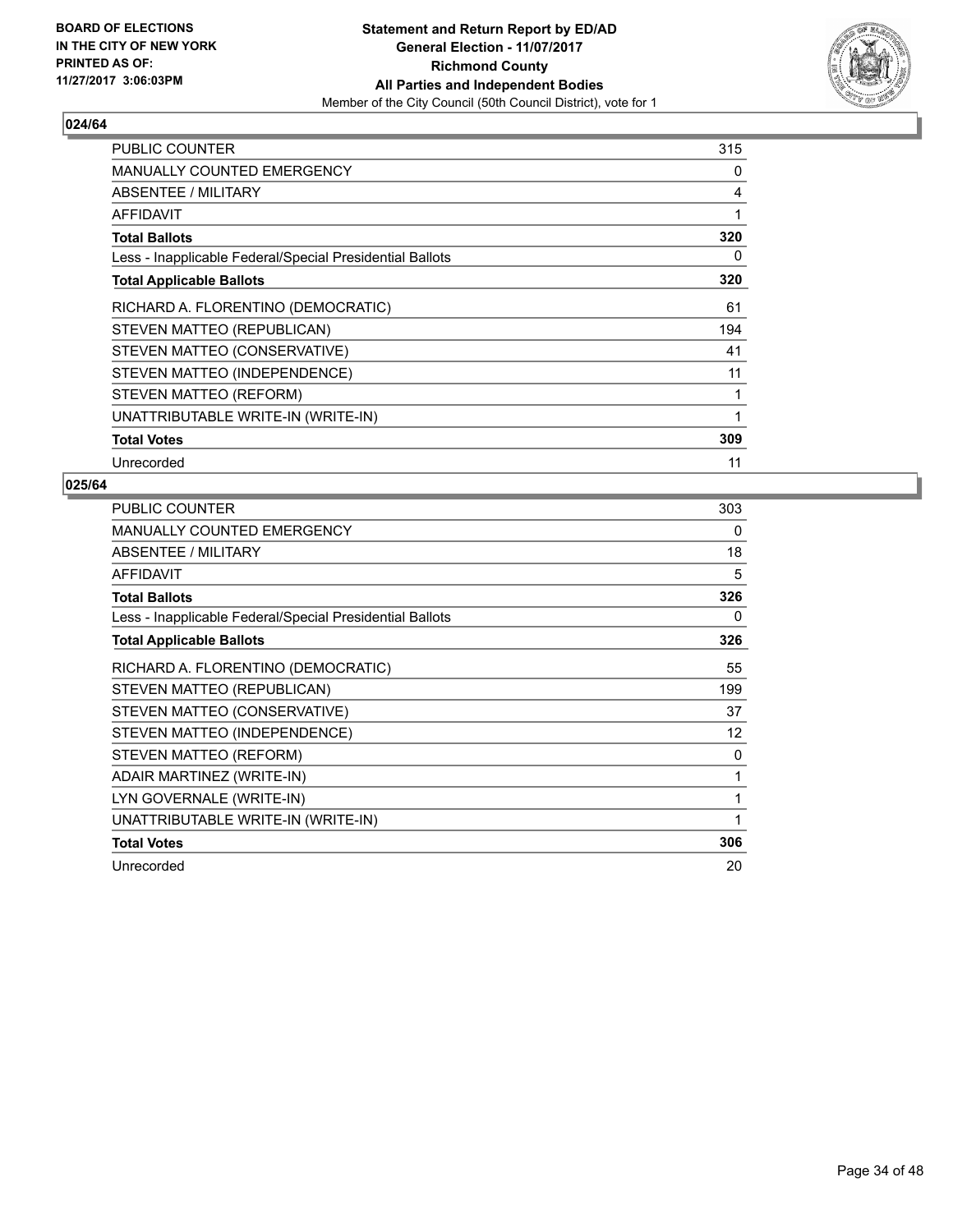

| <b>PUBLIC COUNTER</b>                                    | 315 |
|----------------------------------------------------------|-----|
| <b>MANUALLY COUNTED EMERGENCY</b>                        | 0   |
| <b>ABSENTEE / MILITARY</b>                               | 10  |
| AFFIDAVIT                                                |     |
| <b>Total Ballots</b>                                     | 326 |
| Less - Inapplicable Federal/Special Presidential Ballots | 0   |
| <b>Total Applicable Ballots</b>                          | 326 |
| RICHARD A. FLORENTINO (DEMOCRATIC)                       | 57  |
| STEVEN MATTEO (REPUBLICAN)                               | 204 |
| STEVEN MATTEO (CONSERVATIVE)                             | 36  |
| STEVEN MATTEO (INDEPENDENCE)                             | 11  |
| STEVEN MATTEO (REFORM)                                   | 3   |
| <b>Total Votes</b>                                       | 311 |
| Unrecorded                                               | 15  |

#### **027/64**

| <b>PUBLIC COUNTER</b>                                    | 278 |
|----------------------------------------------------------|-----|
| MANUALLY COUNTED EMERGENCY                               | 0   |
| ABSENTEE / MILITARY                                      | 7   |
| AFFIDAVIT                                                |     |
| <b>Total Ballots</b>                                     | 286 |
| Less - Inapplicable Federal/Special Presidential Ballots | 0   |
| <b>Total Applicable Ballots</b>                          | 286 |
| RICHARD A. FLORENTINO (DEMOCRATIC)                       | 48  |
| STEVEN MATTEO (REPUBLICAN)                               | 165 |
| STEVEN MATTEO (CONSERVATIVE)                             | 46  |
| STEVEN MATTEO (INDEPENDENCE)                             | 11  |
| STEVEN MATTEO (REFORM)                                   |     |
| <b>Total Votes</b>                                       | 271 |
| Unrecorded                                               | 15  |

| <b>PUBLIC COUNTER</b>                                    | 201 |
|----------------------------------------------------------|-----|
| MANUALLY COUNTED EMERGENCY                               | 0   |
| ABSENTEE / MILITARY                                      | 3   |
| AFFIDAVIT                                                | 0   |
| <b>Total Ballots</b>                                     | 204 |
| Less - Inapplicable Federal/Special Presidential Ballots | 0   |
| <b>Total Applicable Ballots</b>                          | 204 |
| RICHARD A. FLORENTINO (DEMOCRATIC)                       | 25  |
| STEVEN MATTEO (REPUBLICAN)                               | 153 |
| STEVEN MATTEO (CONSERVATIVE)                             | 11  |
| STEVEN MATTEO (INDEPENDENCE)                             | 2   |
| STEVEN MATTEO (REFORM)                                   | 2   |
| <b>Total Votes</b>                                       | 193 |
| Unrecorded                                               | 11  |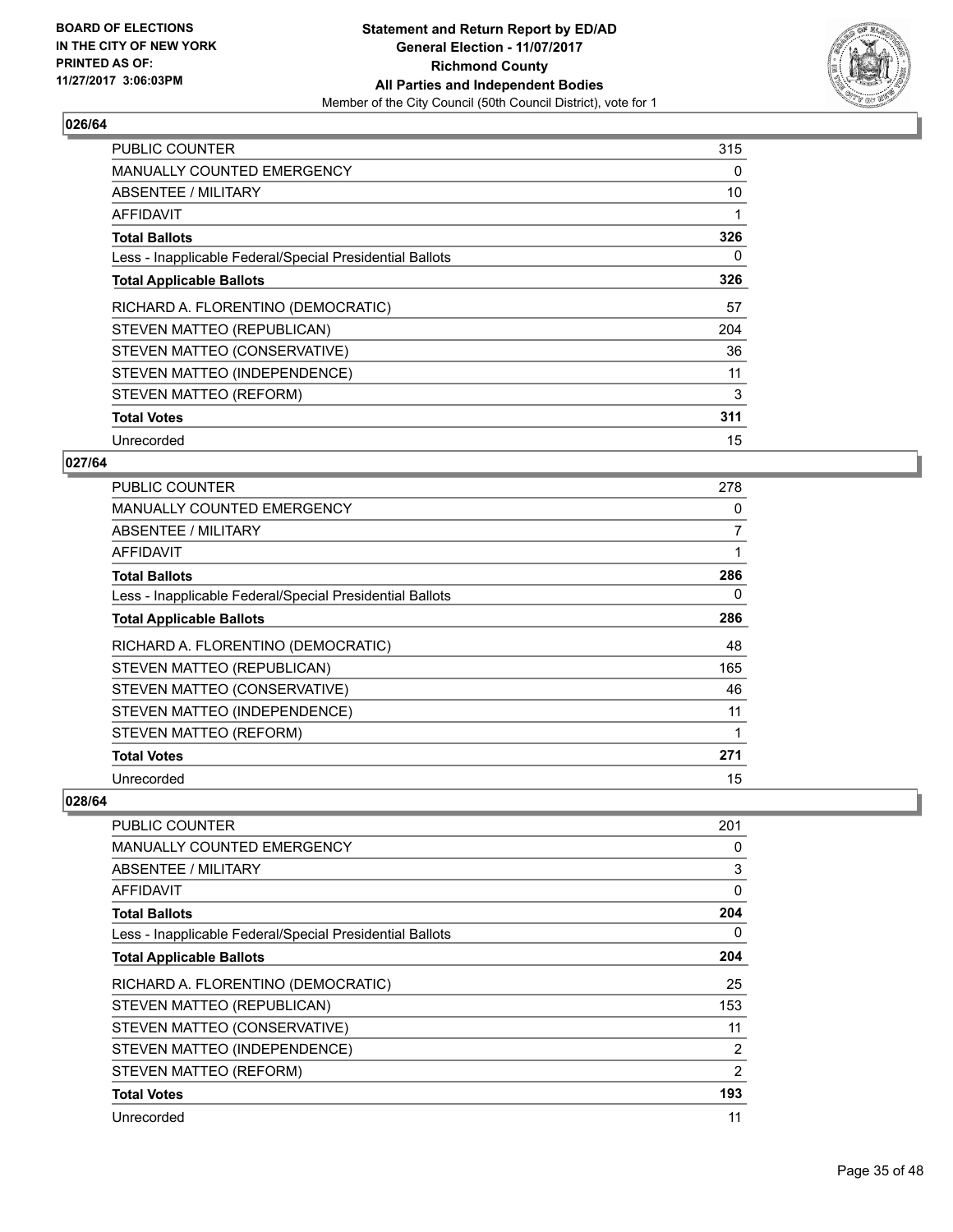

| <b>PUBLIC COUNTER</b>                                    | 347 |
|----------------------------------------------------------|-----|
| <b>MANUALLY COUNTED EMERGENCY</b>                        | 0   |
| ABSENTEE / MILITARY                                      | 9   |
| AFFIDAVIT                                                | 0   |
| <b>Total Ballots</b>                                     | 356 |
| Less - Inapplicable Federal/Special Presidential Ballots | 0   |
| <b>Total Applicable Ballots</b>                          | 356 |
| RICHARD A. FLORENTINO (DEMOCRATIC)                       | 48  |
| STEVEN MATTEO (REPUBLICAN)                               | 243 |
| STEVEN MATTEO (CONSERVATIVE)                             | 35  |
| STEVEN MATTEO (INDEPENDENCE)                             | 8   |
| STEVEN MATTEO (REFORM)                                   | 3   |
| <b>Total Votes</b>                                       | 337 |
| Unrecorded                                               | 19  |

#### **030/64**

| <b>PUBLIC COUNTER</b>                                    | 297 |
|----------------------------------------------------------|-----|
| MANUALLY COUNTED EMERGENCY                               | 0   |
| ABSENTEE / MILITARY                                      | 5   |
| AFFIDAVIT                                                | 1   |
| <b>Total Ballots</b>                                     | 303 |
| Less - Inapplicable Federal/Special Presidential Ballots | 0   |
| <b>Total Applicable Ballots</b>                          | 303 |
| RICHARD A. FLORENTINO (DEMOCRATIC)                       | 58  |
| STEVEN MATTEO (REPUBLICAN)                               | 200 |
| STEVEN MATTEO (CONSERVATIVE)                             | 24  |
| STEVEN MATTEO (INDEPENDENCE)                             | 6   |
| STEVEN MATTEO (REFORM)                                   | 0   |
| <b>Total Votes</b>                                       | 288 |
| Unrecorded                                               | 15  |

| PUBLIC COUNTER                                           | 289      |
|----------------------------------------------------------|----------|
| <b>MANUALLY COUNTED EMERGENCY</b>                        | 0        |
| <b>ABSENTEE / MILITARY</b>                               | 3        |
| AFFIDAVIT                                                | 2        |
| <b>Total Ballots</b>                                     | 294      |
| Less - Inapplicable Federal/Special Presidential Ballots | 0        |
| <b>Total Applicable Ballots</b>                          | 294      |
| RICHARD A. FLORENTINO (DEMOCRATIC)                       | 46       |
| STEVEN MATTEO (REPUBLICAN)                               | 202      |
| STEVEN MATTEO (CONSERVATIVE)                             | 25       |
| STEVEN MATTEO (INDEPENDENCE)                             | 5        |
| STEVEN MATTEO (REFORM)                                   | $\Omega$ |
| <b>Total Votes</b>                                       | 278      |
| Unrecorded                                               | 16       |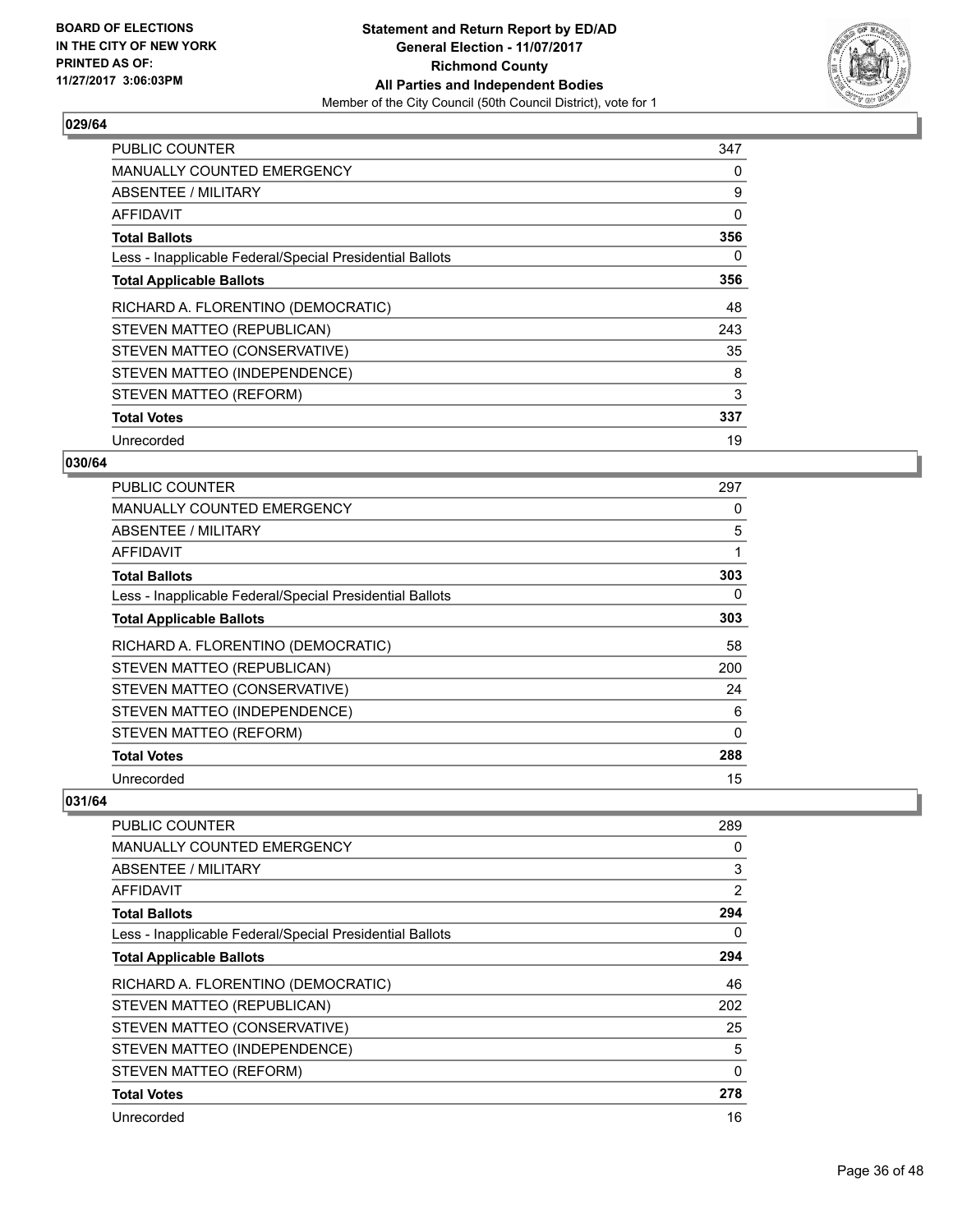

| PUBLIC COUNTER                                           | 336 |
|----------------------------------------------------------|-----|
| MANUALLY COUNTED EMERGENCY                               | 0   |
| ABSENTEE / MILITARY                                      | 12  |
| AFFIDAVIT                                                | 1   |
| <b>Total Ballots</b>                                     | 349 |
| Less - Inapplicable Federal/Special Presidential Ballots | 0   |
| <b>Total Applicable Ballots</b>                          | 349 |
| RICHARD A. FLORENTINO (DEMOCRATIC)                       | 81  |
| STEVEN MATTEO (REPUBLICAN)                               | 206 |
| STEVEN MATTEO (CONSERVATIVE)                             | 35  |
| STEVEN MATTEO (INDEPENDENCE)                             | 8   |
| STEVEN MATTEO (REFORM)                                   | 1   |
| EMMANUEL MACRON (WRITE-IN)                               | 1   |
| <b>Total Votes</b>                                       | 332 |
| Unrecorded                                               | 17  |

#### **033/64**

| <b>PUBLIC COUNTER</b>                                    | 286 |
|----------------------------------------------------------|-----|
| <b>MANUALLY COUNTED EMERGENCY</b>                        | 0   |
| ABSENTEE / MILITARY                                      | 14  |
| AFFIDAVIT                                                | 1   |
| <b>Total Ballots</b>                                     | 301 |
| Less - Inapplicable Federal/Special Presidential Ballots | 0   |
| <b>Total Applicable Ballots</b>                          | 301 |
| RICHARD A. FLORENTINO (DEMOCRATIC)                       | 43  |
| STEVEN MATTEO (REPUBLICAN)                               | 209 |
| STEVEN MATTEO (CONSERVATIVE)                             | 34  |
| STEVEN MATTEO (INDEPENDENCE)                             | 7   |
| STEVEN MATTEO (REFORM)                                   | 0   |
| <b>Total Votes</b>                                       | 293 |
| Unrecorded                                               | 8   |

| <b>PUBLIC COUNTER</b>                                    | 320 |
|----------------------------------------------------------|-----|
| <b>MANUALLY COUNTED EMERGENCY</b>                        | 0   |
| ABSENTEE / MILITARY                                      | 44  |
| AFFIDAVIT                                                | 8   |
| <b>Total Ballots</b>                                     | 372 |
| Less - Inapplicable Federal/Special Presidential Ballots | 0   |
| <b>Total Applicable Ballots</b>                          | 372 |
| RICHARD A. FLORENTINO (DEMOCRATIC)                       | 72  |
| STEVEN MATTEO (REPUBLICAN)                               | 242 |
| STEVEN MATTEO (CONSERVATIVE)                             | 30  |
| STEVEN MATTEO (INDEPENDENCE)                             | 6   |
| STEVEN MATTEO (REFORM)                                   | 1   |
| <b>Total Votes</b>                                       | 351 |
| Unrecorded                                               | 21  |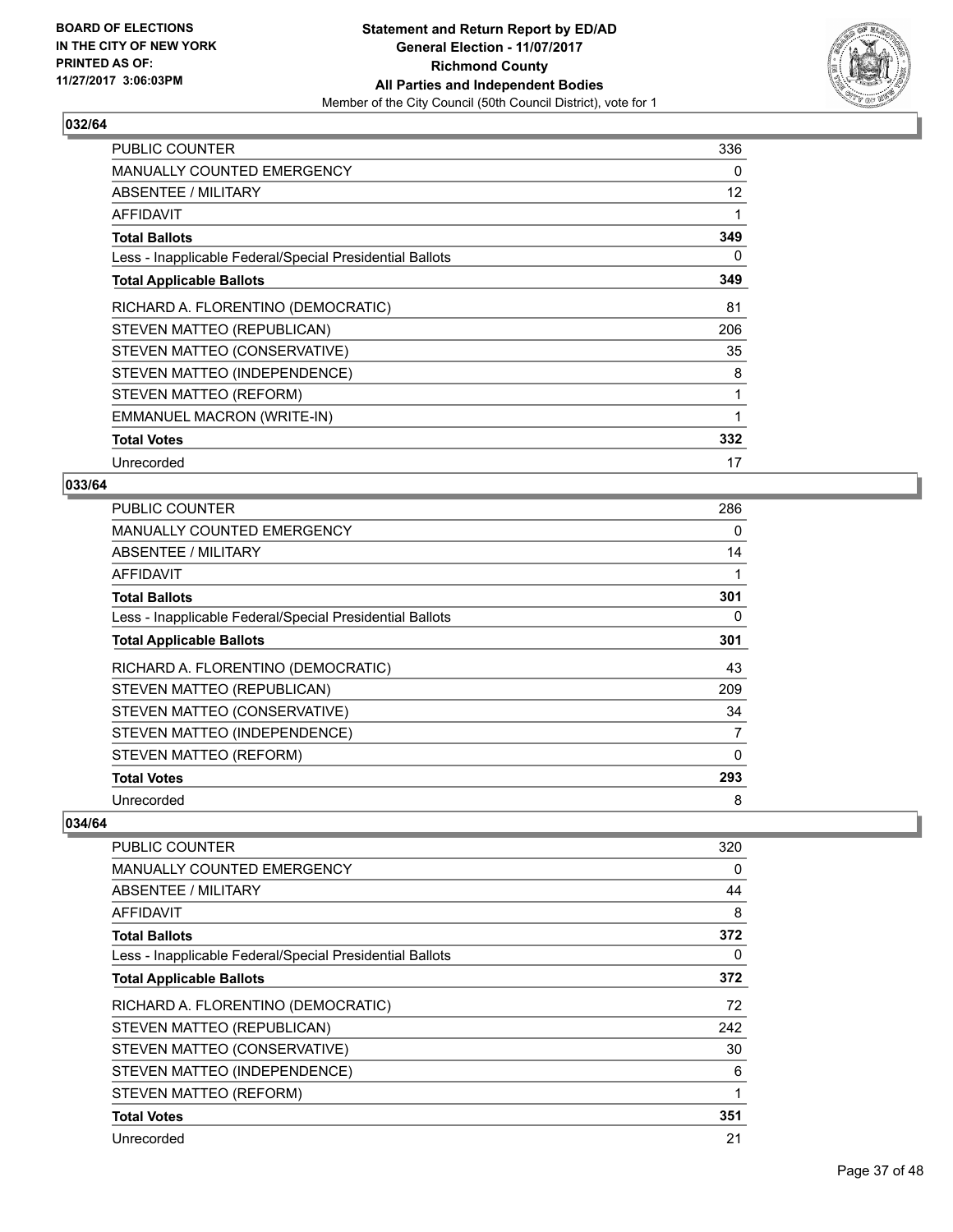

| <b>PUBLIC COUNTER</b>                                    | 307 |
|----------------------------------------------------------|-----|
| <b>MANUALLY COUNTED EMERGENCY</b>                        | 0   |
| ABSENTEE / MILITARY                                      | 20  |
| AFFIDAVIT                                                | 0   |
| <b>Total Ballots</b>                                     | 327 |
| Less - Inapplicable Federal/Special Presidential Ballots | 0   |
| <b>Total Applicable Ballots</b>                          | 327 |
| RICHARD A. FLORENTINO (DEMOCRATIC)                       | 53  |
| STEVEN MATTEO (REPUBLICAN)                               | 213 |
| STEVEN MATTEO (CONSERVATIVE)                             | 37  |
| STEVEN MATTEO (INDEPENDENCE)                             | 4   |
| STEVEN MATTEO (REFORM)                                   | 1   |
| <b>Total Votes</b>                                       | 308 |
| Unrecorded                                               | 19  |

| PUBLIC COUNTER                                           | 349 |
|----------------------------------------------------------|-----|
| <b>MANUALLY COUNTED EMERGENCY</b>                        | 0   |
| ABSENTEE / MILITARY                                      | 9   |
| AFFIDAVIT                                                | 4   |
| <b>Total Ballots</b>                                     | 362 |
| Less - Inapplicable Federal/Special Presidential Ballots | 0   |
| <b>Total Applicable Ballots</b>                          | 362 |
| RICHARD A. FLORENTINO (DEMOCRATIC)                       | 84  |
| STEVEN MATTEO (REPUBLICAN)                               | 208 |
| STEVEN MATTEO (CONSERVATIVE)                             | 40  |
| STEVEN MATTEO (INDEPENDENCE)                             | 8   |
| STEVEN MATTEO (REFORM)                                   |     |
| <b>Total Votes</b>                                       | 341 |
| Unrecorded                                               | 21  |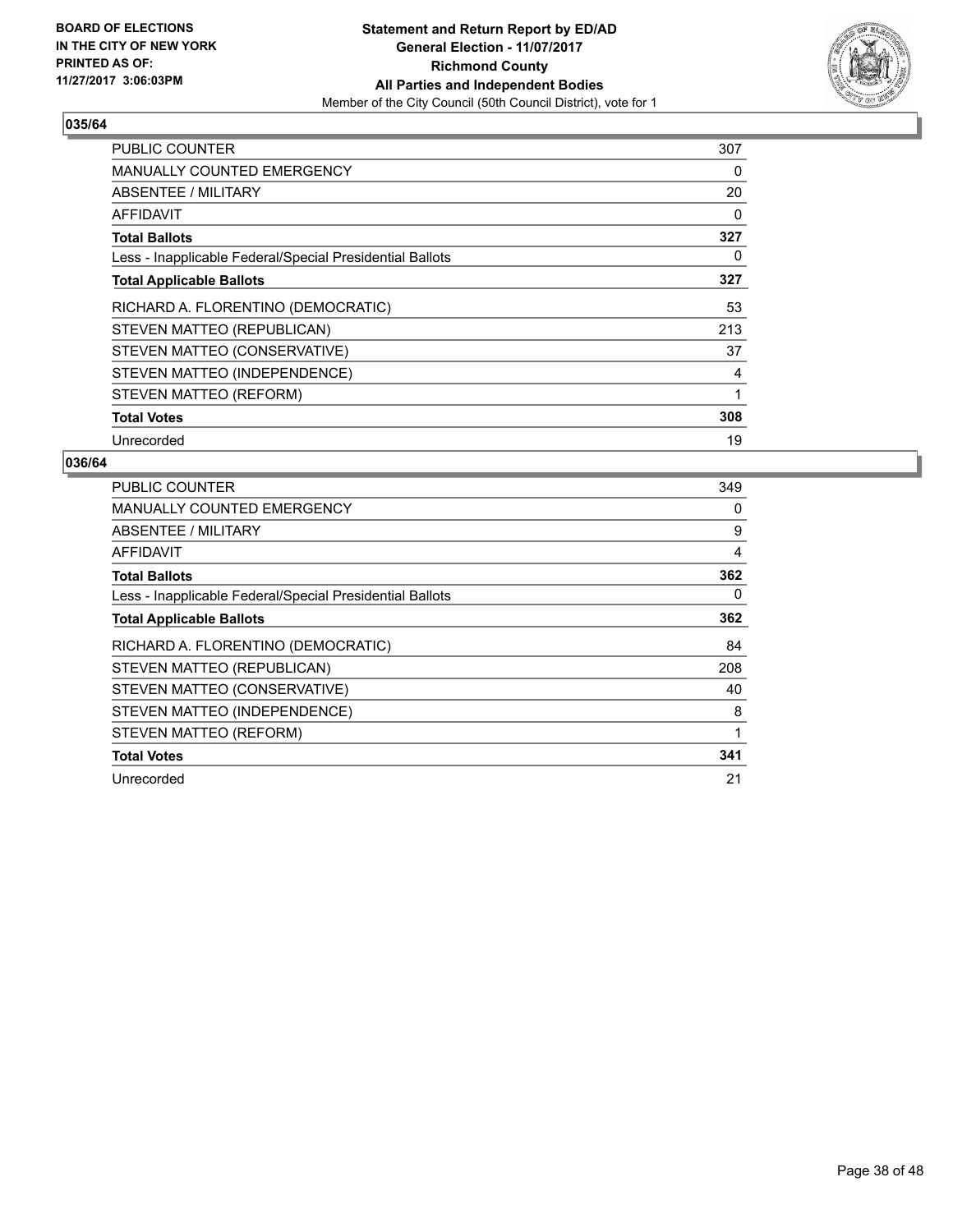

| <b>PUBLIC COUNTER</b>                                    | 283 |
|----------------------------------------------------------|-----|
| <b>MANUALLY COUNTED EMERGENCY</b>                        | 0   |
| ABSENTEE / MILITARY                                      | 12  |
| <b>AFFIDAVIT</b>                                         | 1   |
| <b>Total Ballots</b>                                     | 296 |
| Less - Inapplicable Federal/Special Presidential Ballots | 0   |
| <b>Total Applicable Ballots</b>                          | 296 |
| RICHARD A. FLORENTINO (DEMOCRATIC)                       | 57  |
| STEVEN MATTEO (REPUBLICAN)                               | 193 |
| STEVEN MATTEO (CONSERVATIVE)                             | 30  |
| STEVEN MATTEO (INDEPENDENCE)                             | 6   |
| STEVEN MATTEO (REFORM)                                   | 0   |
| ROSEMARY F. PALLADINO (WRITE-IN)                         | 1   |
| UNATTRIBUTABLE WRITE-IN (WRITE-IN)                       |     |
| <b>Total Votes</b>                                       | 288 |
| Unrecorded                                               | 8   |

| <b>PUBLIC COUNTER</b>                                    | 280 |
|----------------------------------------------------------|-----|
| MANUALLY COUNTED EMERGENCY                               | 0   |
| ABSENTEE / MILITARY                                      | 18  |
| AFFIDAVIT                                                | 0   |
| <b>Total Ballots</b>                                     | 298 |
| Less - Inapplicable Federal/Special Presidential Ballots | 0   |
| <b>Total Applicable Ballots</b>                          | 298 |
| RICHARD A. FLORENTINO (DEMOCRATIC)                       | 68  |
| STEVEN MATTEO (REPUBLICAN)                               | 191 |
| STEVEN MATTEO (CONSERVATIVE)                             | 22  |
| STEVEN MATTEO (INDEPENDENCE)                             | 6   |
| STEVEN MATTEO (REFORM)                                   | 0   |
| ANDREW J. OLSEN (WRITE-IN)                               | 1   |
| <b>Total Votes</b>                                       | 288 |
| Unrecorded                                               | 10  |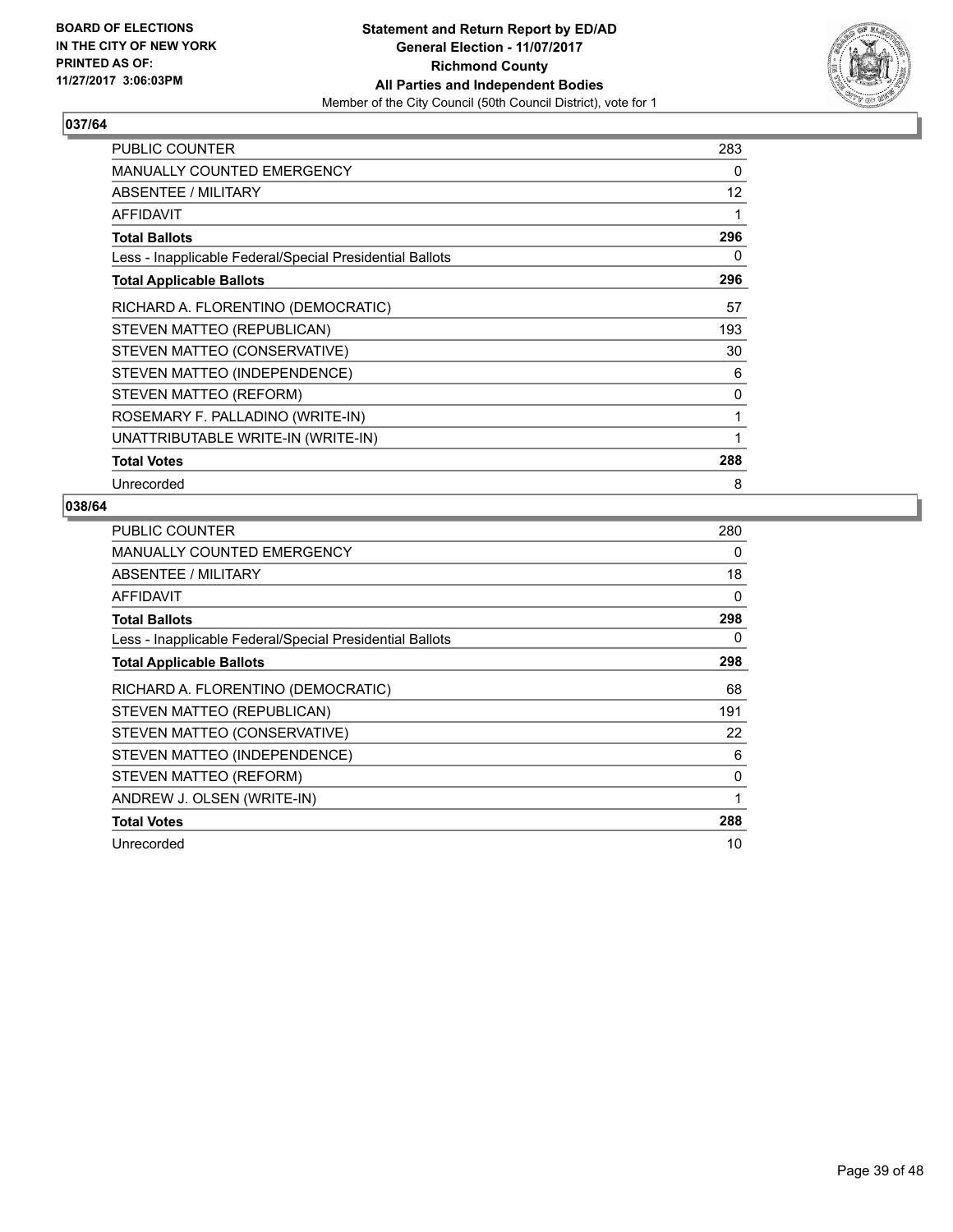

| <b>PUBLIC COUNTER</b>                                    | 272 |
|----------------------------------------------------------|-----|
| <b>MANUALLY COUNTED EMERGENCY</b>                        | 0   |
| <b>ABSENTEE / MILITARY</b>                               | 7   |
| AFFIDAVIT                                                | 0   |
| <b>Total Ballots</b>                                     | 279 |
| Less - Inapplicable Federal/Special Presidential Ballots | 0   |
| <b>Total Applicable Ballots</b>                          | 279 |
| RICHARD A. FLORENTINO (DEMOCRATIC)                       | 49  |
| STEVEN MATTEO (REPUBLICAN)                               | 167 |
| STEVEN MATTEO (CONSERVATIVE)                             | 27  |
| STEVEN MATTEO (INDEPENDENCE)                             | 13  |
| STEVEN MATTEO (REFORM)                                   | 3   |
| <b>Total Votes</b>                                       | 259 |
| Unrecorded                                               | 20  |

#### **040/64**

| <b>PUBLIC COUNTER</b>                                    | 211 |
|----------------------------------------------------------|-----|
| MANUALLY COUNTED EMERGENCY                               | 0   |
| ABSENTEE / MILITARY                                      | 14  |
| AFFIDAVIT                                                | 7   |
| <b>Total Ballots</b>                                     | 232 |
| Less - Inapplicable Federal/Special Presidential Ballots | 0   |
| <b>Total Applicable Ballots</b>                          | 232 |
| RICHARD A. FLORENTINO (DEMOCRATIC)                       | 95  |
| STEVEN MATTEO (REPUBLICAN)                               | 103 |
| STEVEN MATTEO (CONSERVATIVE)                             | 18  |
| STEVEN MATTEO (INDEPENDENCE)                             | 2   |
| STEVEN MATTEO (REFORM)                                   | 4   |
| <b>Total Votes</b>                                       | 222 |
| Unrecorded                                               | 10  |

| PUBLIC COUNTER                                           | 238            |
|----------------------------------------------------------|----------------|
| <b>MANUALLY COUNTED EMERGENCY</b>                        | 0              |
| <b>ABSENTEE / MILITARY</b>                               | 2              |
| <b>AFFIDAVIT</b>                                         | $\overline{2}$ |
| <b>Total Ballots</b>                                     | 242            |
| Less - Inapplicable Federal/Special Presidential Ballots | 0              |
| <b>Total Applicable Ballots</b>                          | 242            |
| RICHARD A. FLORENTINO (DEMOCRATIC)                       | 42             |
| STEVEN MATTEO (REPUBLICAN)                               | 157            |
| STEVEN MATTEO (CONSERVATIVE)                             | 20             |
| STEVEN MATTEO (INDEPENDENCE)                             | 3              |
| STEVEN MATTEO (REFORM)                                   | $\mathbf{1}$   |
| <b>JAMES MCKAY (WRITE-IN)</b>                            | 1              |
| <b>Total Votes</b>                                       | 224            |
| Unrecorded                                               | 18             |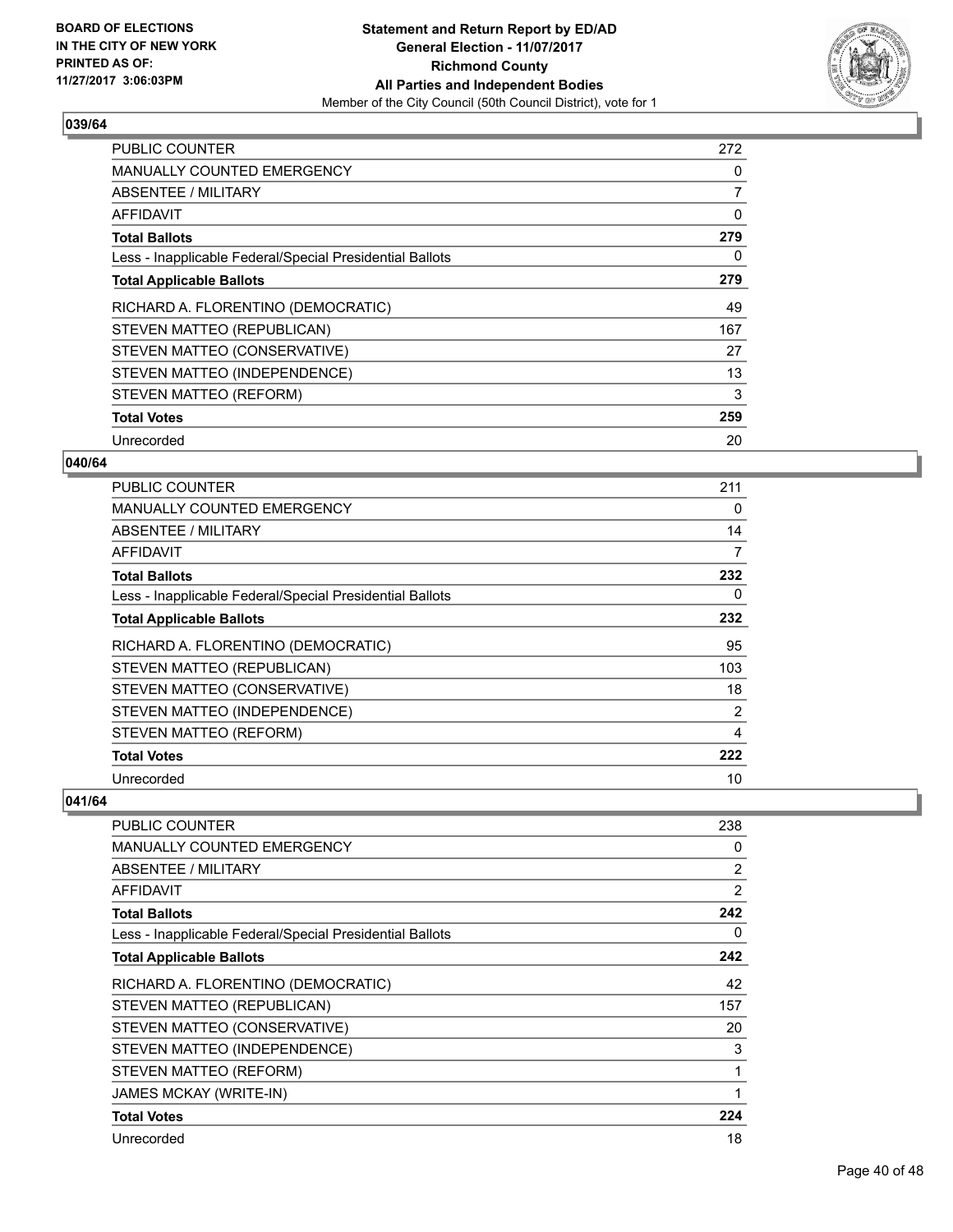

| <b>PUBLIC COUNTER</b>                                    | 238 |
|----------------------------------------------------------|-----|
| <b>MANUALLY COUNTED EMERGENCY</b>                        | 0   |
| ABSENTEE / MILITARY                                      | 14  |
| AFFIDAVIT                                                | 3   |
| <b>Total Ballots</b>                                     | 255 |
| Less - Inapplicable Federal/Special Presidential Ballots | 0   |
| <b>Total Applicable Ballots</b>                          | 255 |
| RICHARD A. FLORENTINO (DEMOCRATIC)                       | 83  |
| STEVEN MATTEO (REPUBLICAN)                               | 123 |
| STEVEN MATTEO (CONSERVATIVE)                             | 14  |
| STEVEN MATTEO (INDEPENDENCE)                             | 8   |
| STEVEN MATTEO (REFORM)                                   | 4   |
| GIOVANNI F. GAMBINO (WRITE-IN)                           | 1   |
| UNATTRIBUTABLE WRITE-IN (WRITE-IN)                       | 2   |
| <b>Total Votes</b>                                       | 235 |
| Unrecorded                                               | 20  |

| <b>PUBLIC COUNTER</b>                                    | 153 |
|----------------------------------------------------------|-----|
| MANUALLY COUNTED EMERGENCY                               | 0   |
| ABSENTEE / MILITARY                                      | 5   |
| AFFIDAVIT                                                | 2   |
| <b>Total Ballots</b>                                     | 160 |
| Less - Inapplicable Federal/Special Presidential Ballots | 0   |
| <b>Total Applicable Ballots</b>                          | 160 |
| RICHARD A. FLORENTINO (DEMOCRATIC)                       | 41  |
| STEVEN MATTEO (REPUBLICAN)                               | 97  |
| STEVEN MATTEO (CONSERVATIVE)                             | 7   |
| STEVEN MATTEO (INDEPENDENCE)                             | 1   |
| STEVEN MATTEO (REFORM)                                   | 0   |
| DEBORAH L. ROSE (WRITE-IN)                               | 1   |
| <b>Total Votes</b>                                       | 147 |
| Unrecorded                                               | 13  |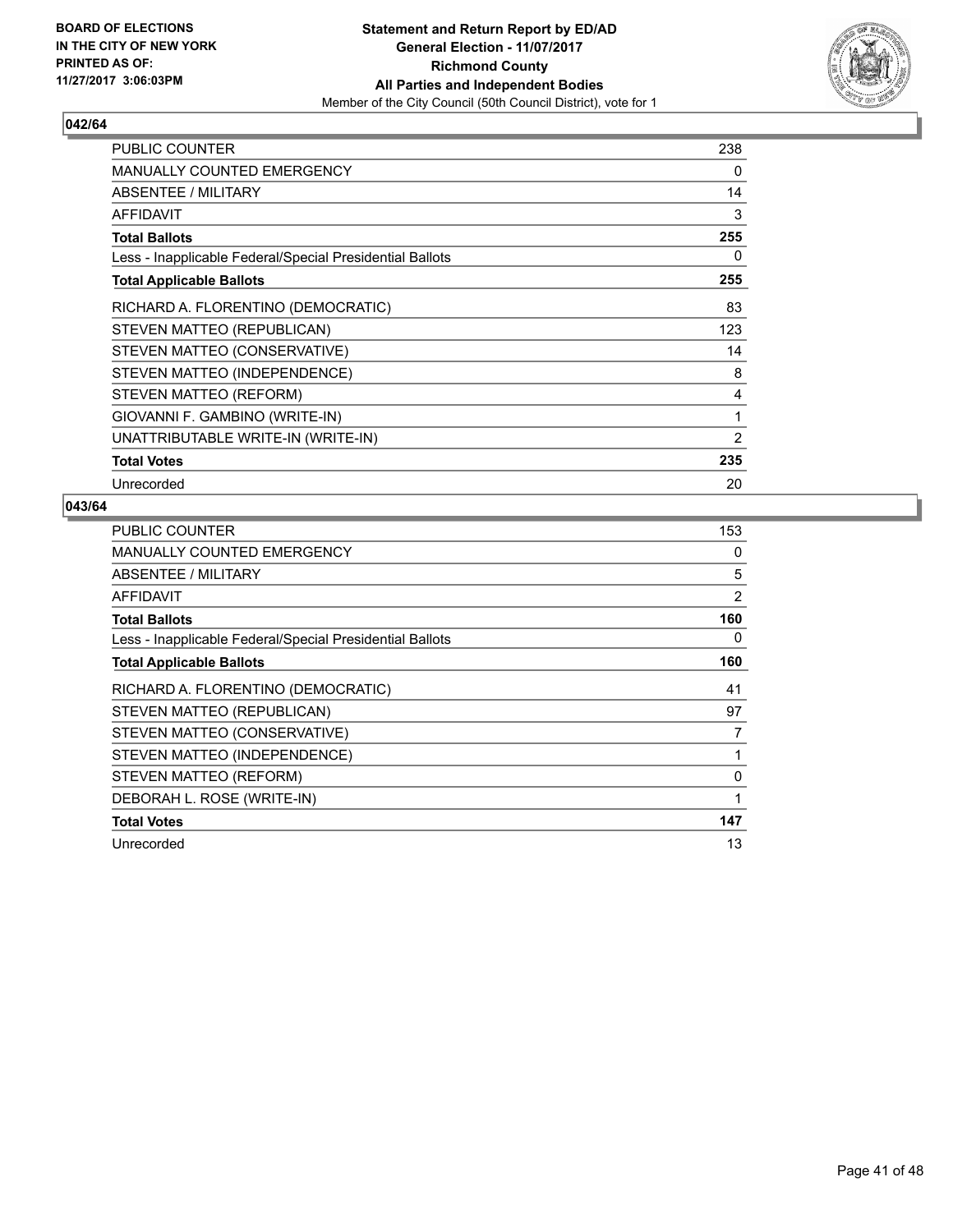

| <b>PUBLIC COUNTER</b>                                    | 284 |
|----------------------------------------------------------|-----|
| MANUALLY COUNTED EMERGENCY                               | 0   |
| ABSENTEE / MILITARY                                      | 9   |
| AFFIDAVIT                                                | 1   |
| <b>Total Ballots</b>                                     | 294 |
| Less - Inapplicable Federal/Special Presidential Ballots | 0   |
| <b>Total Applicable Ballots</b>                          | 294 |
| RICHARD A. FLORENTINO (DEMOCRATIC)                       | 79  |
| STEVEN MATTEO (REPUBLICAN)                               | 169 |
| STEVEN MATTEO (CONSERVATIVE)                             | 17  |
| STEVEN MATTEO (INDEPENDENCE)                             | 14  |
| STEVEN MATTEO (REFORM)                                   |     |
| ESTEBAN E. GONZALEZ (WRITE-IN)                           | 1   |
| <b>Total Votes</b>                                       | 281 |
| Unrecorded                                               | 13  |

| <b>PUBLIC COUNTER</b>                                    | 244 |
|----------------------------------------------------------|-----|
| <b>MANUALLY COUNTED EMERGENCY</b>                        | 0   |
| ABSENTEE / MILITARY                                      | 13  |
| AFFIDAVIT                                                | 0   |
| <b>Total Ballots</b>                                     | 257 |
| Less - Inapplicable Federal/Special Presidential Ballots | 0   |
| <b>Total Applicable Ballots</b>                          | 257 |
|                                                          |     |
| RICHARD A. FLORENTINO (DEMOCRATIC)                       | 64  |
| STEVEN MATTEO (REPUBLICAN)                               | 147 |
| STEVEN MATTEO (CONSERVATIVE)                             | 30  |
| STEVEN MATTEO (INDEPENDENCE)                             | 4   |
| STEVEN MATTEO (REFORM)                                   |     |
| <b>Total Votes</b>                                       | 246 |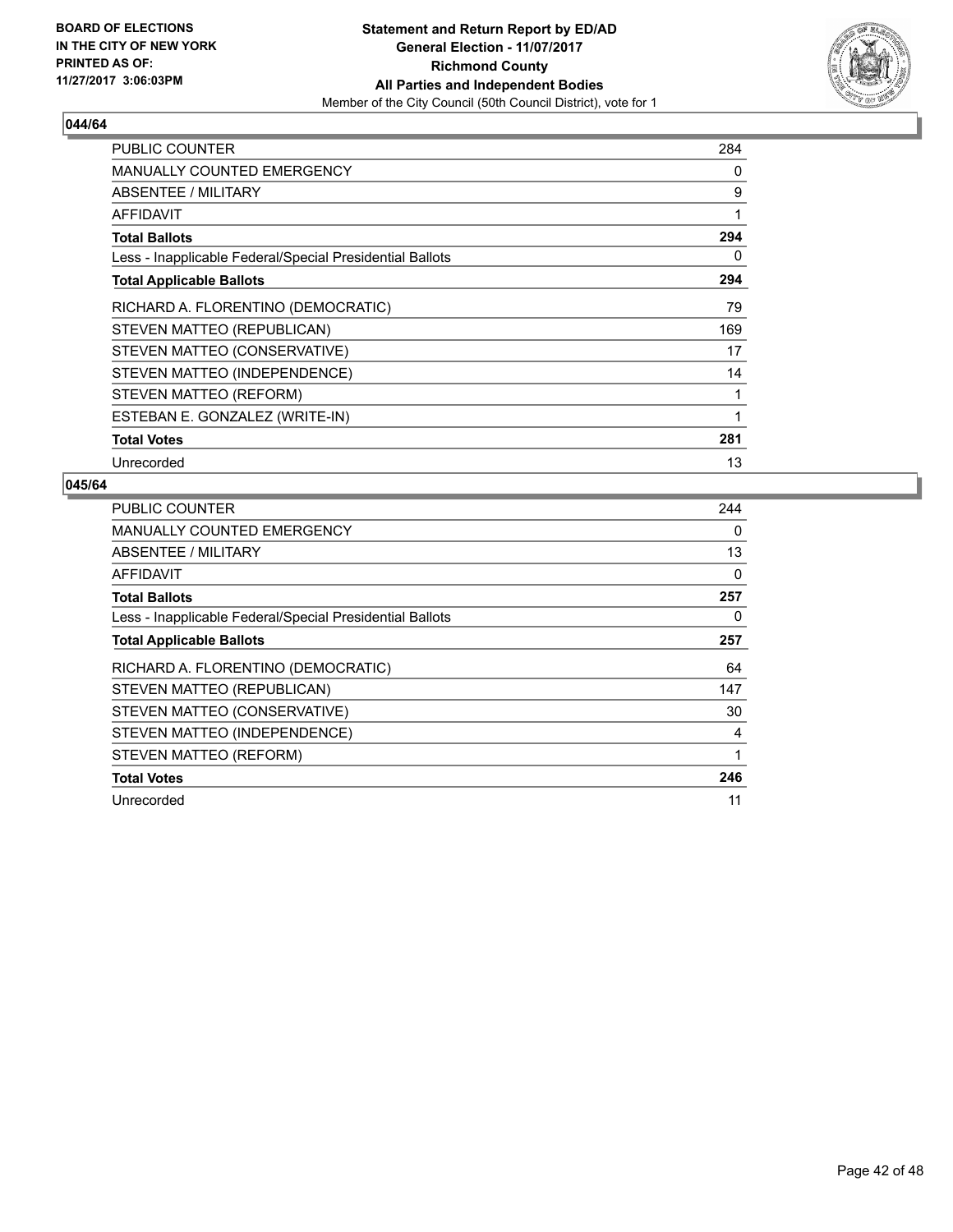

| <b>PUBLIC COUNTER</b>                                    | 254      |
|----------------------------------------------------------|----------|
| <b>MANUALLY COUNTED EMERGENCY</b>                        | 0        |
| ABSENTEE / MILITARY                                      | 6        |
| AFFIDAVIT                                                | $\Omega$ |
| <b>Total Ballots</b>                                     | 260      |
| Less - Inapplicable Federal/Special Presidential Ballots | 0        |
| <b>Total Applicable Ballots</b>                          | 260      |
| RICHARD A. FLORENTINO (DEMOCRATIC)                       | 70       |
| STEVEN MATTEO (REPUBLICAN)                               | 125      |
| STEVEN MATTEO (CONSERVATIVE)                             | 39       |
| STEVEN MATTEO (INDEPENDENCE)                             | 6        |
| STEVEN MATTEO (REFORM)                                   | 3        |
| <b>JULIENNE VERDI (WRITE-IN)</b>                         | 1        |
| UNATTRIBUTABLE WRITE-IN (WRITE-IN)                       | 1        |
| <b>Total Votes</b>                                       | 245      |
| Unrecorded                                               | 15       |

| <b>PUBLIC COUNTER</b>                                    | 377            |
|----------------------------------------------------------|----------------|
| MANUALLY COUNTED EMERGENCY                               | 0              |
| ABSENTEE / MILITARY                                      | 15             |
| AFFIDAVIT                                                | $\overline{2}$ |
| <b>Total Ballots</b>                                     | 394            |
| Less - Inapplicable Federal/Special Presidential Ballots | 0              |
| <b>Total Applicable Ballots</b>                          | 394            |
| RICHARD A. FLORENTINO (DEMOCRATIC)                       | 52             |
| STEVEN MATTEO (REPUBLICAN)                               | 263            |
| STEVEN MATTEO (CONSERVATIVE)                             | 48             |
| STEVEN MATTEO (INDEPENDENCE)                             | 7              |
| STEVEN MATTEO (REFORM)                                   |                |
| JOSEPH C. BORELLI (WRITE-IN)                             | 1              |
| RON PAUL (WRITE-IN)                                      | 1              |
| <b>Total Votes</b>                                       | 373            |
| Unrecorded                                               | 21             |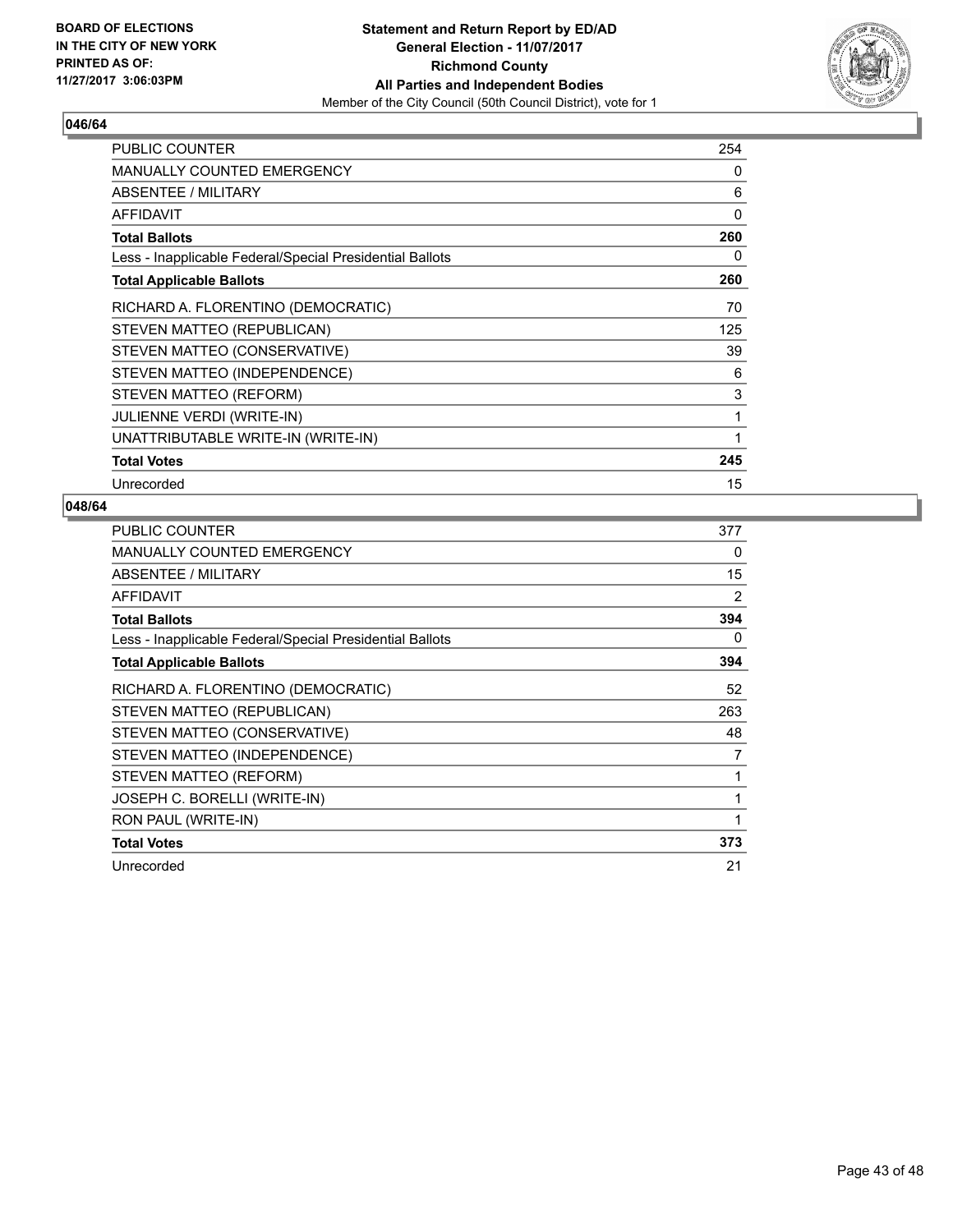

| <b>PUBLIC COUNTER</b>                                    | 358 |
|----------------------------------------------------------|-----|
| <b>MANUALLY COUNTED EMERGENCY</b>                        | 0   |
| ABSENTEE / MILITARY                                      | 23  |
| <b>AFFIDAVIT</b>                                         | 2   |
| <b>Total Ballots</b>                                     | 383 |
| Less - Inapplicable Federal/Special Presidential Ballots | 0   |
| <b>Total Applicable Ballots</b>                          | 383 |
| RICHARD A. FLORENTINO (DEMOCRATIC)                       | 67  |
| STEVEN MATTEO (REPUBLICAN)                               | 248 |
| STEVEN MATTEO (CONSERVATIVE)                             | 47  |
| STEVEN MATTEO (INDEPENDENCE)                             | 6   |
| STEVEN MATTEO (REFORM)                                   | 0   |
| ANDREW GUIDO (WRITE-IN)                                  | 1   |
| JANE KELLY (WRITE-IN)                                    | 2   |
| <b>Total Votes</b>                                       | 371 |
| Unrecorded                                               | 12  |

| <b>PUBLIC COUNTER</b>                                    | 214 |
|----------------------------------------------------------|-----|
| MANUALLY COUNTED EMERGENCY                               | 0   |
| ABSENTEE / MILITARY                                      | 7   |
| AFFIDAVIT                                                |     |
| <b>Total Ballots</b>                                     | 222 |
| Less - Inapplicable Federal/Special Presidential Ballots | 0   |
| <b>Total Applicable Ballots</b>                          | 222 |
| RICHARD A. FLORENTINO (DEMOCRATIC)                       | 55  |
|                                                          |     |
| STEVEN MATTEO (REPUBLICAN)                               | 137 |
| STEVEN MATTEO (CONSERVATIVE)                             | 20  |
| STEVEN MATTEO (INDEPENDENCE)                             | 4   |
| STEVEN MATTEO (REFORM)                                   |     |
| <b>Total Votes</b>                                       | 217 |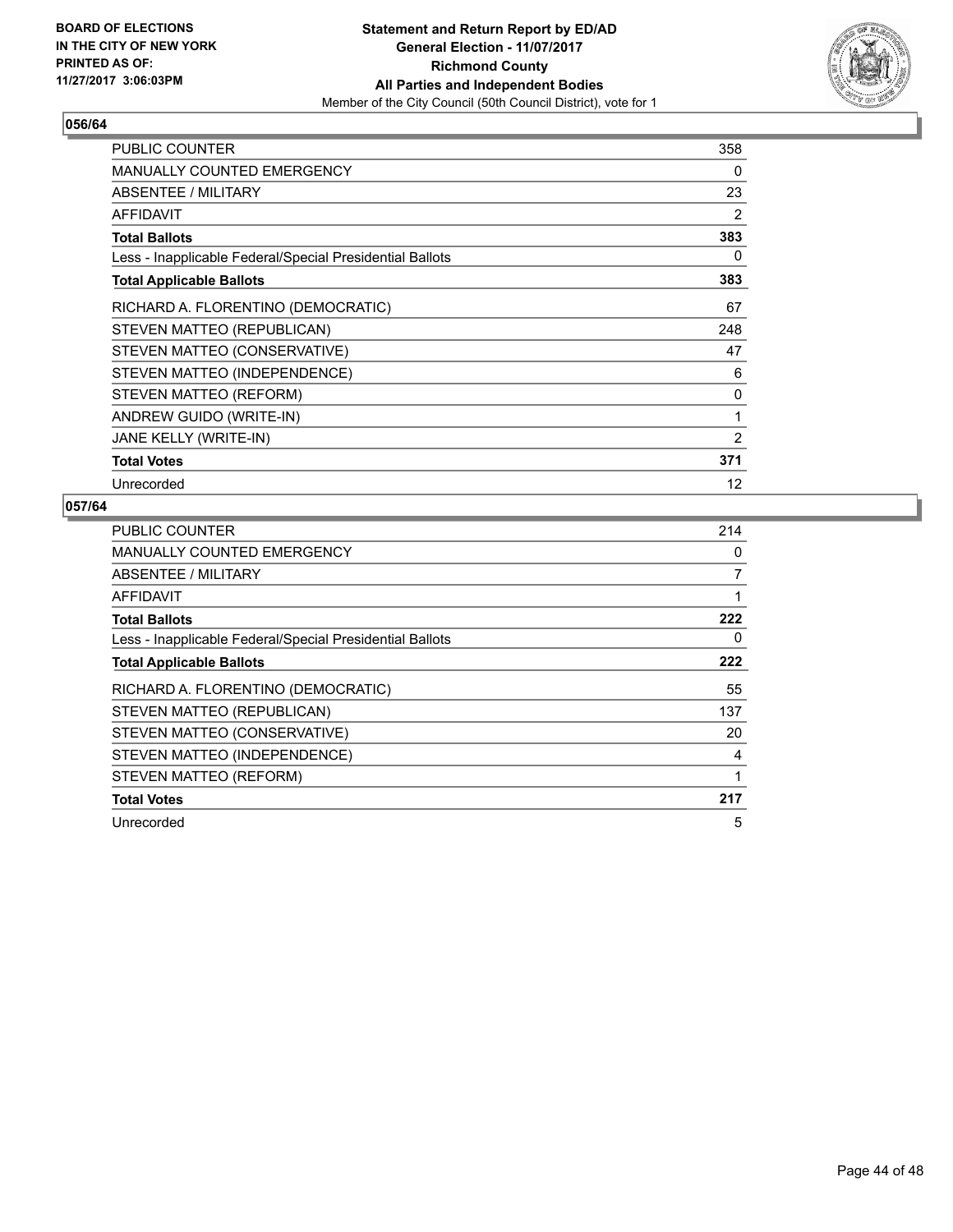

| <b>PUBLIC COUNTER</b>                                    | 273 |
|----------------------------------------------------------|-----|
| <b>MANUALLY COUNTED EMERGENCY</b>                        | 0   |
| ABSENTEE / MILITARY                                      | 11  |
| AFFIDAVIT                                                | 1   |
| <b>Total Ballots</b>                                     | 285 |
| Less - Inapplicable Federal/Special Presidential Ballots | 0   |
| <b>Total Applicable Ballots</b>                          | 285 |
| RICHARD A. FLORENTINO (DEMOCRATIC)                       | 54  |
| STEVEN MATTEO (REPUBLICAN)                               | 186 |
| STEVEN MATTEO (CONSERVATIVE)                             | 25  |
| STEVEN MATTEO (INDEPENDENCE)                             | 7   |
| STEVEN MATTEO (REFORM)                                   | 1   |
| JILL STEIN (WRITE-IN)                                    | 1   |
| <b>Total Votes</b>                                       | 274 |
| Unrecorded                                               | 11  |

#### **060/64**

| <b>PUBLIC COUNTER</b>                                    | 189 |
|----------------------------------------------------------|-----|
| <b>MANUALLY COUNTED EMERGENCY</b>                        | 0   |
| ABSENTEE / MILITARY                                      | 9   |
| AFFIDAVIT                                                |     |
| <b>Total Ballots</b>                                     | 199 |
| Less - Inapplicable Federal/Special Presidential Ballots | 0   |
| <b>Total Applicable Ballots</b>                          | 199 |
| RICHARD A. FLORENTINO (DEMOCRATIC)                       | 32  |
| STEVEN MATTEO (REPUBLICAN)                               | 132 |
| STEVEN MATTEO (CONSERVATIVE)                             | 24  |
| STEVEN MATTEO (INDEPENDENCE)                             | 6   |
| STEVEN MATTEO (REFORM)                                   | 1   |
| <b>Total Votes</b>                                       | 195 |
| Unrecorded                                               | 4   |

| PUBLIC COUNTER                                           | 278            |
|----------------------------------------------------------|----------------|
| <b>MANUALLY COUNTED EMERGENCY</b>                        | 0              |
| ABSENTEE / MILITARY                                      | 28             |
| AFFIDAVIT                                                | 1              |
| <b>Total Ballots</b>                                     | 307            |
| Less - Inapplicable Federal/Special Presidential Ballots | 0              |
| <b>Total Applicable Ballots</b>                          | 307            |
| RICHARD A. FLORENTINO (DEMOCRATIC)                       | 64             |
| STEVEN MATTEO (REPUBLICAN)                               | 183            |
| STEVEN MATTEO (CONSERVATIVE)                             | 31             |
| STEVEN MATTEO (INDEPENDENCE)                             | 6              |
| STEVEN MATTEO (REFORM)                                   | $\overline{2}$ |
| <b>Total Votes</b>                                       | 286            |
| Unrecorded                                               | 21             |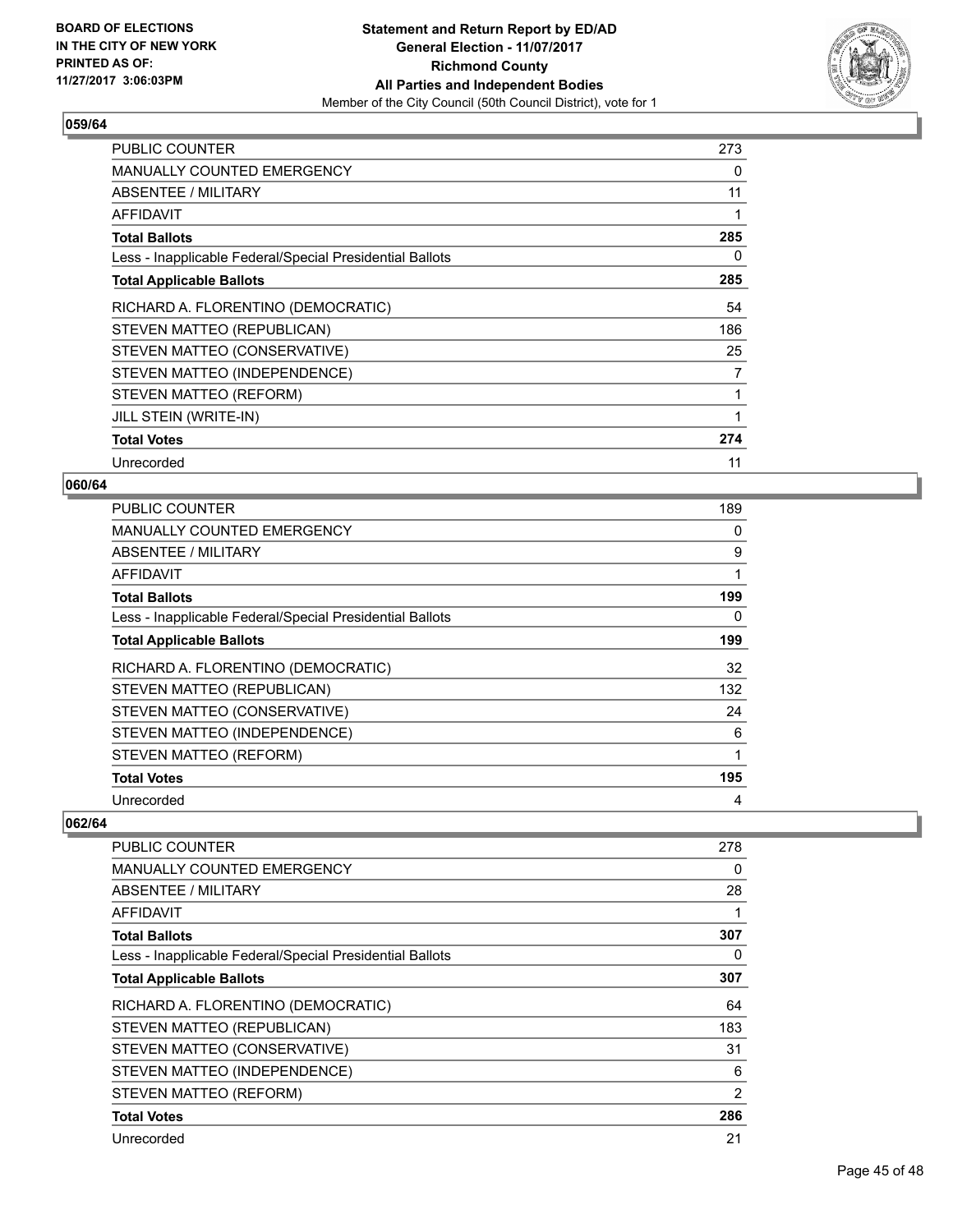

| <b>PUBLIC COUNTER</b>                                    | 268 |
|----------------------------------------------------------|-----|
| MANUALLY COUNTED EMERGENCY                               | 0   |
| ABSENTEE / MILITARY                                      | 5   |
| AFFIDAVIT                                                | 4   |
| <b>Total Ballots</b>                                     | 277 |
| Less - Inapplicable Federal/Special Presidential Ballots | 0   |
| <b>Total Applicable Ballots</b>                          | 277 |
| RICHARD A. FLORENTINO (DEMOCRATIC)                       | 58  |
| STEVEN MATTEO (REPUBLICAN)                               | 167 |
| STEVEN MATTEO (CONSERVATIVE)                             | 23  |
| STEVEN MATTEO (INDEPENDENCE)                             | 5   |
| STEVEN MATTEO (REFORM)                                   | 1   |
| DEBORAH L. ROSE (WRITE-IN)                               | 1   |
| <b>Total Votes</b>                                       | 255 |
| Unrecorded                                               | 22  |

#### **064/64**

| <b>Total Votes</b>                                       | 0 |
|----------------------------------------------------------|---|
| STEVEN MATTEO (REFORM)                                   | 0 |
| STEVEN MATTEO (INDEPENDENCE)                             | 0 |
| STEVEN MATTEO (CONSERVATIVE)                             | 0 |
| STEVEN MATTEO (REPUBLICAN)                               | 0 |
| RICHARD A. FLORENTINO (DEMOCRATIC)                       | 0 |
| <b>Total Applicable Ballots</b>                          | 0 |
| Less - Inapplicable Federal/Special Presidential Ballots | 0 |
| <b>Total Ballots</b>                                     | 0 |
| AFFIDAVIT                                                | 0 |
| ABSENTEE / MILITARY                                      | 0 |
| MANUALLY COUNTED EMERGENCY                               | 0 |
| <b>PUBLIC COUNTER</b>                                    | 0 |

| <b>PUBLIC COUNTER</b>                                    | 0 |
|----------------------------------------------------------|---|
| <b>MANUALLY COUNTED EMERGENCY</b>                        | 0 |
| ABSENTEE / MILITARY                                      | 0 |
| AFFIDAVIT                                                | 0 |
| <b>Total Ballots</b>                                     | 0 |
| Less - Inapplicable Federal/Special Presidential Ballots | 0 |
| <b>Total Applicable Ballots</b>                          | 0 |
| RICHARD A. FLORENTINO (DEMOCRATIC)                       | 0 |
| STEVEN MATTEO (REPUBLICAN)                               | 0 |
| STEVEN MATTEO (CONSERVATIVE)                             | 0 |
| STEVEN MATTEO (INDEPENDENCE)                             | 0 |
| STEVEN MATTEO (REFORM)                                   | 0 |
| <b>Total Votes</b>                                       | 0 |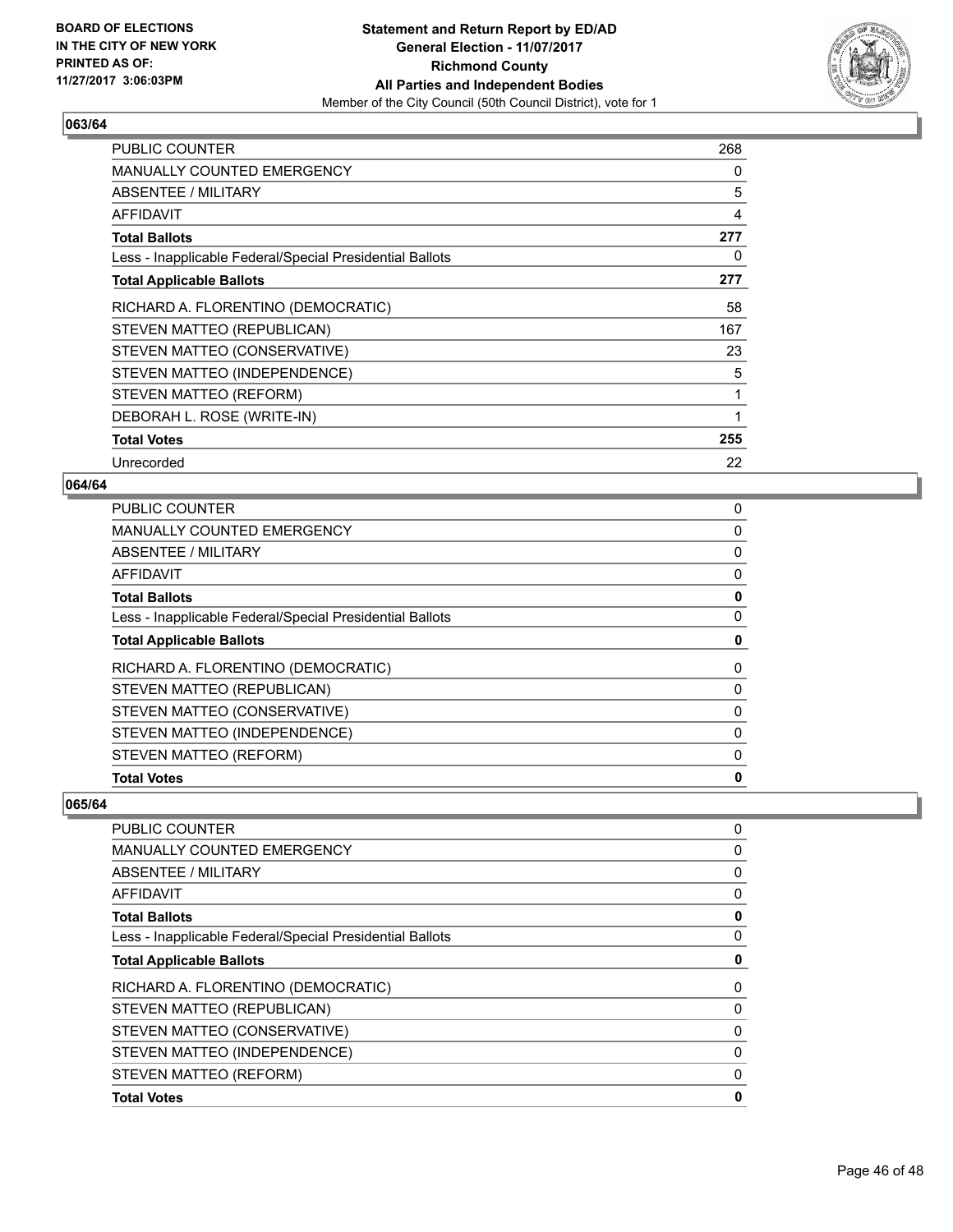

| <b>PUBLIC COUNTER</b>                                    | 0 |
|----------------------------------------------------------|---|
| <b>MANUALLY COUNTED EMERGENCY</b>                        | 0 |
| ABSENTEE / MILITARY                                      | 0 |
| <b>AFFIDAVIT</b>                                         | 0 |
| <b>Total Ballots</b>                                     | 0 |
| Less - Inapplicable Federal/Special Presidential Ballots | 0 |
| <b>Total Applicable Ballots</b>                          | 0 |
| RICHARD A. FLORENTINO (DEMOCRATIC)                       | 0 |
| STEVEN MATTEO (REPUBLICAN)                               | 0 |
| STEVEN MATTEO (CONSERVATIVE)                             | 0 |
| STEVEN MATTEO (INDEPENDENCE)                             | 0 |
| STEVEN MATTEO (REFORM)                                   | 0 |
| <b>Total Votes</b>                                       | 0 |

| <b>PUBLIC COUNTER</b>                                    | 0 |
|----------------------------------------------------------|---|
| <b>MANUALLY COUNTED EMERGENCY</b>                        | 0 |
| ABSENTEE / MILITARY                                      | 0 |
| AFFIDAVIT                                                | 0 |
| <b>Total Ballots</b>                                     | 0 |
| Less - Inapplicable Federal/Special Presidential Ballots | 0 |
| <b>Total Applicable Ballots</b>                          | 0 |
| RICHARD A. FLORENTINO (DEMOCRATIC)                       | 0 |
| STEVEN MATTEO (REPUBLICAN)                               | 0 |
| STEVEN MATTEO (CONSERVATIVE)                             | 0 |
| STEVEN MATTEO (INDEPENDENCE)                             | 0 |
| STEVEN MATTEO (REFORM)                                   | 0 |
| <b>Total Votes</b>                                       | 0 |